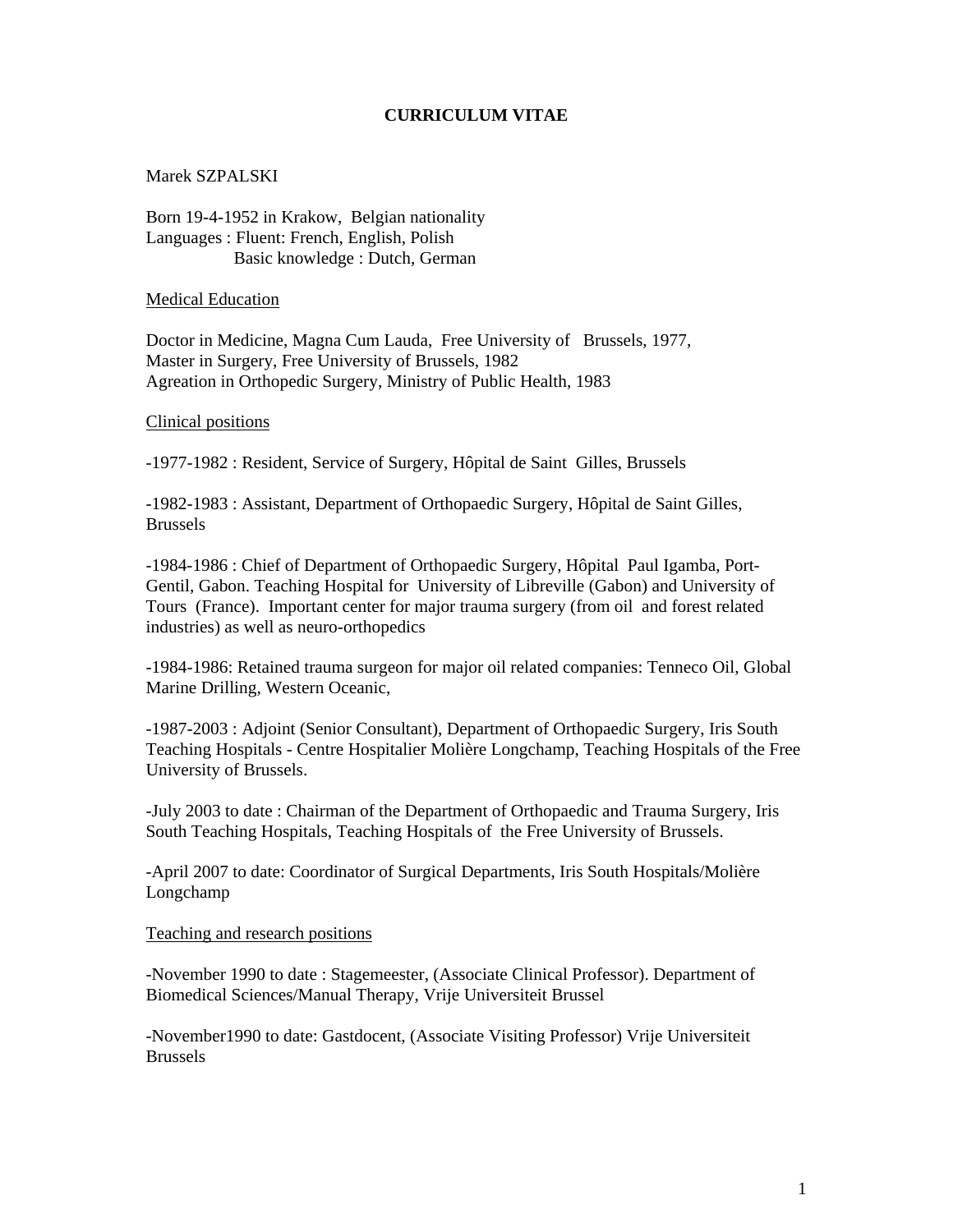-April-September 1990: Visiting Scholar in the Department of Orthopaedics and Rehabilitation , Vanderbilt University (Nashville, USA).

-October 1990 to date : Adjunct Assistant Professor of Orthopaedics and Rehabilitation, Vanderbilt University (Nashville, USA).

-September 1993 - March 2001: Senior Scientist, Department of Orthopaedics, Hospital for Joint Diseases, New-York University

-February 1999 to September 2001 : Maître de Conférence,(Associate Professor) School of Medicine, Free University of Brussels

-April 2001 to date: Adjunct Associate Professor of Orthopaedics, School of Medicine, New York University

- October 2001 to date: Chargé de Cours (Tenured Associate Professor) of Orthopedic Seminars and Exercises, School of Medicine, Free University of Brussels

-October 2006 to date: Member of the Health Ministry Commission for the approval of orthopedic specialists

-Octobre 2008 à ce jour: Member of the Scientific Advisory Board of the Department of Orthopedics of China Capital Medical University, Beijing

#### Scientific Societies Membership

Member of the Société Internationale de Chirurgie Orthopédique et Traumatologique Member of Société Belge de Chirurgie Fellow of the International College of Surgeons Member of the European Spine Society Scientific Officer Member of Education Committee Chairman of 1997 Program Committee Member of Spineweek Committee Member of the Society for Back Pain Research Member of Executive committee 1993-1995 Member of the International Society for the Study of the Lumbar Spine Member and Chairman of Site Committee, 1992-1994 Member and Chairman of Fellowships Committee, 1996-1998 Secretary 1999-2002 Second Vice President 2002-2003 First Vice President 2003-2004 President 2004-2005 Member of the Orthopaedic Research Society

Editorial memberships European Spine Journal: Member of Editorial Board Guest Editor 10-S1;2001, 11-S2; 2002, 12-S2, 2003 Deputy Editor in Chief 2005 to date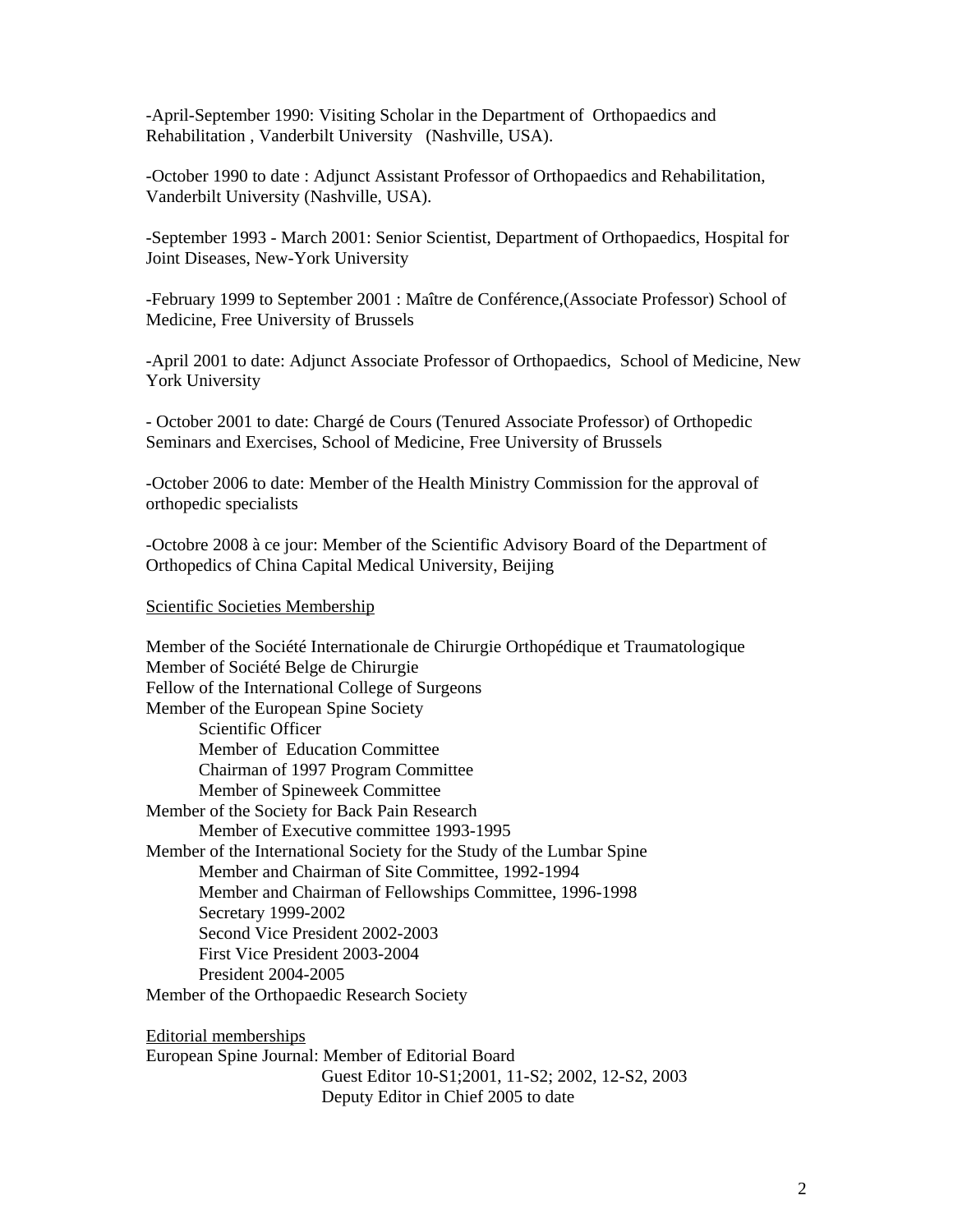Spine: Member of Advisory Editorial Board Clinical Biomechanics : Member of Editorial Board Journal of Spinal Disorders *:* Member of Editorial Board Advances in Osteoporotic Fracture Management : Member of Editorial Advisory Board Coluna Vertebral: Foreign Correspondent

# Congress (Co) Chairman:

-The Lumbar Spine a Basic Science Approach. International Symposium of the International Society for the Study of the Lumbar Spine, Brussels 1994,

-The First Instructional Course of the European Spine Society, Brussels 1994.

-Instrumented Fusion of the Lumbar Spine, International Symposium, Brussels 1995 -Whiplash '96, International Symposium, Brussels 1996

-4th Brussels International Spine Symposium, Lumbar Segmental Instability: Fact or Fiction, Brussels 1997

-25th Annual Meeting of the International Society for the Study of the Lumbar Spine, Brussels 1998

-5th Brussels International Spine Symposium, Lumbar Segmental Stenosis, Brussels 1998 -6th Brussels International Spine Symposium, Degenerative and Inflammatory Cervical Spine, Brussels 1999

-Eurospine 2000, Antwerp, October 2000

-7th Brussels International Spine Symposium*,* Disc Herniation in the Third Millenium, Brusels 2000

-8th Brussels International Spine Symposium*,* Vertebral Osteoporotic Compression fractures*,*  Brussels, 2001

-9th Brussels International Spine Symposium, Degenerative Disc... Disease ?, Brussels, 2002

-10th Brussels International Spine Symposium, The Failed Spine, Brussels, 2002

-Spineweek 2004, Porto, 2004

-Non Fusion Techniques in Spinal Surgery, Milano 2004

-11th Brussels International Spine Symposium, Spondylolysis and Spondylolisthesis, Brussels, 2004

-12th Brussels International Spine Symposium, Non Fusion Technologies, Brussels, 2005

-16th ISSLS Instructional Course, Ho Chi Minh City, Vietnam, 2005

-13th Brussels International Spine Symposium, Brussels, November 2006

-14<sup>th</sup> Brussels International Spine Symposium, Surgery for low back pain, Brussels 2007

-1<sup>st</sup> Neuromechanical Spine Symposium, Cambridge, 2008

-15<sup>th</sup> Brussels International Spine Symposium, Surgery for low back pain, Brussels 2008

-16th Brussels International Spine Symposium, Brussels 2009

### Session Chairman and/or Moderator at international meetings :

European Congress of Surgery, Paris 1990

Acta Therapeutica Benelux Congress, Gent 1991

European Spine Society, Cambridge 1992

Eurokine, Brussels 1992

Society for Back Pain Research, Manchester 1993

Journées du Rachis, Paris 1994

European Spine Society, Madrid 1994

Recent Advances in the Treatment of Low Back Pain, New-York 1996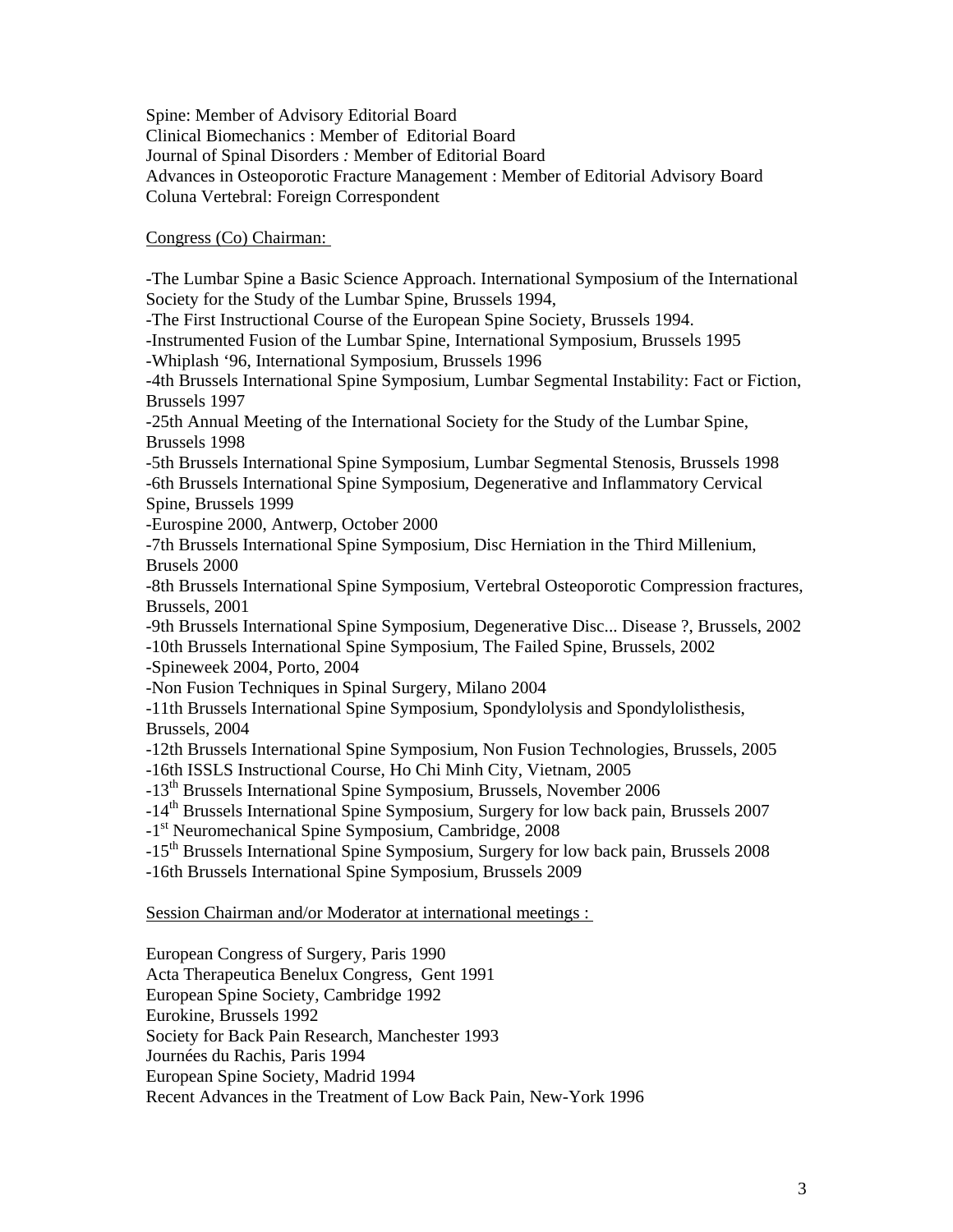International Society for the Study of the Lumbar Spine, Burlington 1996 International Society for the Study of the Lumbar Spine, Singapore 1997 European Spine Society, Kos 1997. Middlesborough Spine Symposium, Middlesborough 1998 International Society for the Study of the Lumbar Spine, Brussels 1998 International Society for the Study of the Lumbar Spine, Hawai 1999 Spine Society of Europe, München 1999 Whiplash Associated Disorders, Tel Aviv 1999 International Society for the Study of the Lumbar Spine, Adelaide 2000 Eurospine 2000, Brussels 2000 New Developments in Skeletal Reconstruction, Göteborg 2001 International Society for the Study of the Lumbar Spine, Edinburgh 2001 Eurospine 2001, Göteborg 2001 International Society for the Study of the Lumbar Spine, Cleveland 2002 Eurospine 2003, Prague , October 1-4, 2003 Non Fusion Technologies in Spinal Surgery, Bordeaux, 2003 1st Spinal Advanced Course, Budapest, May 29-31, 2003 8th Mc Kenzie Institute International Conference, Rome, September 12-14, 2003 Spineweek, Porto, May 30-June 5, 2004 Non Fusion Techniques in Spinal Surgery, Milano 2004 International Society for the Study of the Lumbar Spine, New York, 2005 Eurospine 2005, Barcelona , September 2005 10th Spine Seminar and Training Course, Ho Chi Minh City, December 9-10,2005 International Society for the Study of the Lumbar Spine Meeting, Bergen, June 13-17, 2006 10<sup>th</sup> International Symposium. New Horizons in Spine Surgery, Lisbon, April 19-21 International Society for the Study of the Lumbar Spine Meeting, Hong Kong, June 10-13, 2007 22<sup>nd</sup> Annual Meeting of the North American Spine Society, Austin, October 23-27,2007 Instructional course of the ISSLS and ASSI, Coimbatore (India), January , january 1-19, 2008 Spineweeek 2008, Geneva, May 26-30, 2008 8<sup>th</sup> Inspiration Meeting, Rome, 2008 International Masters Spine Symposium and Cadaver Workshop, London 2009 9<sup>th</sup> Inspiration Meeting, Monaco, 2009 Rome Spine, Rome 2009

Invited Lecturer at international meetings:

Amsterdam (1989), Antwerp (1989), Birmingham (1990,1992), Chattanooga (1990), Bristol (1990), New-York (1990,1991), Sao Paulo (1990), Dallas (1991), Tarragona (1991), Budapest (1992), Münster (1993), Sevilla (1993), Hiltonhead (1993), Paris (1994), Madrid (1995), Fribourg (1995), Bilbao (1996), New-York (1996), Liverpool (1996), Lisbon (1997), Middlesborough (1998), Zaragoza (1998), Paris (1998), Vancouver (1999), Tel Aviv (1999), Adelaide (2000), London (2000), Leeds (2000), Manchester (2000), New-York (2000), Göteborg (2001), Paris (2001), Ribeirao-Preto (Brazil)( 2001), Nantes (2002), Lucerne (2002), Barcelona (2003), Basel (2003), Bordeaux (2003), Budapest (2003), Rome(2003), Maastricht (2003), Nice (2003), Margarita-Venezuela (2003), Montreux (2003), Leeds (2004), Milano (2004), Manchester (2005), Ho Chi Minh City (2005), Bordeaux (2006), Burgos (2006), Curitiba (Brazil) (2006), Zakopane (Pol) 2006, Porto de Galinhas(Brazil)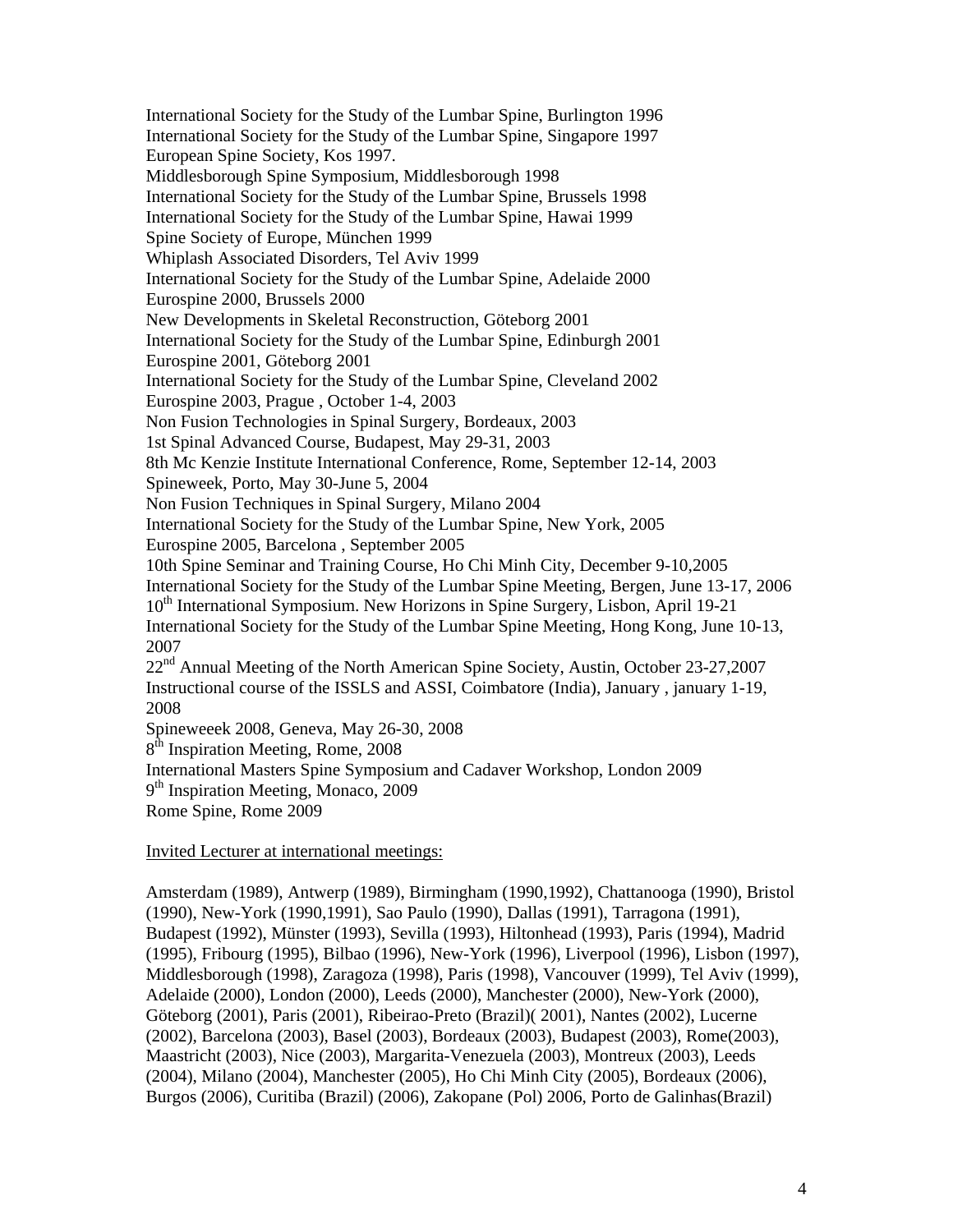(2007), Lisbon (2007), Johanesburg (2007), Athens (2007), Madrid (2007), Coimbatore (India)(2008), Cartagena (Columbia)(2008), Beijing (2008), Rome (2008), Madrid (2008), Lyon (2008), Miami (2009), London (2009), Kingston (2009),Tianjin (China) (2009), San Francisco (2009), Bucharest (2009), Madrid (2009), Rome (2009), Lyon (2009) and numerous national and international meetings in Belgium.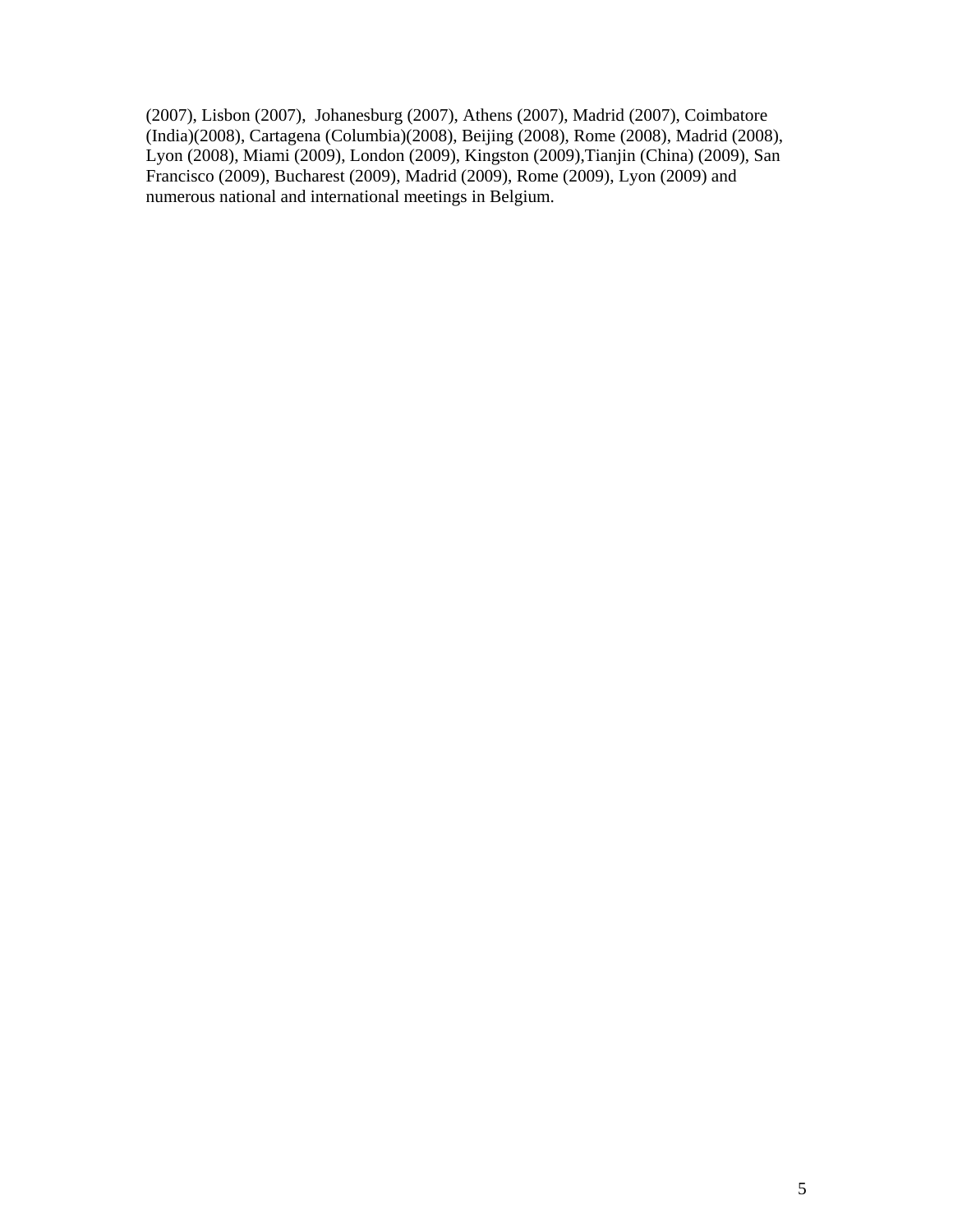### **PUBLICATIONS**

1.Tendinites corporéales et ostéotendinites d'insertion, essai de définition des lésions et de leur traitement chirurgical. M.Dupont, J.L.Pasteels, M.Duchateau, M.Szpalski Acta Orthop.Belg., 1983, 49: 30-41

2.Diagnostic et surveillance échographique des abcès amibiens du foie. Ph.de Pradel de la Maze, D.Levi, M.Szpalski, J.L.Michel Radiol 66: 254, 1985

3.Evaluation fonctionelle dynamomètrique de l'efficacité des AINS dans le traitement de la lombalgie aigue. Etude randomisée sur 110 cas. Szpalski M, J.P.Hayez, S. Poty, J.P.Debaize Rev Rhum Mal Osteoartic 57: 708, 1990

4.Newer Assessment Approaches for the Patient with Low Back Pain. Spengler D.M, Szpalski M. Contemp Orthop. 21:371-378, 1990

5.Intérêt de l'Examen Fonctionnel Dynamomètrique dans l'Evaluation des Pathologies Lombaires. Szpalski M, Hayez J.P, Poty S, Debaize J.P. Rev Franç Dommage Corp, 16: 663-672 , 1990

6.Evaluation fonctionnelle des troubles lombaires M.Szpalski, J.P. Hayez, S.Poty, J.P.Debaize Consilio Manuque, Rev Bel Dommage Corp, 17: 23-36, 1990

7.Dynamic Measurements of the Functionnal Improvement of Acute Low-Back Pain Patients Treated with Tenoxicam. A Prospective Controlled Study on 110 Patients. Szpalski M., Poty S., Hayez J.P. Neuro Orthop 10 :41-47, 1990

8.Surgery, AIDS and Hepatitis B (Letter) M.Szpalski JAMA, 266: 1361, 1991

9.Functionnal assessment of transitory reduction of the capacity of the spinal canal due to bulging disc of facet hypertrophy M.Szpalski, J.P.Hayez, S.Poty Proceedings of the Society for Back Pain Research 1991: 97-98

10.Etude dynamomètrique de la fonction lombaire dans une population de puéricultrices. Objectivation, ergonomie et revalidation. P.Carlier, M.Szpalski, F.Vanderbecken , J.P.Hayez Cahiers Med Travail 28: 183-187, 1991

11.Reproducibility of trunk isoinertial dynamic performance in low-back pain patients.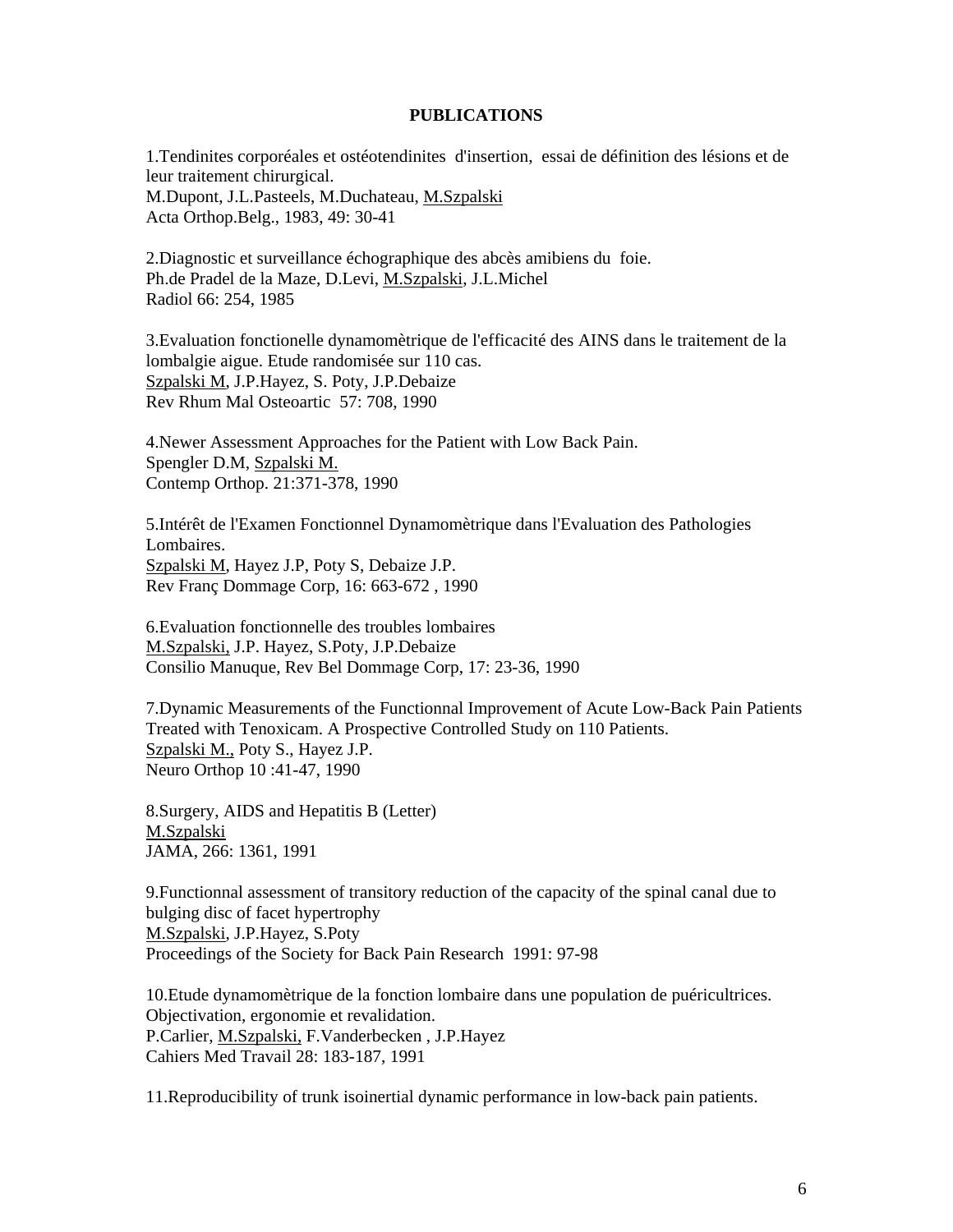Szpalski M., Federspiel C., Hayez J.P., Debaize J.P. J Spinal Disord 5:76-85, 1992

12.Attitude des chirurgiens et anésthesistes Belges devant le risque de contamination par HIV. Une enquète d'opinion M.Szpalski, A. F.Grumbers, D.Cukier Acta Chir Bel 92: 159-163, 1992

13.How many days of bed-rest for acute low back pain? Objective assessment of trunk function. M.Szpalski, J.P.Hayez Eur Spine J 1: 29-31, 1992

14.Prevention of bone loss and muscle atrophy during manned space flights. T.S.Keller, A.M.Strauss, M.Szpalski Microgravity Q 22: 89-102, 1992

15.Back testing devices. M.Szpalski BMJ 305: 650, 1992

16.Evaluation fonctionnelle dynamométrique des lombalgies dans une population de puéricultrices. A propos de 50 cas. P. Carlier, M. Szpalski, F. Vanderbecken Actes Medecine du Travail Epidemiologie Ergonomie, 38-39, 1992

17.Interpretation and parametrization of dynamic trunk isoinertial movements using an ensemble averaging technique. T.Keller, M.Szpalski, D.Spengler Clin Biomech 8: 220-222, 1993

18.Isoinertial functional assessment of low-back disorders in paediatric nurses. Ergonomic and rehabilitation guidelines. P. Carlier, M.Szpalski, F. Vanderbecken, J.P. Hayez J Occup Rehabil, 2: 131-138, 1992

19.L'évaluation de la fonction lombaire chez le sportif M.Szpalski Actualités Sport Med 26:15-16, 1993

20.Sociocultural factors and back pain: a population-based study in belgian adults. ML.Skovron, M.Szpalski, M.Nordin, C.Melot, D.Cukier Spine 19: 129-137, 1994

21.Objective functional assessment of the efficacy of tenoxicam in the treatment of acute low back pain. A double blind placebo controlled study. M.Szpalski, J.P.Hayez Br J Rheumato 33: 74-78, 1994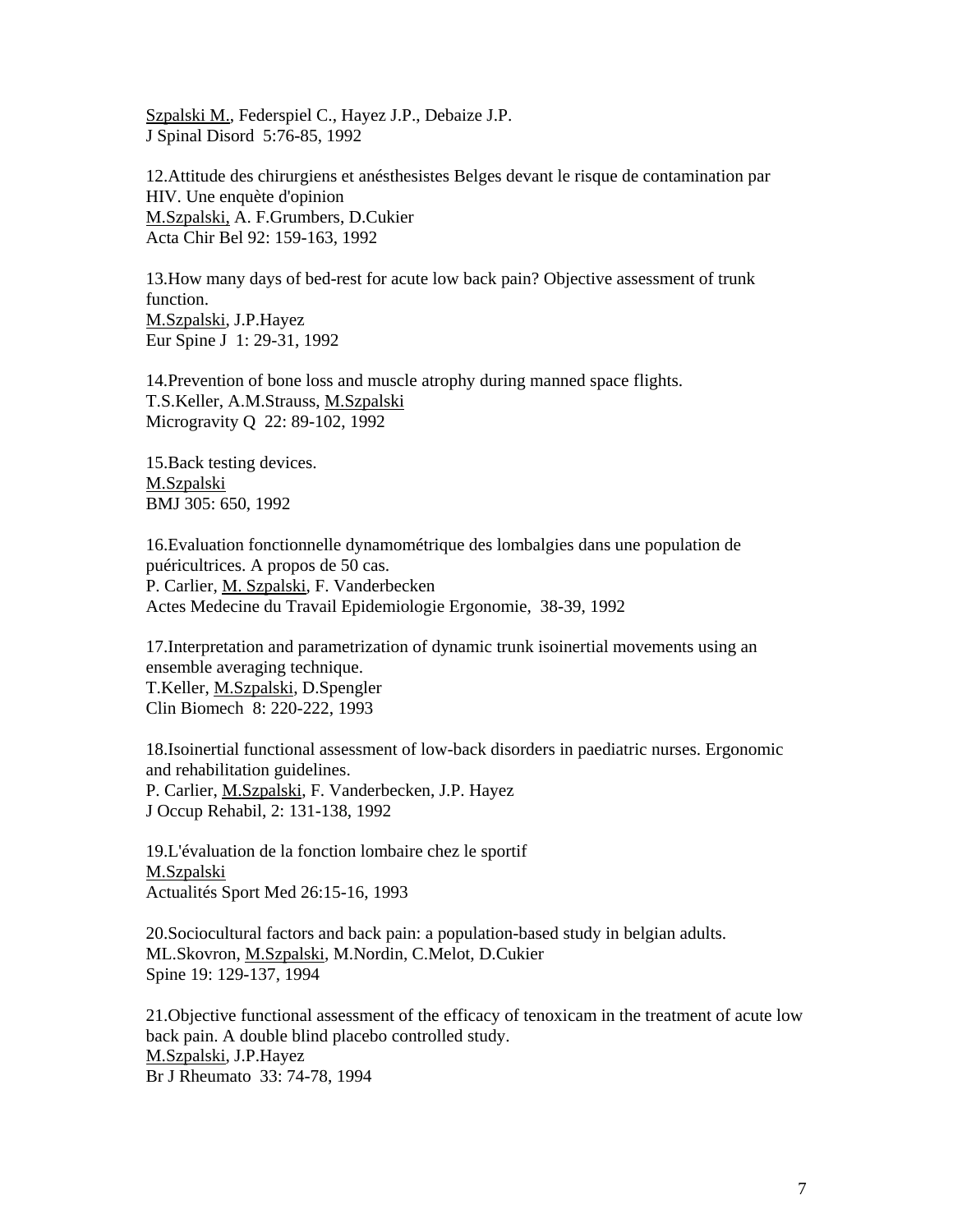22.Combien de jours de repos pour une lombalgie aigue. Etude fonctionnelle sur deux groupes de patients M.Szpalski, JP Hayez Rev Med Orthop 37: 15-18, 1994

23.Trunk strength testing with iso-machines. (letter) M.Szpalski Spine 19: 996-997, 1994

24.Die funktion der rumpfmuskulatur bei hochleistungsruderen (Function of the trunk musculature in elite rowers) G.Muller, E. Hille, M.Szpalski Sportverletz Sportschaden 8: 134-142, 1994

25.Health care utilization for low back pain in Belgium: influence of socio-cultural factors and health beliefs M.Szpalski, M.Nordin, ML Skovron, C. Mélot, D.Cukier Spine, 20: 431-442, 1995

26.A biomechanical model of the lumbar spine during upright isometric flexion, extension and lateral bending. DC. Guzik, TS. Keller, M. Szpalski, J.Parks, DM. Spengler Spine , 21: 427-433, 1996

27.Determination of trunk motion patterns associated with permanent or transient stenosis of the lumbar spine. M.Szpalski, F. Michel, J.P. Hayez Eur Spine J, 5: 332-337, 1996

28.Facet joints injections R. Gunzburg, M. Szpalski Bull Hosp Jt Dis , 55:173-175, 1996

29.The mysteries of segmental instability M. Szpalski Bull Hosp Jt Dis 55: 147-148,1996

30.Classification of low back pain from dynamic motion characteristics using an artificial neural network JB. Bishop, M.Szpalski, SK. Anathraman, DR. Mc. Intyre, MH. Pope Spine 22: 2991-2998, 1997

31.Methods of trunk testing M. Szpalski, R. Gunzburg Semin Spine Surg, 10 :104-11, 1998

32.The role of surgery in the management of low back pain. M. Szpalski, R. Gunzburg Baillieres Clin Rheumatol , 12:141-159, 1998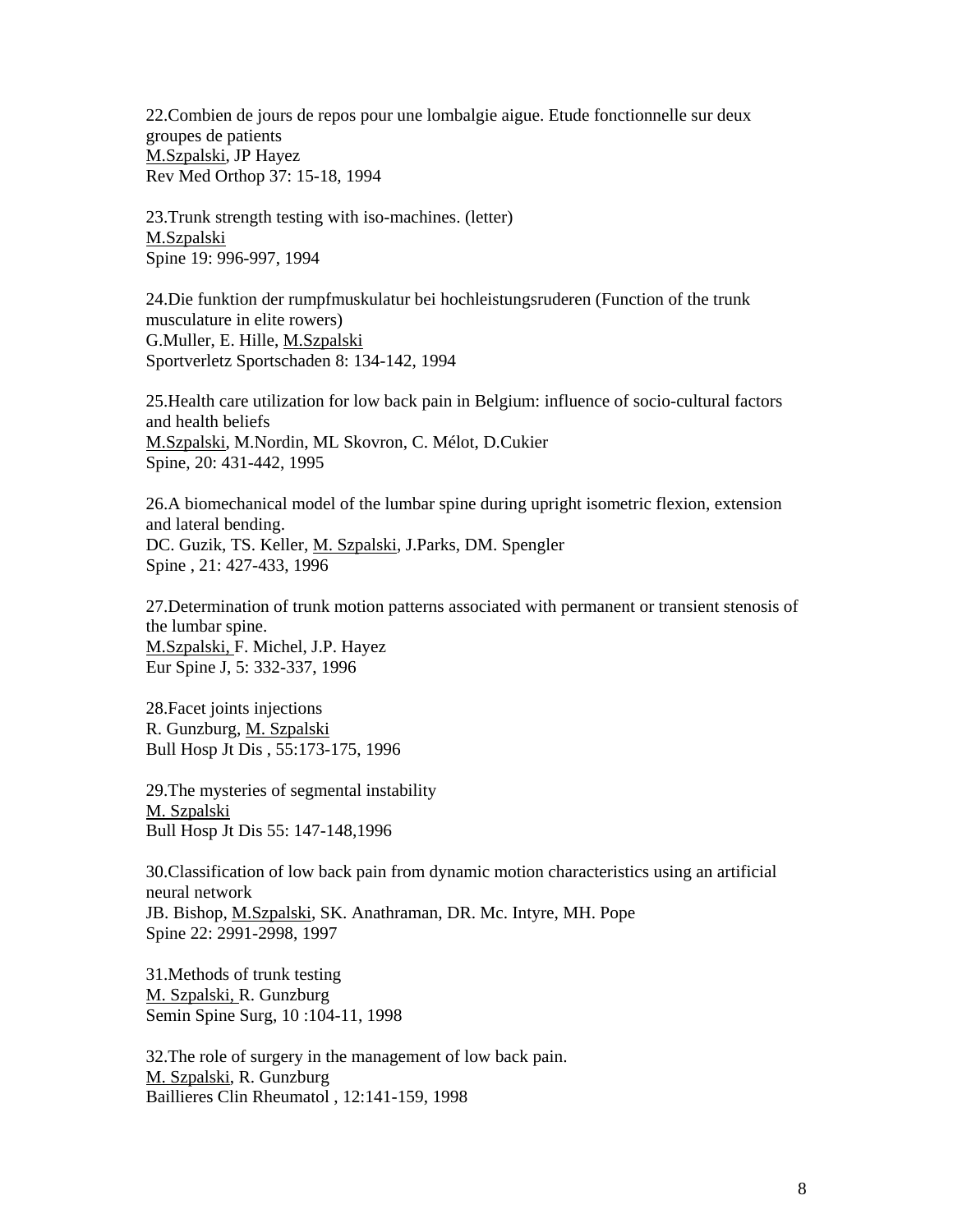33.Intelligent diagnostic system for low back pain using dynamic motion characteristics J.B. Bishop, S.K. Anathraman, D.R. Mc. Intyre, M. Szpalski, M.H. Pope J Intelligent Systems, 8: 185-202 ,1998

34.Range of motion and motion patterns in LBP patients before and after rehabilitation. ML. Magnusson, JB. Bishop, L. Hasselquist, KF. Spratt, M. Szpalski, MH. Pope Spine 23: 2631-2639, 1998

35.Electromyographic changes under whiplash loading. MH. Pope, M. Magnusson, A. Aleksiev, L. Hasselquist, K. Spratt, M. Szpalski, VK. Goel, N. Panagiatocopoulos. Biom Hlth R, 21; 338-343, 1998

36.Is there a rational basis for post-surgical lifting restrictions ? ML. Magnusson, MH. Pope, M. Szpalski, DG. Wilder, K. Spratt Eur Spine J, 8:170-178, 1999

37.Low back pain in a population of school children. R. Gunzburg, F. Balagué, M. Nordin, M. Szpalski, D. Duyck, D. Bull, C. Mèlot Eur Spine J. 8(6):439-43,1999

38.Alf L. Nachemson: The First ISSLS-Stryker Spine Lifetime Achievement Award Recipient. M. Nordin, M. Szpalski, S. Wiesel, E. Hanley Spine 25:II-III, 2000

39.L'instabilité lombaire: mythe ou réalité R. Gunzburg, M. Szpalski Rev Med Vertebrale, 2:12-15, 2000

40.John W. Frymoyer: The Second ISSLS-Stryker Spine Lifetime Achievement Award Recipient. R. Deyo, M. Liang, M. Nordin, M. Szpalski, J. Weinstein, H. Yosizawa Spine 26:1303-1305, 2001

41.Bone substitutes and biomaterials: the new frontiers in spine surgery (Editorial) R. Gunzburg, M. Szpalski, N. Passuti, M. Aebi Eur Spine J 10: S85, 2001

42.Le disque artificiel: un état des lieux M. Szpalski, R. Gunzburg Rev Med Vertebrale 3: 20-24, 2001

43.Prevention of hip screw cut-out in osteoporotic patients. Rationale and review of the literature. M. Szpalski, R. Gunzburg Bull Hosp Jt Dis 60: 84-88, 2001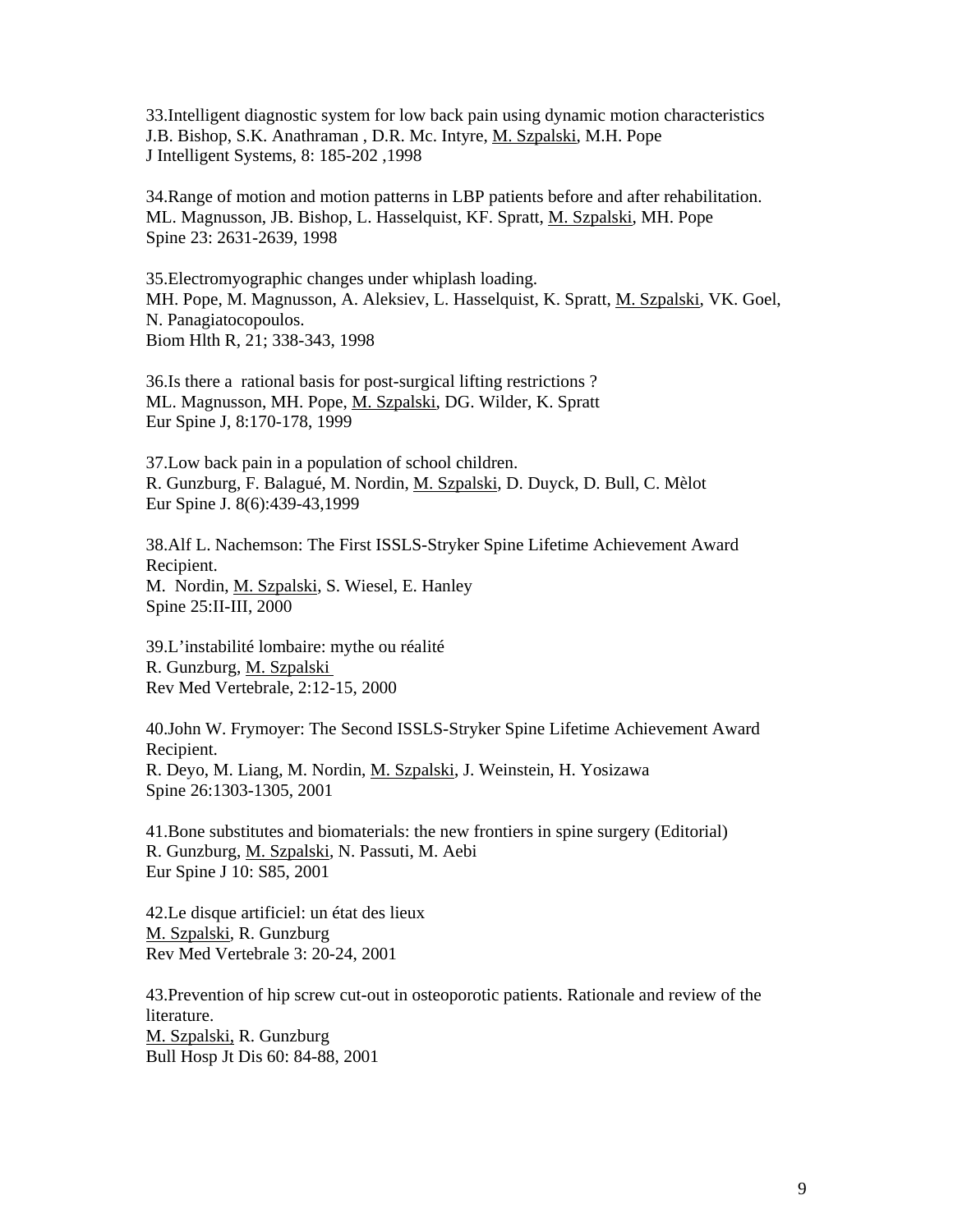44.Vertebral osteoporotic compression fractures M. Szpalski*,* R. Gunzburg Adv Osteoporotic Fract Management 1:70-72, 2001

45.What are the advances for surgery of spinal inflammatory disorders M. Szpalski, R. Gunzburg Best Pract Res Clin Rheum 16; 141-154, 2002

46.A 2-Year Prospective longitudinal study on low back pain in primary school children M Szpalski, R. Gunzburg, F. Balagué, M. Nordin, C. Mélot Eur Spine J 11; 459-464, 2002

47.Applications of Calcium Phosphate–Based Cancellous Bone Void Fillers in Trauma Surgery M. Szpalski, R. Gunzburg Orthopedics 25;S601-609, 2002

48.Use of a Novel b-Tricalcium Phosphate-Based Bone Void Filler as a Graft Extender in Spinal Fusion Surgeries R. Gunzburg, M. Szpalski Orthopedics 25; S591-S595, 2002

49.Gunnar B.J. Andersson. The third ISSLS-Stryker Lifetime Achievement Award Recipient R. Deyo, M. Liang, B. Rydevik, M. Szpalski, JN. Weinstein, H. Yoshizawa Spine 27; 1009-1011, 2002

50.The impact factor: publish, be cited or perish... (Editorial) R. Gunzburg, M. Szpalski, M. Aebi Eur Spine J 11(S1); s1, 2002

51.Spinal arthroplasty: the long quest for mobility (Editorial) R. Gunzburg, M. Mayer, M. Szpalski, M. Aebi Eur Spine J, 11S; S63-64, 2002

52.Spinal arthroplasty: a historical review M. Szpalski, R. Gunzburg, M. Mayer Eur Spine J, 11S; S65-84, 2002

53.Prótese de disco intervertebral M. Szpalski, R. Gunzburg Coluna 1; 67-72, 2002

54.Assessment of Trunk Function in Single and Multilevel Spinal Stenosis: A Prospective Clinical Trial T.S. Keller, M. Szpalski, R. Gunzburg, K.F. Spratt Clin Biomech 18;173-181, 2003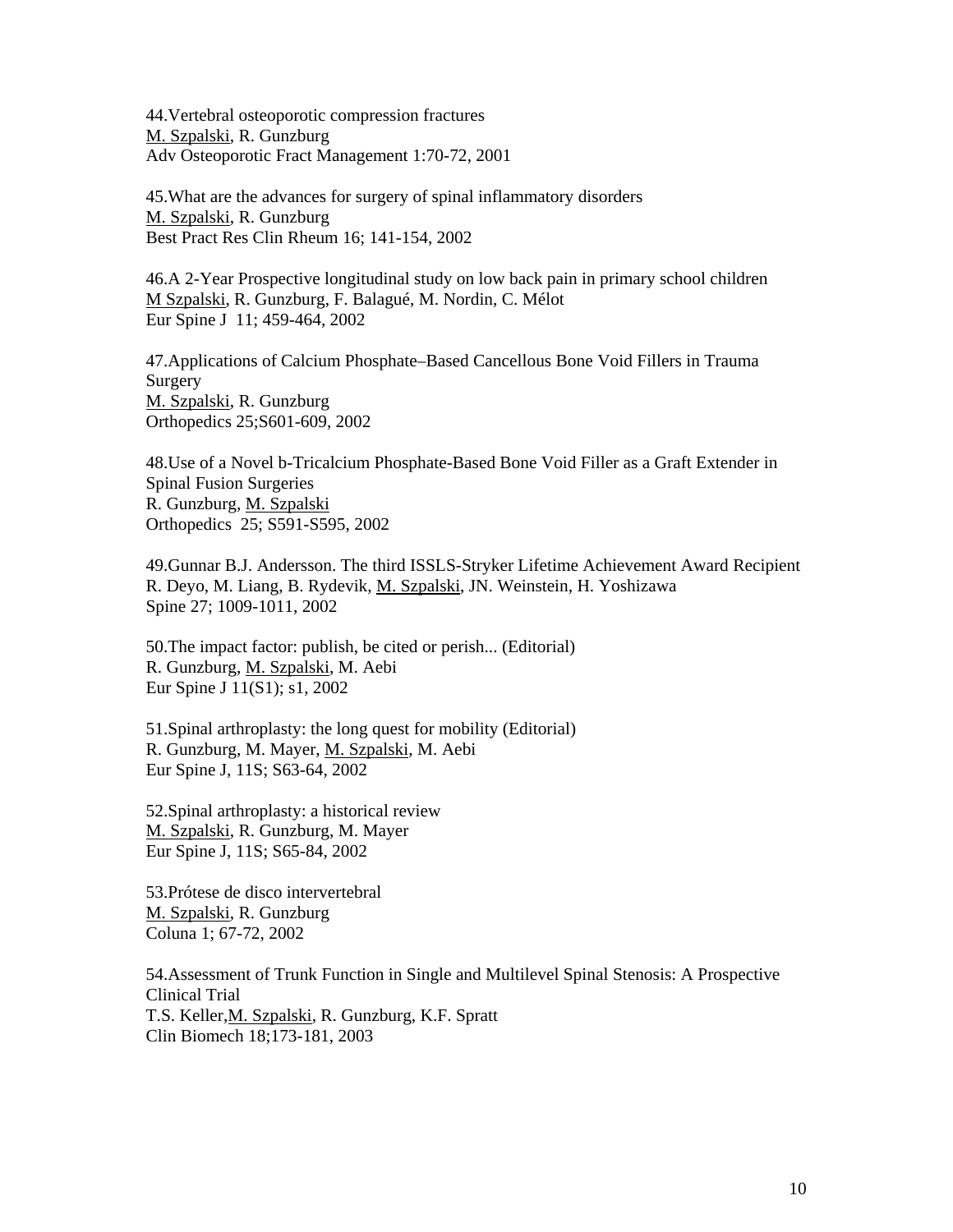55.Time interval is not adequate for low back pain sufferers. (Letter) M. Szpalski Clin Biomech (Bristol, Avon). 2002 Oct;17(8):618

56.Clinical and Psychofunctional Measures of Conservative Decompression Surgery for Lumbar Spinal Stenosis: A Prospective Cohort Study R. Gunzburg, TS Keller, M. Szpalski, K. Vandeputte, K. Spratt Eur Spine J, 12:197-204, 2003

57.Unethical research contracts: just say no (Editorial) M. Szpalski, R. Gunzburg, M. de Kleuver Eur Spine J 2003;12:107

58.Initial assesment in whiplash patients R. Gunzburg, M. Szpalski, V. Goethem Pain Res Manag 8:24-27, 2003

59.A prospective study on CT scan outcome after conservative decompression surgery for lumbar spinal stenosis R. Gunzburg, T.S. Keller, M. Szpalski, K. Vandeputte, K.F Spratt J Spinal Disord Techn, 16:261-7, 2003

60.Aging of the population: a growing concern for spine care in the 21st century M. Szpalski, R. Gunzburg, C. Mèlot, M. Aebi Eur Spine J, 12:S81-83, 2003

61.Spinal stenosis in the elderly: an overview M. Szpalski, R. Gunzburg Eur Spine J, 12:S170-S175, 2003

62.The conservative surgical treatment of spinal stenosis in the elderly. R. Gunzburg, M. Szpalski Eur Spine J, 12: S176-S180, 2003

63.Prevention of lag screw cut-out in trochanteric fractures: litterature review and initial clinical results. M. Szpalski, PY Descamp, JP Hayez, E. Raad, TS Keller J Orthop Trauma, 18;34-40, 2004.

64. A predictive model for outcome after conservative decompression surgery for lumbar spinal stenosis. KF Spratt, TS Keller, M Szpalski, K. Vandeputte, R. Gunzburg Eur Spine J. 2004;13:14-21, 2003

65. Postgraduate educational programs and the role of specialist's societies. Balague F, Szpalski M, Gunzburg R. Eur Spine J. 2004;13:183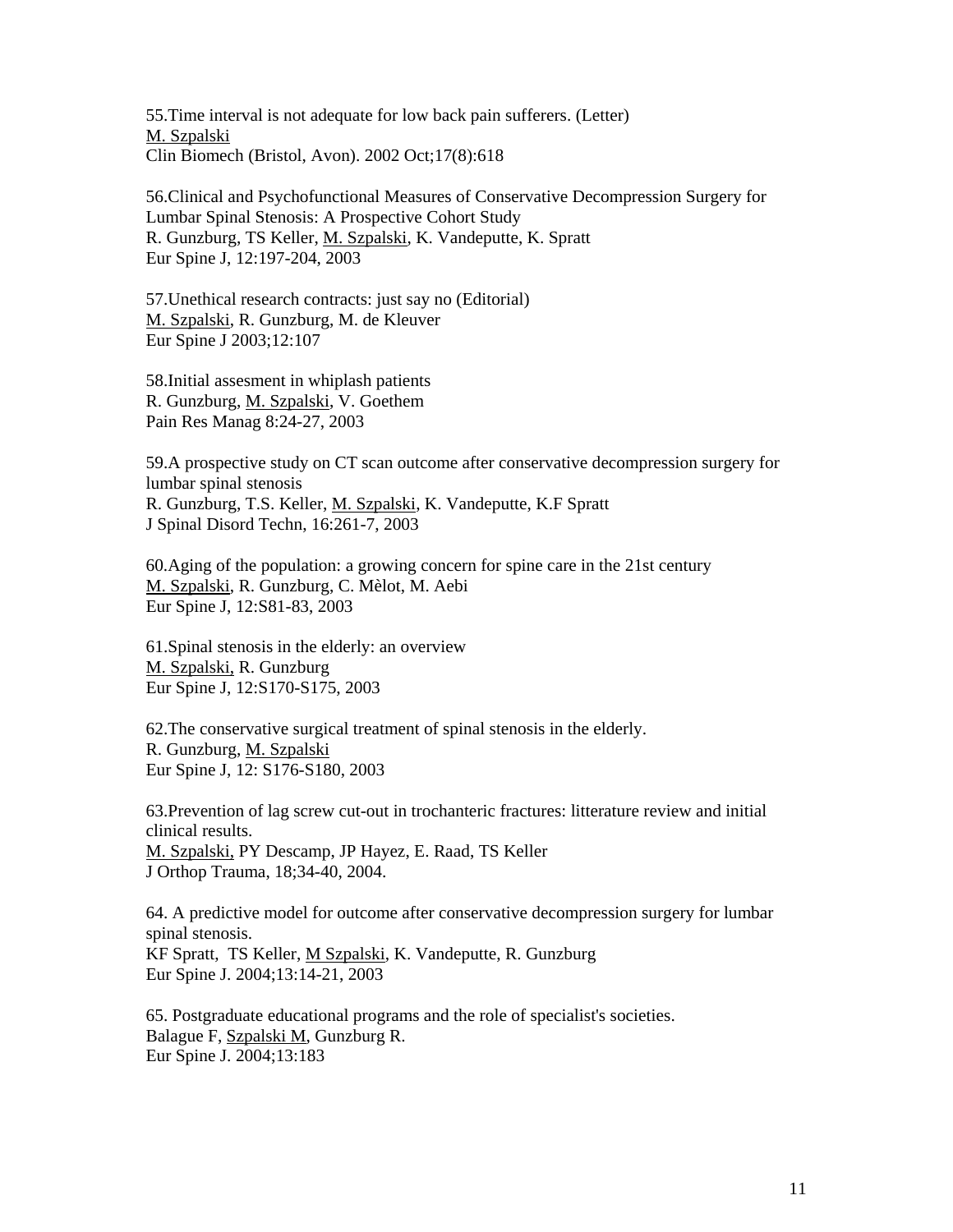66. Comments on: Dislocations with intervertebral disc prosthesis: two case reports. S. Aunoble, P. Donkersloot, JC Le Huec. Szpalski M. Eur Spine J. 2004;13:468

67.Research and evidence about blood sparing in spine surgery. Szpalski M, Gunzburg R, Aebi M, Weiskopf R. Eur Spine J. 2004;13 Suppl 1:S1-2

68. An overview of blood-sparing techniques used in spine surgery during the perioperative period. Szpalski M, Gunzburg R, Sztern B. Eur Spine J. 2004;13 Suppl 1:S18-27

69. After the dust settles. Gunzburg R, Szpalski M, Wilke HJ, Aebi M. Eur Spine J. 2005; 14:1

70. Recombinant human bone morphogenetic protein-2: a novel osteoinductive alternative to autogenous bone graft ? M. Szpalski, R. Gunzburg Acta Orthop Belg 2005;71:133-148

71. Percutaneous vertebroplasty and balloon kyphoplasty for the treatment of osteoporotic vertebral compression fractures and osteolytic tumours. AG. Hadjipavlou, MN. Tzermiadianos, PG. Katonis, M. Szpalski. J Bone Joint Surg Br 2005 ;87 :1595-1604

72. Does it take two to tango Gunzburg R, Szpalski M, Aebi M. Eur Spine J. 2005 ; 14:919

74.Presidential address of the 32nd annual meeting of the International Society for the Study of the Lumbar Spine: spine care in a global world. A duality of priorities and challenges. M. Szpalski Spine;31:1515-1519

75. Controversies in new technologies: how should a scientific journal stand? M. Aebi, R. Gunzburg, M. Szpalski Eur Spine J. 2006 Jul;15:1033-4.

76. Ocena Biomechaniczna finkci korekcyjno-stabilizujacej polimerowon-poliestrowego stabilizatora (Biomechanical evaluation of corrective-stabilizing function of polymericpolyester interspinous stabilizer.

L. Ciupik, I. Cecek, R. Gunzburg, A. Kierzkowska, M. Szpalski Inzynieria Biomaterialow (Enginnering of Biomaterials) 2006; 58-60: 32-34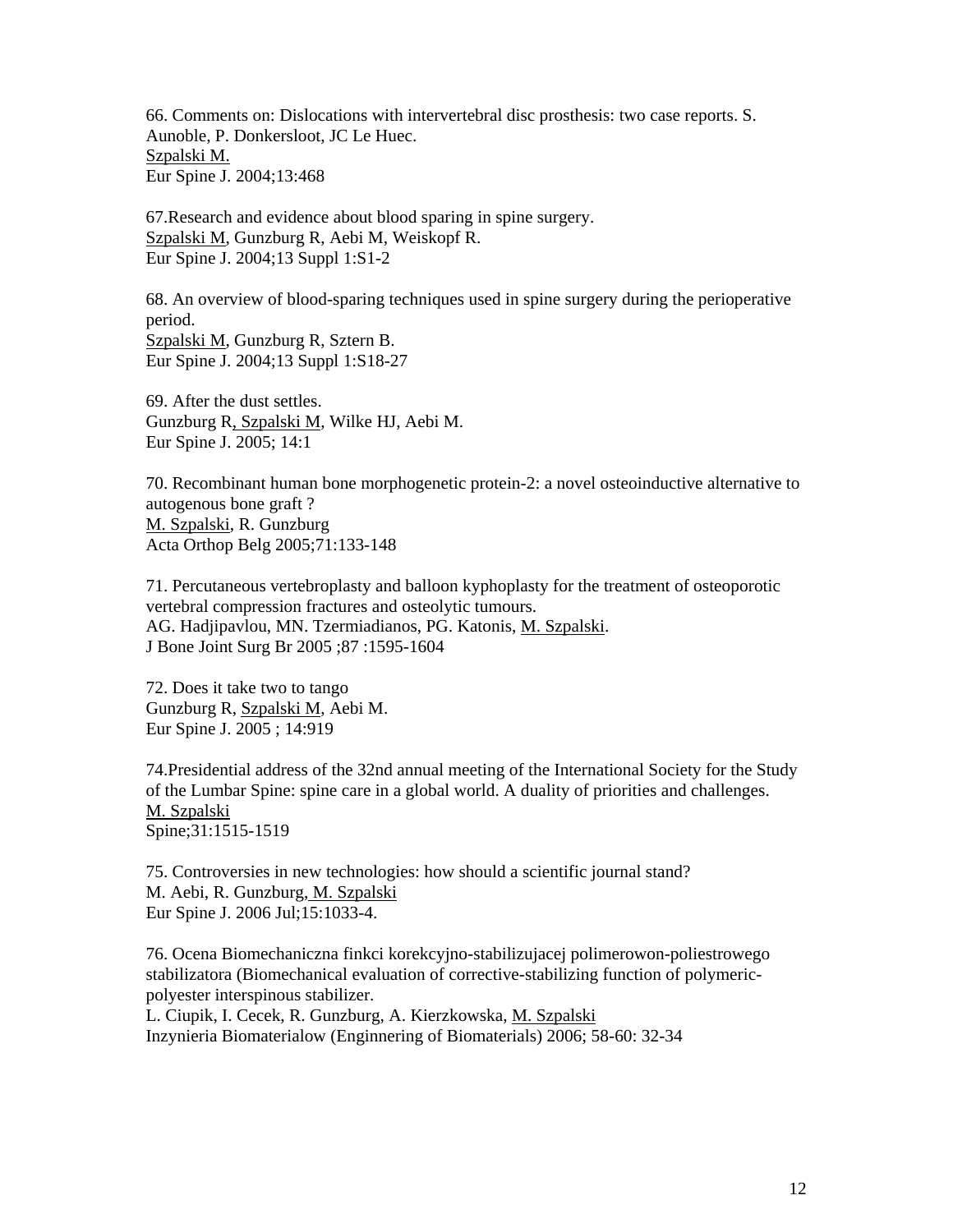77. Alf Nachemson, MD, PhD, 1931-2006: an exceptional pioneer in spine care. Rydevik B, Hansson T, Szpalski M, Aebi M, Gunzburg R. Eur Spine J. 2007 ;16:303-5.

78. Multimodal intraoperative monitoring: towards a routine use in surgical treatment of severe spinal disorders. Dvorak J, Sutter M, Eggspuehler A, Szpalski M, Aebi M. Eur Spine J. 2007 ; 16:s113-114

79. Comparison between spinal surgery blood transfusion services costs and associated treatment practices in the United States and Belgium. Blanchette CM, Joshi AV, Szpalski M, Gunzburg R, Bois MD, Donceel P, Saunders WB. Curr Med Res Opin. 2007 ;23:1793-804

80. Recent developments in conservative surgical treatment of lumbar stenosis in the elderly R. Gunzburg, M. Szpalski Eur Muskuloskel Rev 2007 1; 68-69

81. Relations between surgeons and industry: the time of clarification has come. Aebi M, Gunzburg R, Pellisé F, Szpalski M. Eur Spine J. 2008; 17: 783-4

82. Whiplash injuries and associated disorders: new insights into an old problem. Rydevik B, Szpalski M, Aebi M, Gunzburg R. Eur Spine J. 2008 ;17 Suppl 3:S359-416

83. Patients at risk for long-term sick leave because of low back pain. Du Bois M, Szpalski M, Donceel P. Spine J. 2009; 9:350-9

84. Management of haemostasis in spine surgery M. Szpalski, R. Gunzburg Eur Muskuloskel Rev 2008 3; 53-57

85. Effect of a novel interspinous implant on lumbar spinal range of motion R. Gunzburg, M. Szpalski, SA Callary , CJ Colloca, Kosmopoulos, D Harrison, RJ Moore 2009; 18:696-703

86.The burden of blood transfusion in knee and hip surgeries in the U.S. and Belgium Blanchette CM, Ashish VJ, Szpalski M, Gunzburg R, Du Bois M, Donceel P, Saunders WB J Med Economics 2009 ;12 :171-179

87. State of the art and advances in interspinous implants M. Szpalski, R. Gunzburg, RJ Moore, CJ Colloca J Orthop Surg Rel Res 2009;4(16):73-2-79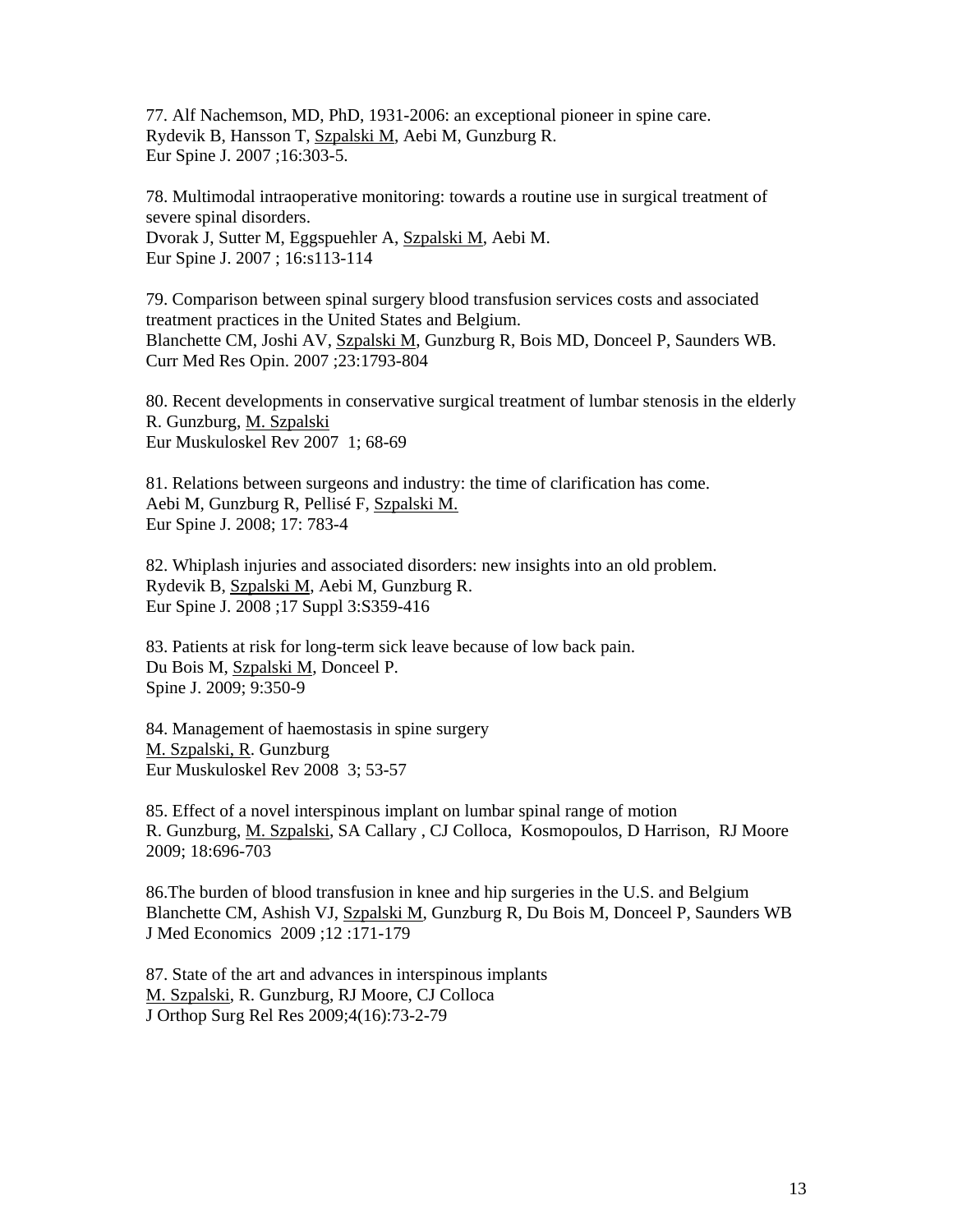88. Detection, evaluation, and management of preoperative anemia in the elective orthopedic surgical patient—NATA guidelines LT Goodnough, A Maniatis, P Earnshaw, G Benoni, P Beris, E Bisbe, DA Fergusson, H Gombotz, O Habler, TG Monk, Y Ozier, R Slappendel, M Szpalski

Transfusion, In press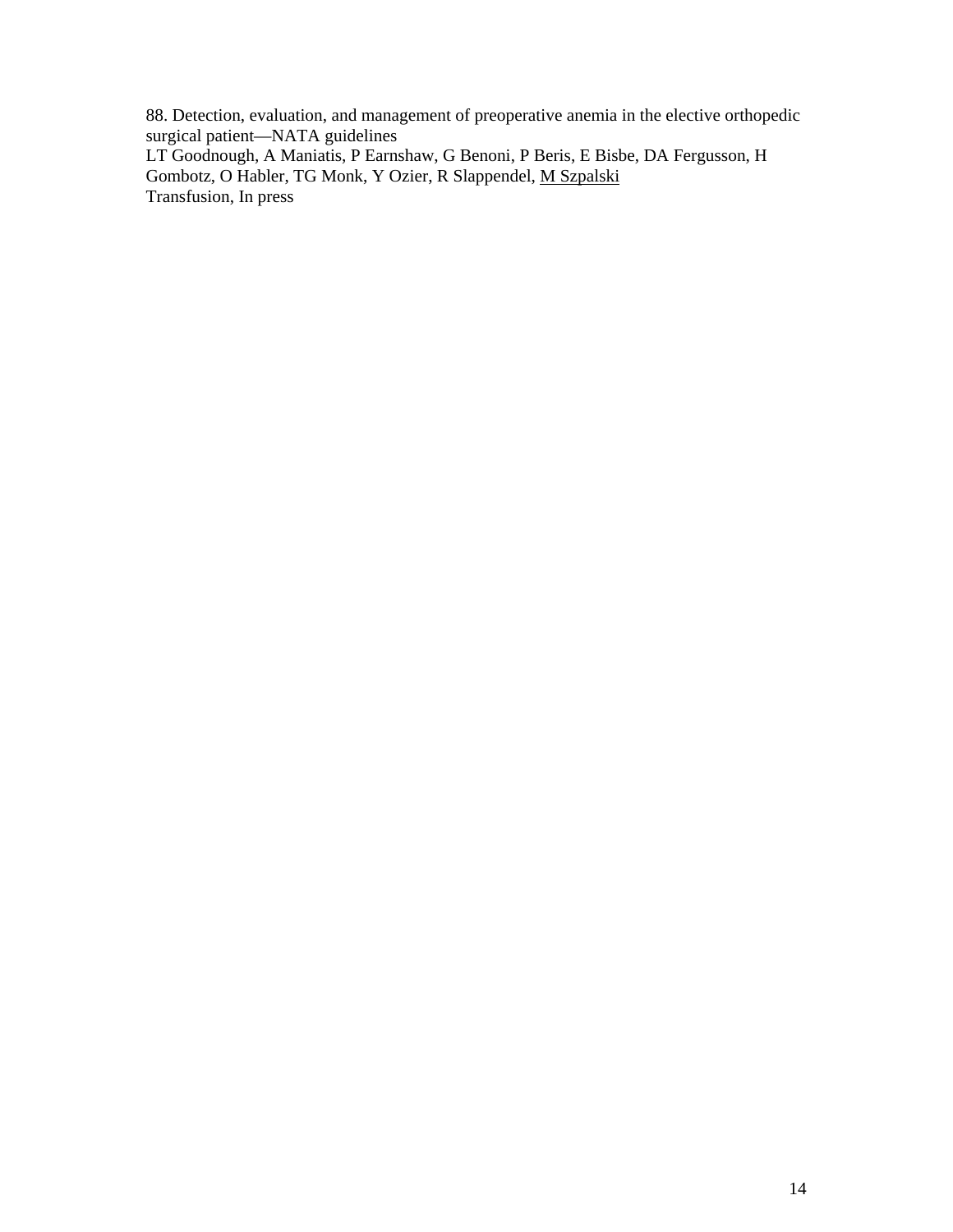#### **BOOKS**

1. Instrumented fusion of the degenerative lumbar spine. M. Szpalski, R. Gunzburg, D.M. Spengler, A. Nachemson (Eds) Lippincott-Raven Publishers, Philadelphia, 344pp, 1996

2. Whiplash injuries R. Gunzburg, M. Szpalski (Eds) Lippincott-Raven Publishers, Philadelphia , 356 pp , 1997

3. Lumbar segmental instability. M. Szpalski, R. Gunzburg, M.H. Pope (Eds) Lippincott Williams & Wilkins, Philadelphia, 314 pp, 1998

4. Lumbar Spinal Stenosis R. Gunzburg, M. Szpalski (Eds) Lippincott Williams and Wilkins, Philadephia, 414 pp, 1999

5. The degenerative cervical spine M. Szpalski, R. Gunzburg (Eds) Lippincott Williams & Wilkins, Philadelphia, 338 pp, 2000

6. Lumbar Disc Herniation in the third millenium R. Gunzburg, M. Szpalski (Eds) Lippincott Williams & Wilkins, Philadelphia, 300 pp, 2002

7. The use of bone substitutes in spine surgery R. Gunzburg, M. Szpalski, N. Passuti, M. Aebi (Eds) Springer, Heidelberg, 136 pp, 2002

8. Vertebral Osteoporotic Fractures M. Szpalski, R. Gunzburg (Eds) Lippincott Williams & Wilkins, Philadelphia , 274 pp, 2003

9. Coluna Cervical Degenarativo. Diagnóstico e tratamento. M. Szpalski, R. Gunzburg (Eds) Reichmann & Affonso Editores, Rio de Janeiro, 384 pp, 2003

10. Spinal Arthroplasty R. Gunzburg, M. Mayer, M. Szpalski, M. Aebi (Eds) Springer, Heidelberg, 2004

11. Degenerative disc disease R. Gunzburg, M. Szpalski, G. Anderson (Eds) Lippincott Williams & Wilkins, 336 pp, 2004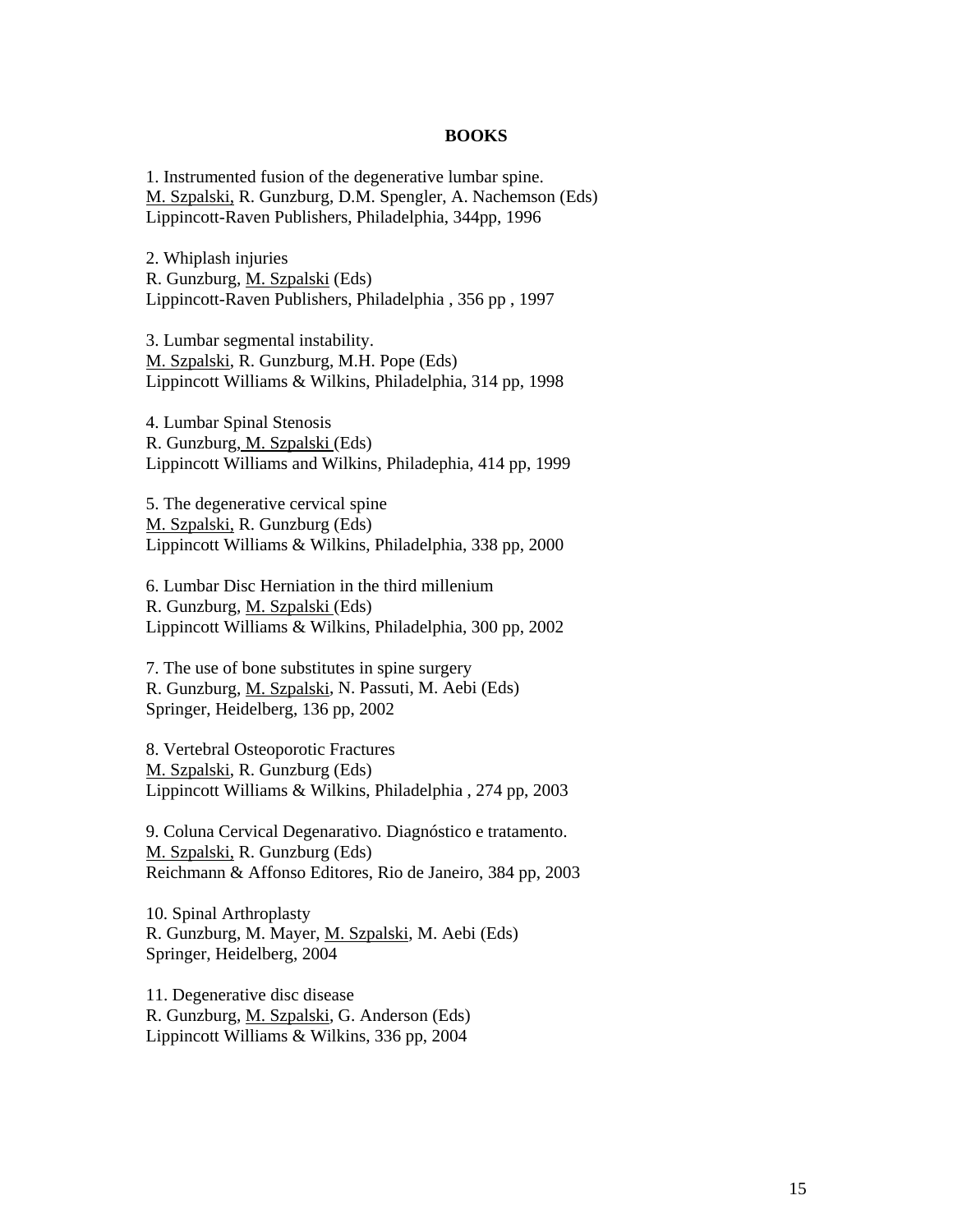12. Fracturas de compresion vertebral osteoporotica M. Szpalski, R. Gunzburg (Eds) Amolca Editores, Caracas, 276 pp, 2004

13. The failed spine M . Szpalski, R. Gunzburg (Eds) Lippincott Williams & Wilkins, Philadelphia, 300 pp, 2004

14. Lumbar Herniated Disc (Chinese) R. Gunzburg, M. Szpalski (Eds) People Medical Publishing House, Beijing, 264 pp, 2004

15. The aging spine M. Aebi, R. Gunzburg, M. Szpalski (Eds) Springer, Heidelberg, 132pp, 2005

16. Hemostasis in spine surgey M. Szpalski, R. Gunzburg, M. Aebi, R. Weiskopf (Eds) Springer, Heidelberg, 118 pp, 2005

17. Spondylolysis and spondylolisthesis R. Gunzburg, M.Szpalski Lippincott Williams & Wilkins, Philadelphia, 338 pp, 2006

18. Non fusion technologies in spine surgery M. Szpalski, R. Gunzburg, J.C. Le Huec, M. Brayda-Bruno Lippincott Williams & Wilkins, Philadelphia, 292 pp, 2007

19. Vertebral Osteoporotic Fractures (Chinese) M. Szpalski, R. Gunzburg (Eds) People Medical Publishing House, Beijing, 222 pp, 2007

20. Degenerative disc disease (Chinese) R. Gunzburg, M. Szpalski, G. Anderson (Eds) People Medical Publishing House, Beijing, 275 pp, 2007

21. Vertebral Tumors R. Gunzburg, M. Szpalski, M. Aebi (Eds) Wolters Kluwer /Lippincott Williams & Wilkins, Philadelphia, 2008, 224 pp

22. Spondylolysis , spondylolisthesis and degenerative spondylolisthesis R. Gunzburg, M.Szpalski (Eds) People Medical Publishing House, Beijing, 244 pp, 2008

23. The failed spine M.Szpalski ,R. Gunzburg, (Eds) People Medical Publishing House, Beijing, 2009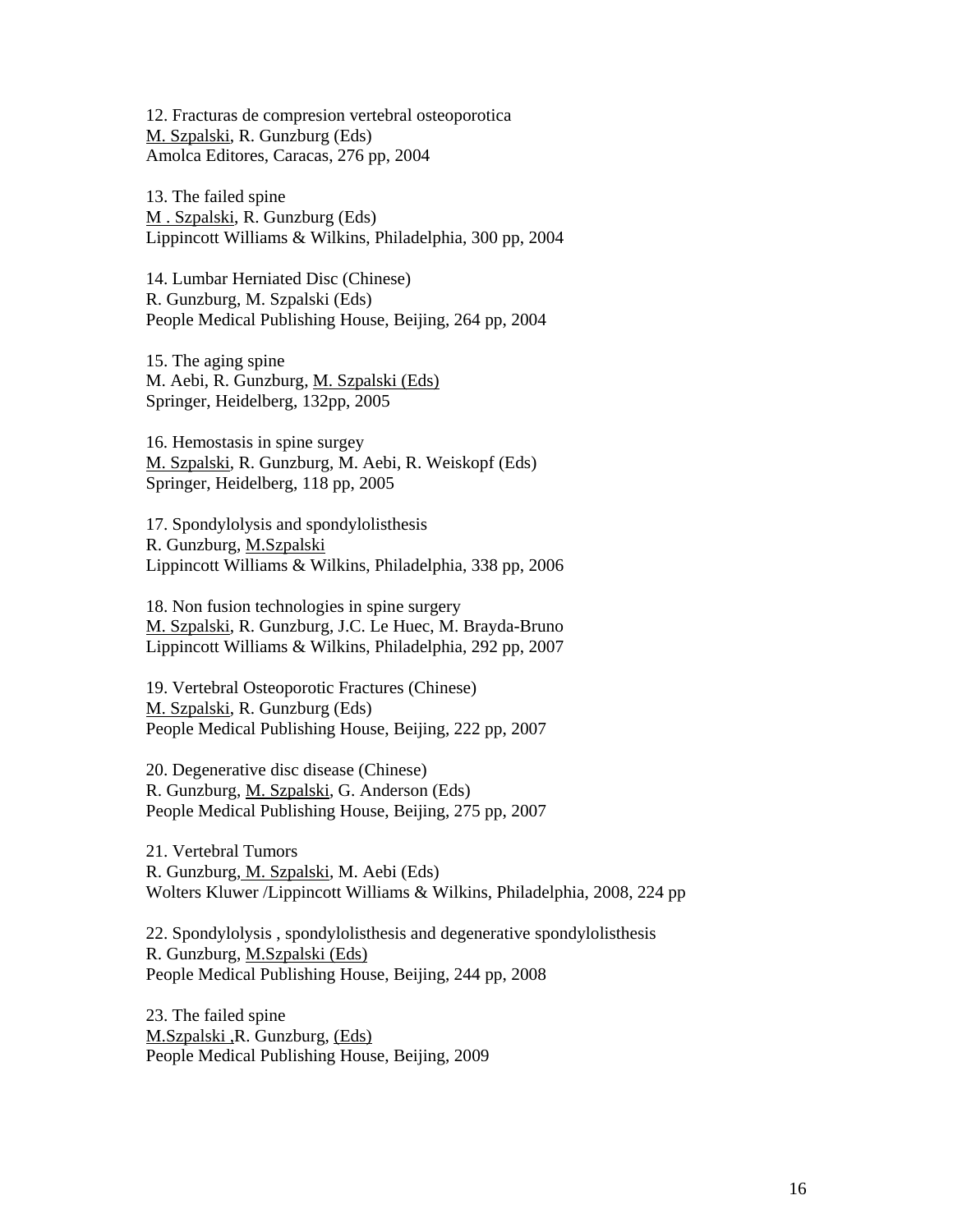24.Non fusion technologies in spine surgery M. Szpalski, R. Gunzburg, J.C. Le Huec, M. Brayda-Bruno People Medical Publishing House, Beijing, 2009

25. Vertebral Tumors R. Gunzburg, M. Szpalski, M. Aebi (Eds) People Medical Publishing House, Beijing, 2009

26. Surgery for low back pain M. Szpalski, R. Gunzburg, B . Rydevik, J.J. Le Huec, M. Mayer (eds) Springer (In press 2010)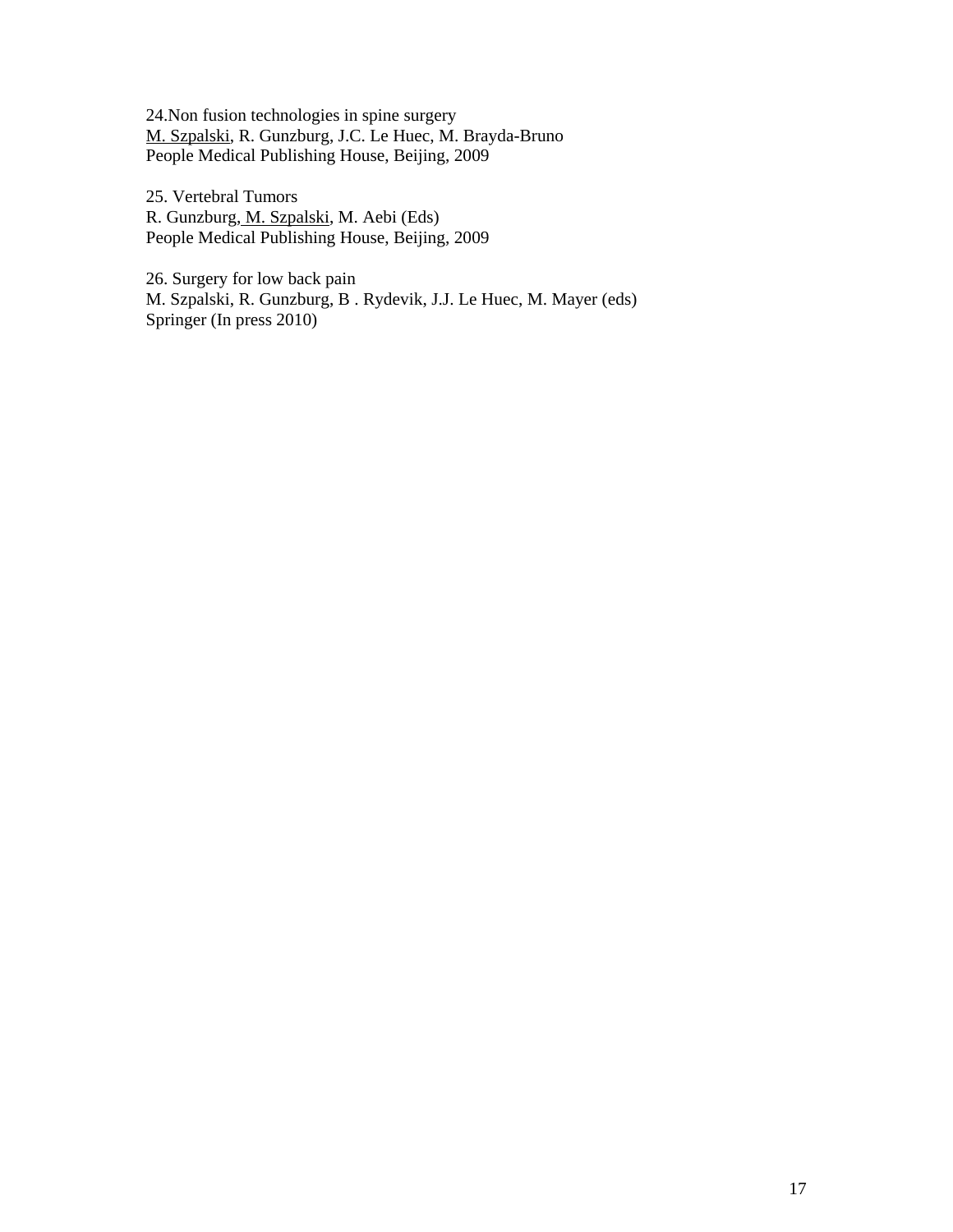## **BOOK CHAPTERS**

1.L'évaluation fonctionnelle des protrusions discales. M.Szpalski, JP Hayez : In: Lucas P and Stehman M (eds): La hernie discale. Actualités du dommage corporel Vol 3. Brussels, Juridoc. 1994

2.Migraine without aura: demographic and socio-cultural factors G.Bauherz, M.Szpalski, C.Mélot In: Olesen J (ed) : Headache Classification and Epidemiology. New-York, Raven Press, 1994

3.Isoinertial evaluation of low back fatigue in nursing personnel with and without a history of low back pain.

D.Caboor, E.Zinzen, M.Szpalski, P.Van Roy, J.P.Clarijs In: Atkinson G and Reilly T (eds): Sports, Leisure and Ergonomics. London, E&FN Spoon, 1995

4.Trunk performance, strength and endurance: measurement techniques and applications M.Szpalski, M.Parnianpour

In: JN.Weinstein and SW.Wiesel (Eds): The Lumbar Spine. Philadelphia, WB Saunders, 1996

5.Classification of movement patterns in patients with low back pain using an artificial neural network.

J.B. Bishop, M.H. Pope, S. Anathraman, M. Szpalski In: Dagli et al (Eds): Intelligent Engineering Systems through Artificial Neural Networks. New-York, ASME Press, 1996

6.The surgical approach to the lumbar spine

R. Gunzburg, M. Szpalski, JP Hayez

In: Instrumented fusion of the degenerative lumbar spine. M. Szpalski, R. Gunzburg, D.M. Spengler, A. Nachemson (Eds), Lippincott-Raven Publishers, Philadelphia, 1996

7.Pharmacological intervention for whiplash. M. Szpalski, R. Gunzburg, JP Hayez, F. Michel, G. Bauherz, M. Soeur In: Whiplash injuries**,** R. Gunzburg and M. Szpalski (Eds), Lippincott-Raven Publishers, Philadelphia **,** 1997

8. Neurophysiologic mechanisms of low velocity non-head-contact cervical acceleration MH. Pope, A. Aleksiev, L. Hasselquist, M. Magnusson, K. Spratt, M. Szpalski In: Whiplash injuries**,** R. Gunzburg and M. Szpalski (Eds), Lippincott-Raven Publishers, Philadelphia 1997

9. Electromyographic changes under whiplash loading.

MH. Pope, M. Magnusson, A. Aleksiev, L. Hasselquist, K. Spratt, M. Szpalski, VK. Goel, N. Panagiatocopoulos. In: N. Yoganandan, FA. Pintar, SJ. Larson, A. Sances (Eds) Frontiers in Head and Neck trauma: Clinical and Biomechanical. IOS Press, Amsterdam, 1998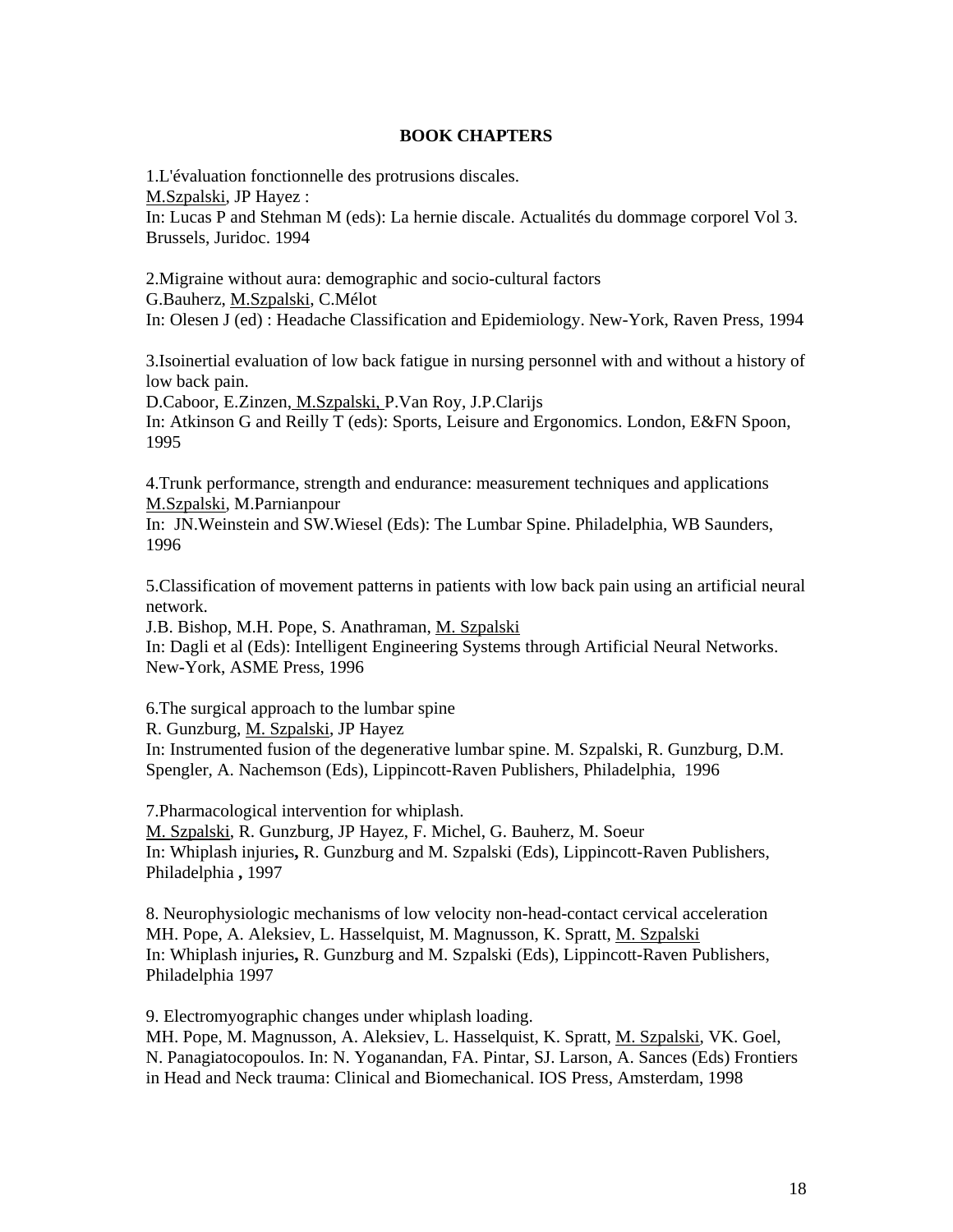10. Revision for failed lumbar and lumbacral surgery using laparoscopically inserted cages. R. Gunzburg, M. Szpalski In: Margulies JY, Aebi M, Farcy JPC (Eds) : Revisions in Spine Surgery. CV Mosby, Philadelphia, 1998

11. Les modalités techniques de l'arthrodèse.

R. Gunzburg, M. Szpalski

In: A. Deburge, M. Benoist, G. Morvan, P. Guigui (Eds): Degénerescence du rachis lombaire et lombalgies, Sauramps Médical, Montpellier, 1999

12. Low back pain classification from motion analysis using an artificial neural network. JB Bishop, ML Magnusson, M. Szpalski, SK Ananthramam, VK Goel, MH Pope In: MA Hanson, EJ Lovesy, SA Robertson (Eds): Contemporary Ergonomics, London, Taylor & Francis, 1999

13. Initial assessment of whiplash patients

R. Gunzburg, M. Szpalski, J. Van Goethem

In. Murer E et al (Eds). Whiplash associated disorders - Medical, biomechanical and legal aspects. Stämpfli Publishers, Bern, 2002

14. Percutaneous injection of Cortoss synthetic bone void filler in the repair of fracture of the vertebral body.

M. Szpalski, R. Gunzburg, H. Deramond

In: Vertebral osteoporotic compression fractures. M. Szpalski, R. Gunzburg (Eds), Philadelphia, 2003

15. Surgery of high grade spondylolisthesis M. Szpalski, R. Gunzburg In: Herkowitz HN et al. (Eds) The Lumbar Spine, Lippincott Williams & Wilkins, Philadelphia , 1994

16. Bone substitutes in spinal surgery R. Gunzburg, M . Szpalski In: Herkowitz HN et al. (Eds) The Lumbar Spine, Lippincott Williams & Wilkins, Philadelphia , 1994

17. Initial evalutation of the low back region M. Szpalski, F. Balagué, R. Gunzburg, D.M. Spengler In: Nordin M, Andersson GBJ, Pope M (Eds). Muskuloskeletal disorders in the workplace. Mosby, Philadelphia, 2006

18. Surgical procedures, cages, prostheses and instrumentation R. Gunzburg, M. Szpalski In. Van Goethem J, Van Den Hauwe L, Parizel P.(Eds) Spinal Imaging, Springer, Berlin, 2007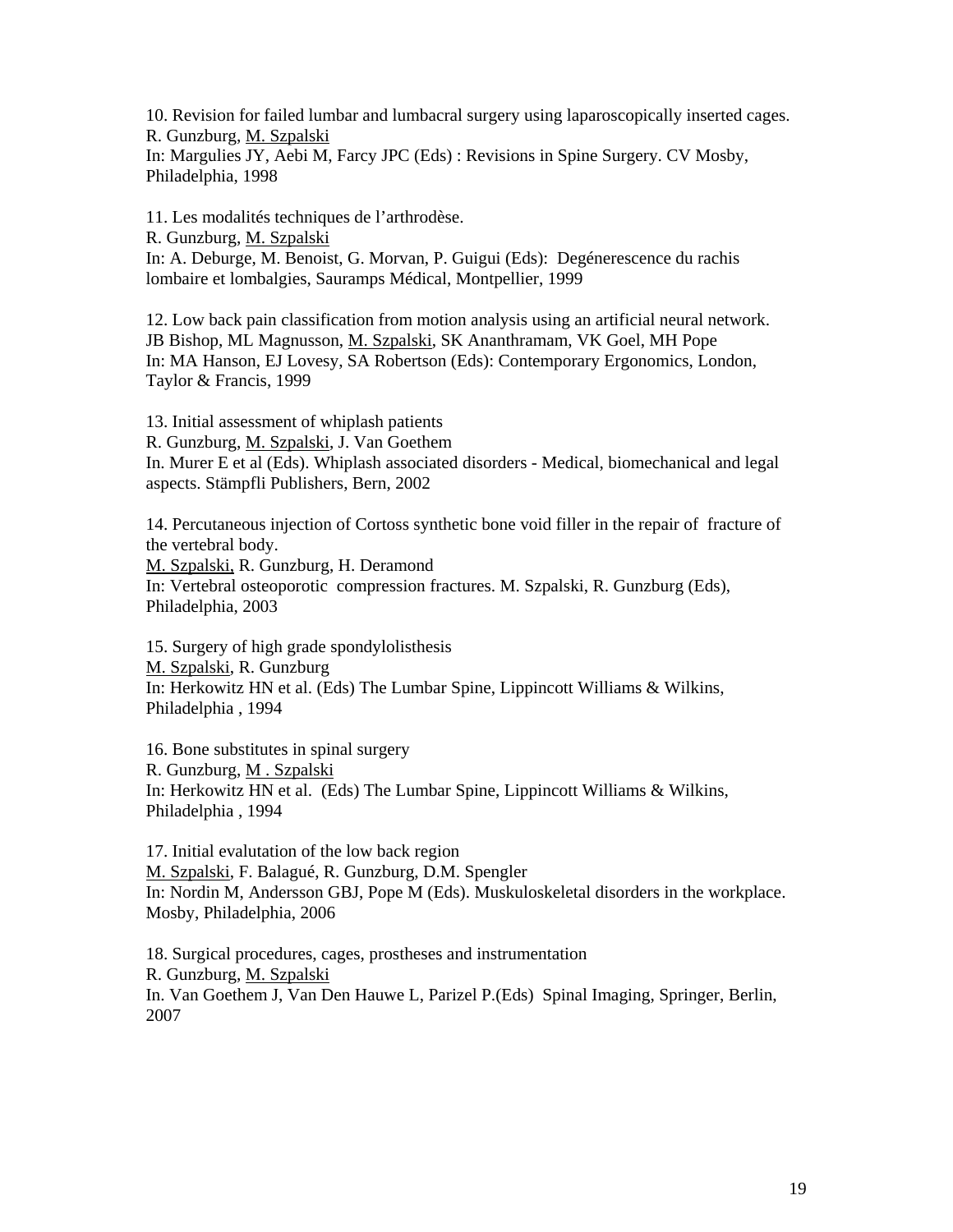19. Interspinous implants.

M. Szpalski, R. Gunzburg

In. Bhave A. (Ed). Emerging technologies in spine surgery. Jaypee Brothers Medical Publishing, New Delhi, 2009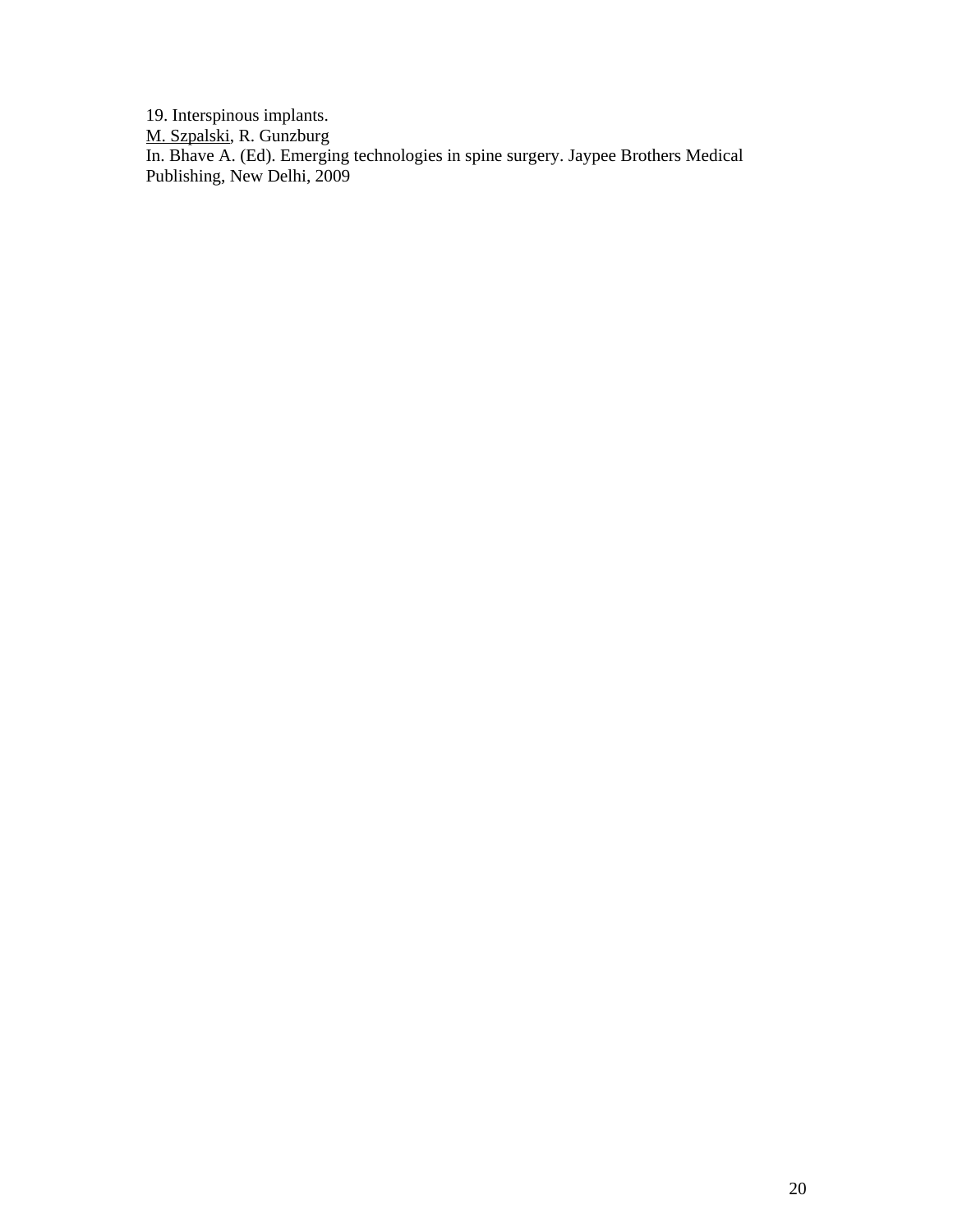## **MONOGRAPHS**

1.Etude socio-économique d'une population de femmes ayant subi une interruption de grossesse , en comparaison avec une population de parturientes dans le même centre. M.Szpalski, J.L.Alle, M.Barvais. U.L.B. 1976

2.Exploration Fonctionnelle des Lombalgies Szpalski M., Hayez J.P. Monographie Roche, 1989, 25pp

3.Functioneel Onderzoek bij Lage Rugpijn Szpalski M., Hayez J.P. Monografie Roche, 1989, 24pp

4.Exploration fonctionelle des lombalgies. Historique , théorie et applications. M.Szpalski, J.P.Hayez Monographie, Roche Bruxelles, 1992, 40 pp

# **FILM**

Functionnal Assessment of Low-Back Pain M.Szpalski, J.P.Hayez Roche, 1989 English and French versions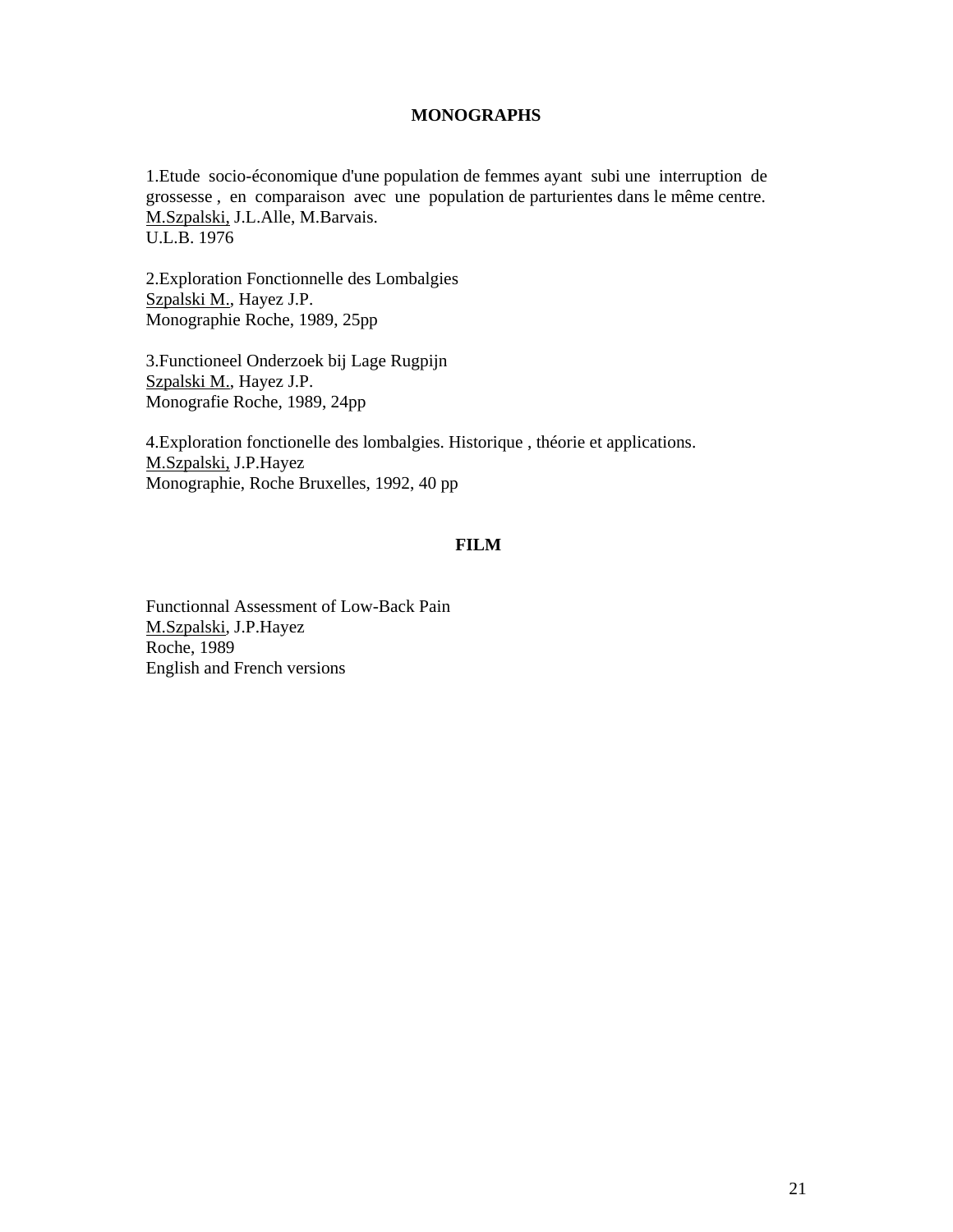# **PUBLISHED ABSTRACTS**

1. Functionnal Dynamometric Assessment of the Clinical Significance of Posterior Bulging Disc. Szpalski M., Hayez J.P., Poty S.

Acta. Orthop. Scand. 61(237): 23, 1990

2.Evaluation Fonctionnelle Dynamique dans la Mise au Point et la Revalidation du Patient Lombalgique. Szpalski M., Hayez J.P, Poty S. Excerpta Medica International Congress Series 927: 183, 1990

3.Velocity of trunk movements, most sensitive variable of low-back condition. A prospective study. M.Szpalski, J.P.Hayez, J.P.Debaize, D.Spengler Orthopaedic Transactions 1992;16:254-255

4.Treatment by hyperbaric oxygenotherapy of extensive soft tissue infections due to anaerobic organisms other than Clostridium P. M.Nyst, M.Szpalski, J.L.Alle International Surgical Week, Stockholm, August 25-31, 1991

5.Functional assessment of low back pain in pediatric nurses. Ergonomic and rehabilitation guidelines. P.Carlier, M.Szpalski, F.Vanderbecken J Bone Joint Surg/Orthopaedic Proceedings, 74B-S1: 56, 1992

6. Use of Hyperbaric oxygen in the treatment of extensive non-clostridial infections M. Szpalski, M. Nyst, J.L. Allé Br J Surg, 79: S64-S65

7.Modification of trunk strength and velocity in asymptomatic subjects with abnormal XRay findings.

M.Szpalski, D.Spengler, T.Keller, C.Federspiel, J.Wisclo, K.Reagan, J.P.Hayez J Bone Joint Surg/Orthopaedic Proceedings, 74B-S1: 56, 1992

8.How many days of bed rest for low back pain? Objective assessment of trunk function. M.Szpalski, J.P.Hayez, S.Poty J Bone Joint Surg/Orthopaedic Proceedings, 74B-S1: 56-57, 1992

9. Interêt d'un AINS dans le traitement de la lombalgie aigue, une étude double aveugle de l'évluation fonctionnelle objective. M.Szpalski, J.P.Hayez Rev Rhum Mal Osteo Art 59: 665, 1992

10. Objective functional assessment of the Tenoxicam (Tilcotil) in acute low back pain. A double blind placebo controlled study. M.Szpalski, J.P.Hayez Br J Rheumatol 31 (Abstr Supl 2): 153, 1992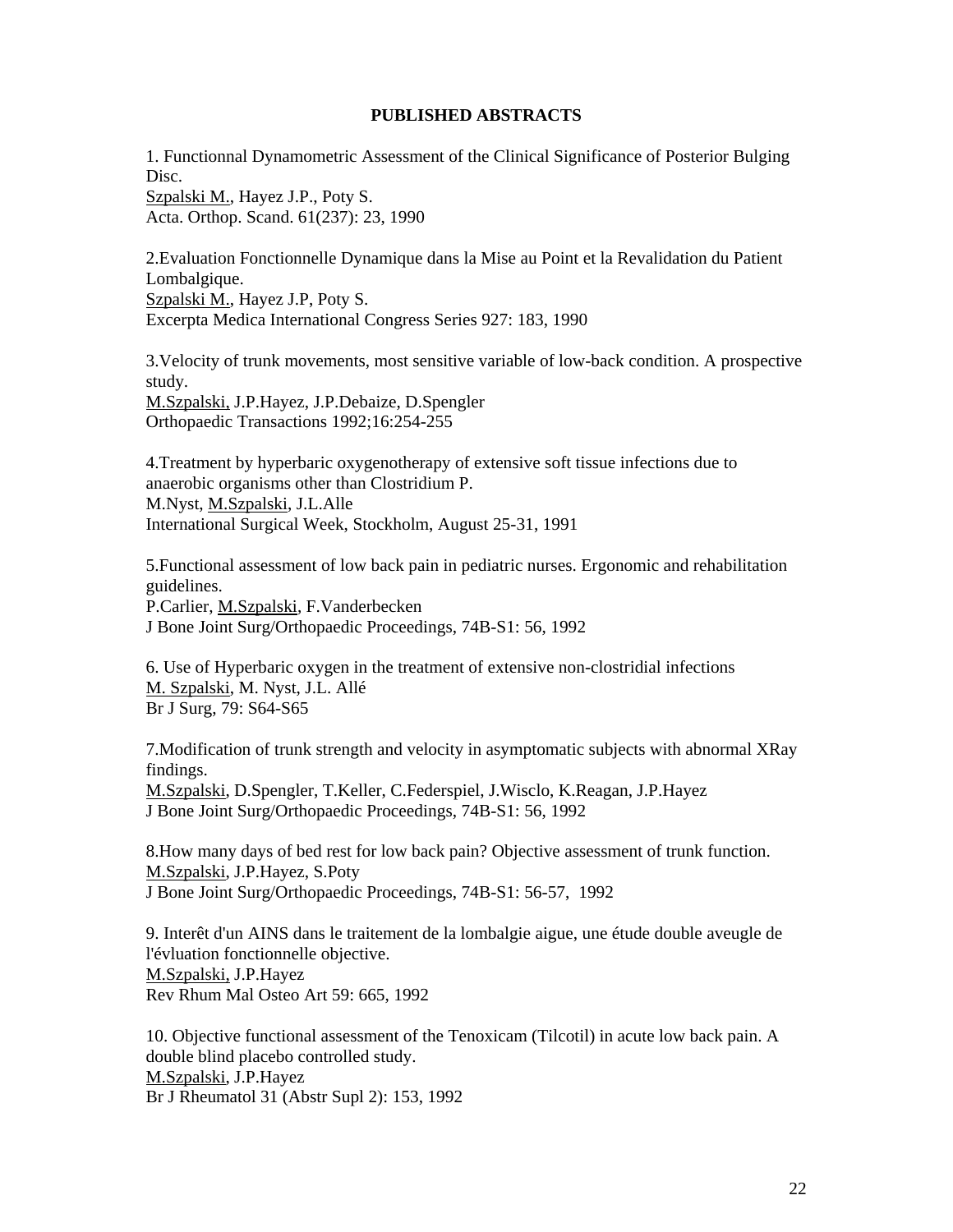11. NSAID's In acute low back pain ? Objective assessment of function. M.Szpalski Rev Esp Rheumatol 20(Suppl 1): 416, 1993

12.Interest of NSAID's in the treatment of acute low back pain. A double blind study with objective assessment of function. M. Szpalski, J.P. Hayez J Bone Joint Surg/Orthopaedic Proceedings, 75B-SIII: 272-273, 1993

13. Analysis of trunk flexor and extensor fatigue during isoinertial sagittal movements. M.Szpalski, J.Ray, T.S.Keller, D.M.Spengler, J.P.Hayez, M.McNamara Orthopaedic Transactions 1993;17:332

14. Functional assessment of the efficacy of a non steroidal anti-inflammatory drug in the treatment of acute low back pain. M.Szpalski, J.P.Hayez Orthopaedic Transactions 1993;17:311

15. Work satisfaction, fear avoidance and low back pain in nursing personnel. P.Van Roy, E.Zinzen, J.Cabri, J.P.Clarijs, K.Burton, M.Szpalski, M.L.Skovron Orthopaedic Transactions 1993;17:311-312

16. Differences in isometric torques and velocities in low back pain patients with different professions and working postures. P.Carlier, M.Szpalski, F.Vanderbecken, J.P.Hayez Orthopaedic Transactions 1993;17:314-315

17. Interpretation and parametrization of dynamic trunk isoinertial movements. T.S.Keller, M.Szpalski, D.M.Spengler, J.P.Hayez Orthopaedic Transactions 1993;17:318-319

18. Human trunk muscle performance: correlation to muscle geometry and vertebral density T.S.Keller, D.D.Guzik, M.Szpalski, J.Park, D..M.Spengler Transactions of the Orthopaedic Research Society 1994; 19: 684

19.Health care utilisation in chronic vs. non chronic low back sufferers in the Belgian population. M.Nordin, M.Szpalski, M.L. Skovron, C. Mélot, D. Cukier

J Bone Joint Surg/Orthopaedic Proceedings, 77-B-SI 20-21, 1995

20.Characterization of back motion in chronic low back pain M.H. Pope, J.B. Bishop, K.F. Spratt, M. Szpalski Proceedings International Conference on Biomedical Engineering (BME '96), 98-99, 1996

21.A prospective longitudinal study on low back pain in primary scchool children M. Szpalski, R. Gunzburg, F. Balagué, M. Nordin, C. Mélot Eur Spine J 10;S23-S21, 2001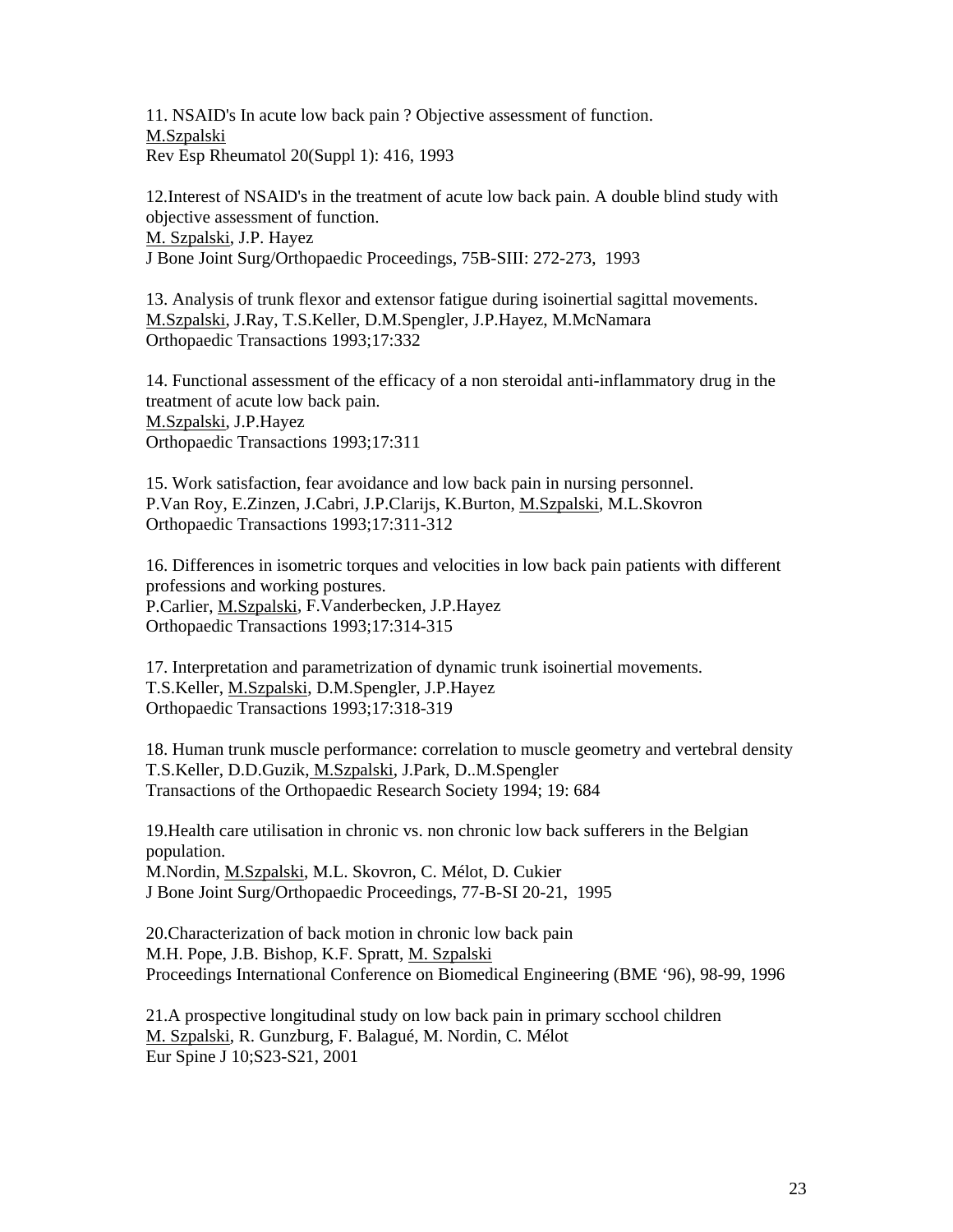22.A highly porous beta-tricalcium phosphate/bone marrow graft promotes osteoinductivity in a rat subcautaneous model.

R. Gunzburg, M. Szpalski Eur Spine J 10;S62-S63, 2001

23.Back function testing and medical reporting M. Szpalski J Bone Joint Surg/Orthopaedic Proceedings 84-B-SII;146,2002

24.Renforcement de la fixation de vis à compression de hanche avec un nouveau biomatériau composite (Corstoss) dans les fractures pertrochatériennes. M. Szpalski, R. Gunzburg, JP Hayez, N. Passuti Rev Chir Orthop 88;2S63, 2002

25.Renforcement de la fixation de vis à compression avec un nouveau matériau composite dans les fractures trochantériennes. M. Szpalski, R. Gunzburg, J.P. Hayez, N. Passuti Rev Chir Orthop 88; 2S167-2S168, 2002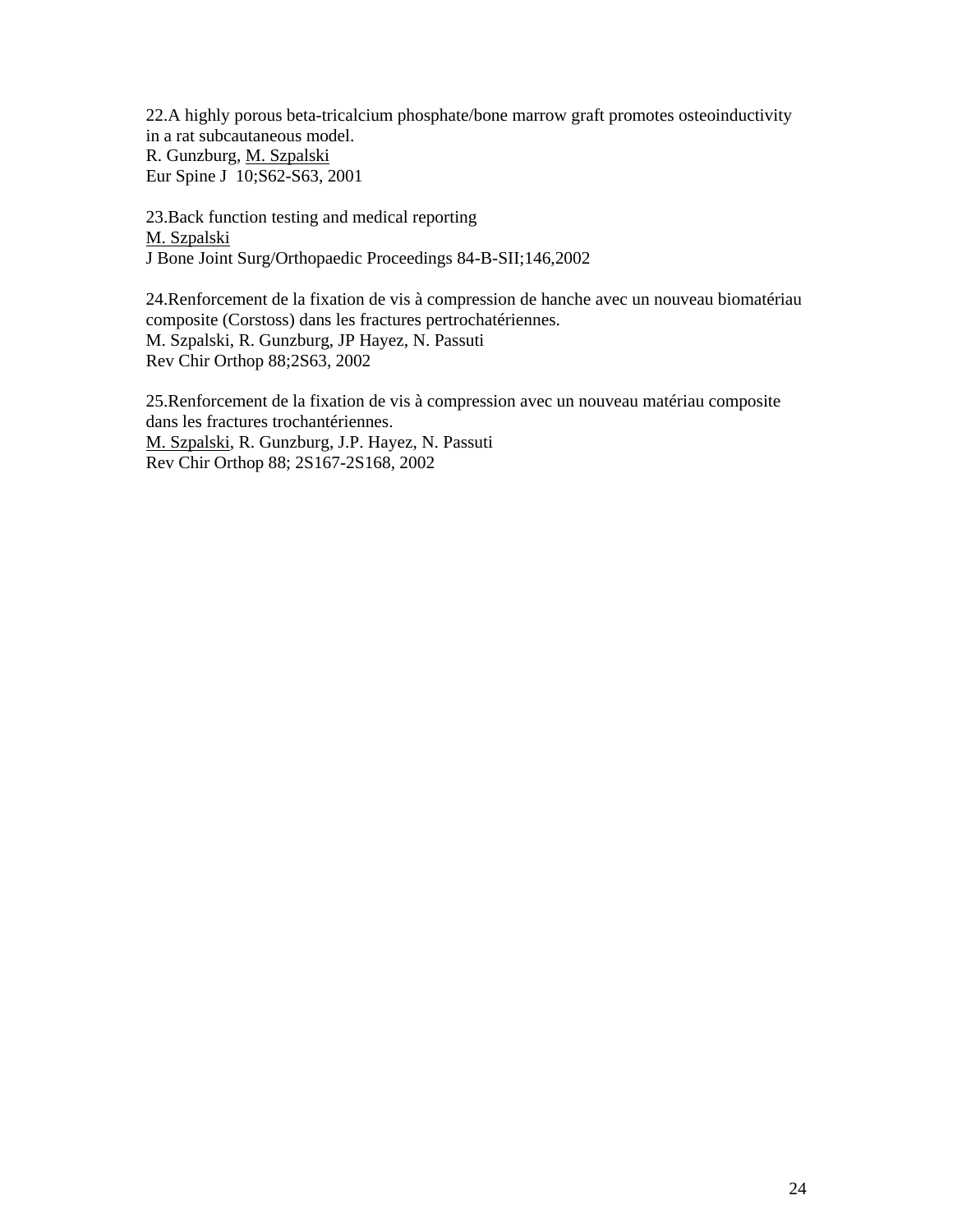### **PRESENTATIONS**

1. La prothèse totale difficile. M.Dupont, M.Szpalski Forum d'Orthopédie, Erasme, 29.3.1980

2. Traitement des lombalgies par greffe postérieure vissée. M.Dupont, J.P.Hayez, M.Duchateau, M.Szpalski Congrès de la SO.B.C.O.T., 28/29.5.1980

3. Les rhumatismes abarticulaires. M.Dupont, M.Szpalski Groupe de Pathologie Osseuse de l'U.L.B.,9.12.1980

4. La prothèse totale de hanche difficile. M.Dupont, M.Szpalski Société Belge de Chirurgie Orthopédique et Traumatologie , 21.3.1981

5. Arthroplastie et réintervention. M.Dupont, M.Szpalski Journées d'Orthopédie d'Ixelles, 19/20.11.1981

6. Les tendinites. M.Dupont, J.L.Pasteels, M.Szpalski Congrès de la Société Belge de Chirurgie Orthopédique et Traumatologie 14/15.05.1982

7. Les lombalgies. M.Dupont, J.P.Hayez, M.Duchateau, M.Szpalski Colloques Chirurgicaux de l'AMUB, 22.10.1981

8. Diagnostic et surveillance échographique des abcès amibiens du foie. A propos de 40 cas. Ph.de Pradel de la Maze, D.Levi, M.Szpalski, J.L.Michel Soc.Francaise de Radiologie, 27.11.1984

9. Utilisation de l'oxygénothérapie hyperbare dans le traitement d'infection étendues à germes anaérobie autres que Clostridium Perfringens. H.Diallo, G.Gerbex, J.R.Engone Nguema, M.Szpalski, M.Nyst, C.Cornil, P.Desgeorges, I.Amoussa Congrès de la Société d'Anesthésie et de Réanimation d'Afrique Francophone, Yaoundé, Cameroun, 10/12.12.1986

10.La pyomyosite, à propos de 25 cas, mise au point. M.Szpalski, M.Nyst, M.Desrentes, J.R.Engone Nguema, C.Cornil Journées Médicales du Gabon, 18/23.1.1987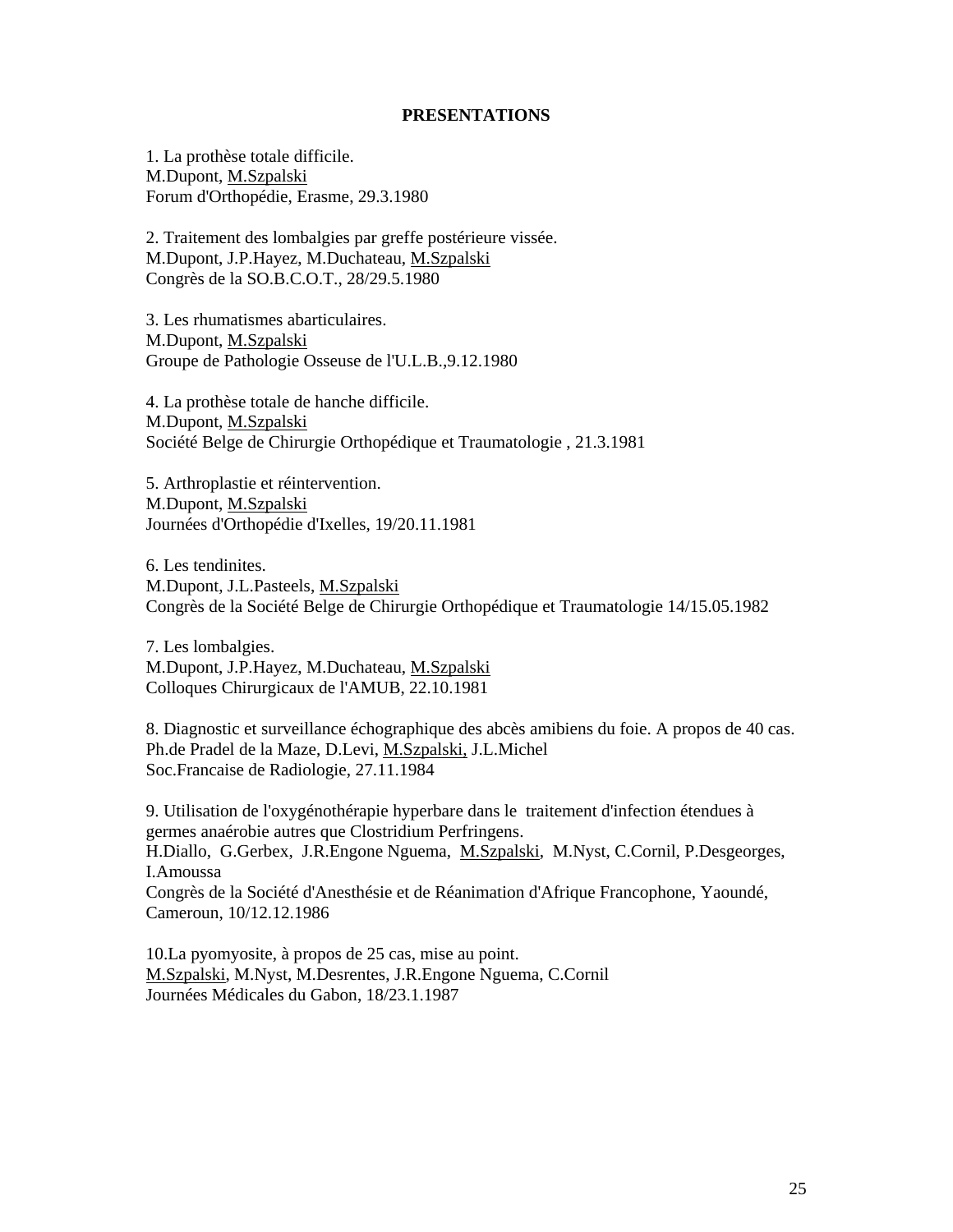11.L'arthroscopie en Afrique. D.Bouger, L.Dukuly, M.Szpalski Journées Médicales du Gabon, 18/23.1.1987

12.Traitement des fractures du 5eme métacarpien par embrochage fasciculé. M.Szpalski, J.P.Hayez Collège d'Enseignement de la Licence en Orthopédie, 16.10.1987

13.Système informatisé de consultations chirurgicales M.Szpalski Colloques Chirurgicaux de l'AMUB, Brussels, 17-11-1988

14.Clinical Applications of Isostation B200 Szpalski M. Application Seminar, Amsterdam (Holland) 3-7-89

15.Métastase sous trochanterienne du fémur J.P.Hayez, M.Szpalski Collège d'Enseignement de la Licence en Orthopèdie, 17-11-89

16.Evaluation Fonctionnelle des Troubles Lombaires Szpalski M. Expertalia 89 Congress, 9-12-89, Antwerpen

17.Evaluation Fonctionnelle Objective des Lombalgies Szpalski M. Lombalgies d'Effort, Université Catholique de Louvain, 4-1-90

18.Clinical Interest of Functionnal Evaluation of Low-Back Szpalski M. Birmingham Orthopaedic Meeting, Birmingham (GB), 19/01/1990

19.L'exploration fonctionnelle des lombalgies en évaluation du dommage corporel. M.Szpalski Séminaire d'Evaluation du Dommage Corporel, ULB, 27-1-90

20.Applications cliniques de l'évaluation fonctionnelle des lombalgies M.Szpalski Les Jeudis de la Rehabilitation, Cliniques Universitaires St.Luc, 1-2-90

21.Explorations Fonctionnelles des Lombalgies, Intérêt clinique et médico-légal Szpalski M. Association des Rhumatologues de Belgique, 12-2-90, Bruxelles

22.Objectivation Fonctionnelle en Expertise des Lombalgies Szpalski M. Association des Méd. Conseil d'Assurance, Bruxelles, 17-2-90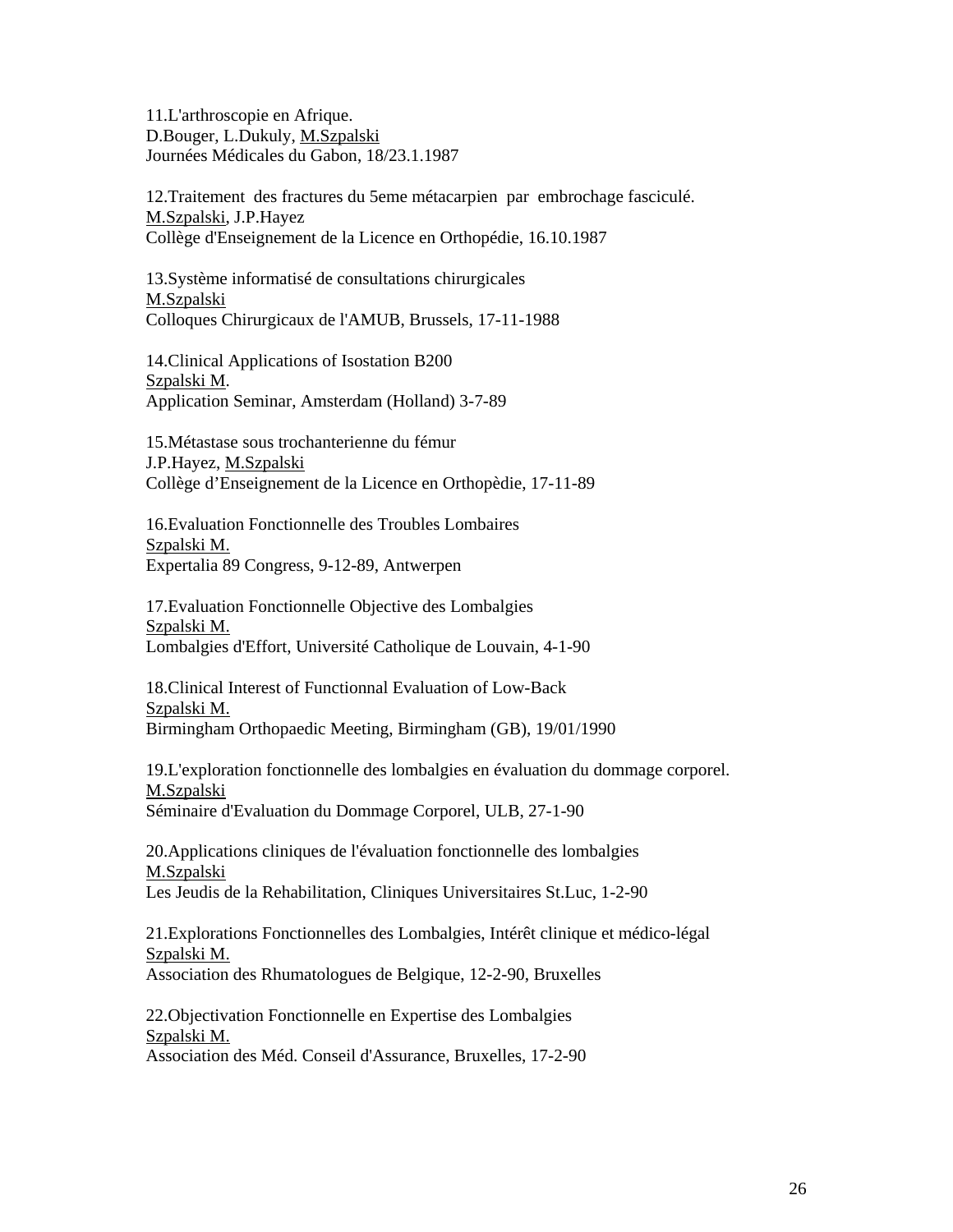23.Evaluation Fonctionnelle Objective des Plaintes Lombaires Szpalski M. Société pour l'étude du Dommage Corporel, Bruxelles, 14-3-1990

24.L'Evaluation Fonctionnelle Lombaire en Expertise Szpalski M. Association Belge des Médecins Conseils, Liège, 15-3-90

25.Clinical use of B200 in Back Therapy Szpalski M. Scientific Approach to the Assessment and Management Of Industrial Low Back Pain, Chattanooga (USA), 21-4-90

26.L'Evaluation Fonctionelle Lombaire en Clinique et en Expertise. Szpalski M. Association Belge des Médecins Conseils, Charleroi, 17-5-90

27.Functionnal Dynamometric Assessment of the Clinical Significance of Posterior Bulging Disc.

Szpalski M., Hayez J.P., Poty S.

45 th Congress of the Scandinavian Orthopaedic Association, Helsinki, June 1990

28.Evaluation Fonctionnelle Dynamique dans la Mise au Point et la Revalidation du Patient Lombalgique.

Szpalski M., Hayez J.P, Poty S, Guy D., Spengler D.

World Congress of the International Rehabilitation Medicine Association,(IRMA VI) Madrid, June 1990

29.Introduction to the B200, its application and relevance in industry. Szpalski M. Low Back Measurement Equipment Seminar, Bristol (GB),, 11/7/90

30.B200 testing and low-back pain patients: a review of 150 patients. Szpalski M. O.I.O.C. Seminar Series, New-York, 27/7/90

31.Evaluation Fonctionnelle Dynamométrique des Lombalgies dans une Population de Puericultrices. A propos de 50 cas. Carlier P., Szpalski M., Vanderbecken F.

23d International Congress on Occupationnal Health, Montreal, September 1990

32.Evaluation Dynamique Lombaire Systématique et Identification de l'Effort Maximal Volontaire. Szpalski M., Hayez J.P., Poty S. 23d International Congress on Occupationnal Health, Montreal, September 1990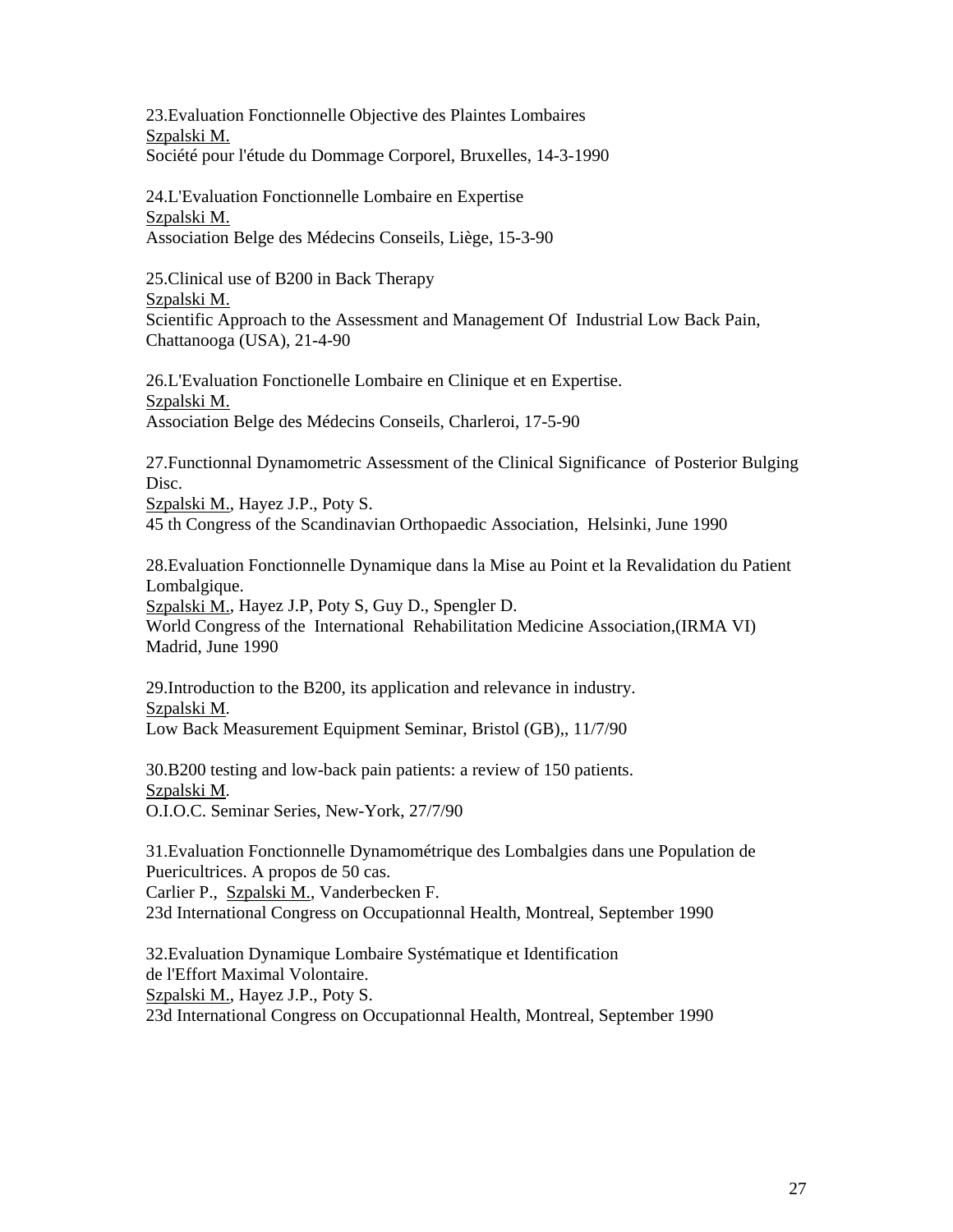33.Traitement par Embrochage Fasciculé des Fractures du Col et de la Diaphyse du 5eme Métatarsien Szpalski M., Hayez J.P., Debaize J.P. Eurochirurgie 90 / Congrès Francais de Chirurgie, Paris Octobre 1990

34.Dovetail Anteromedialisation of the Tibial Tuberosity for Patello-femoral Malalignement. Surgical Technique and Results of 61 Cases. Hayez J.P., Szpalski M., Debaize J.P., XXVII Congress of the International College of Surgeons, September 9/12 1990, Sao Paulo

35.Functional Dynamometric Assessment of Posterior Bulging Disc : Argument for Indication of Percutaneous Discectomy ? Szpalski M., Hayez J.P., Poty S., Debaize J.P. XXVII Congress of the International College of Surgeons, September 9/12 1990, Sao Paulo

36 Apport de l'oxygénothérapie hyperbare dans le traitement des infections étendues des tissus mous à germes anaérobies autres que Clostridium Perfringens. M.Nyst, M.Szpalski Société Royale Belge de Chirurgie, 13/10/90

37.Evaluation Fonctionnelle Dynamométrique de l'Efficacité des AINS dans le Traitement de la Lombalgie Aigue. Etude Randomisée sur 110 Cas. Szpalski M., Poty S., Hayez J.P., Debaize J.P. 3eme Congrès Francais de Rhumatologie, Novembre 22/24 1990, Paris

38.Deux ans d'évaluation des lombalgiques à l'aide de l'Isosation B200. M.Szpalski Les Jeudis de la Réhabilitation, Cliniques Universitaires St.Luc, 29-11-90

39.Functionnal assessment of transitory reduction of the capacity of the spinal canal due to bulging disc of facet hypertrophy M.Szpalski, J.P.Hayez, S.Poty British Society of Back Pain Research Meeting, Oxford, March 15, 1991

40.Changes in trunk isometric torque and velocity in asymptomatic subjects with radiological lesions

M.Szpalski, D.Spengler, T.Keller, C.Federspiel International Society for the Study of the Lumbar Spine Annual Meeting, Heidelberg, May 1991

41.Velocity of trunk movements, most sensitive variable of low-back condition. A prospective study.

M.Szpalski, J.P.Hayez, J.P.Debaize, D.Spengler

International Society for the Study of the Lumbar Spine Annual Meeting, Heidelberg, May 1991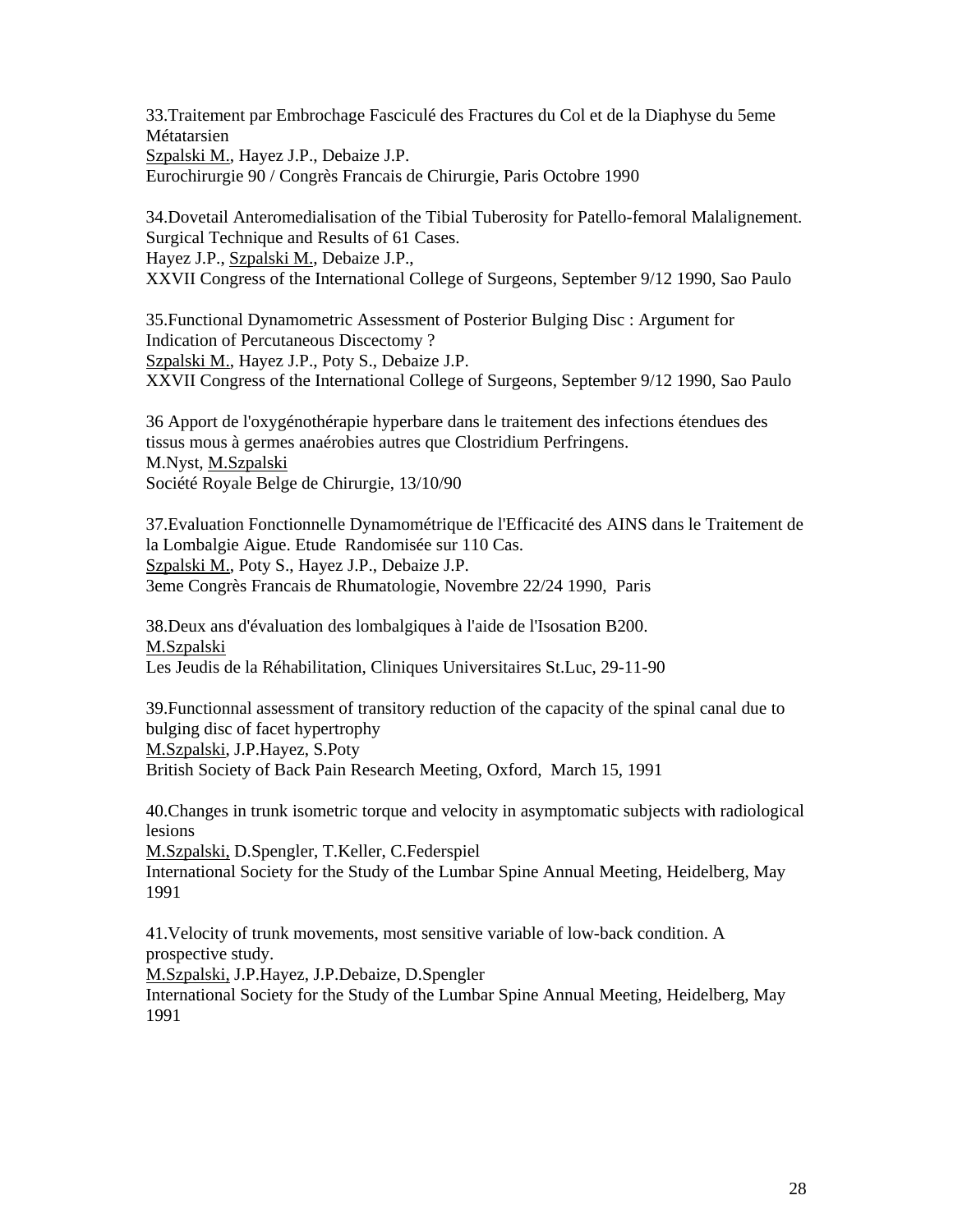42.Evaluation Fonctionnelle Dynamométrique des Lombalgies dans une Population de Puericultrices. A propos de 50 cas. Carlier P., Szpalski M., Vanderbecken F. Congrès de Médecine du Travail, Châlons sur Saône, June 1991

43.Reproductibility of trunk isoinertial dynamic performance in low-back pain patients. M.Szpalski, C.Federspiel, J.P.Hayez, J.P.Debaize NASS Meeting, Keystone, July 91

44.Use of hyperbaric oxygenotherapy in life threatening soft tissue infections due to anaerobic organisms other than Clostridium P. M.Szpalski, M.Nyst 17th European Federation Congress of the International College of Surgeons, Amsterdam, July 23-26, 1991

45.Occupational transmission of HIV and hepatitis B in surgeons and anesthesists. An opinion survey.

M.Szpalski, D.Cukier

17th European Federation Congress of the International College of Surgeons, Amsterdam, July 23-26, 1991

46. Everyday use of the B200 M.Szpalski Isoinertial Applications 91, Dallas, 23-24 August 1991

47.Treatment by hyperbaric oxygenotherapy of extensive soft tissue infections due to anaerobic organisms other than Clostridium P. M.Nyst, M.Szpalski, J.L.Alle International Surgical Week, Stockholm, August 25-31, 1991

48.Occupational transmission of HIV and hepatitis B in surgeons and anesthesists. An opinion survey. M.Szpalski, D.Cukier Biopsychological Aspects of HIV infection, Amsterdam, 22-25 September 1991

49.Anatomie Fonctionelle du rachis lombaire M.Szpalski Congrès Benelux "Acta Therapeutica", Gent, 3-6 October 1991

50.Contamination par HIV et par l'hépatite B. Une enquète d'opinion auprès des chirurgiens et anésthésistes Belges. M.Szpalski, D.Cukier Société Royale Belge de Chirurgie, Bruxelles, October 12, 1991

51.Prevention of bone loss and muscle atrophy during manned space flight. T.S.Keller, A.M.Strauss, M.Szpalski 42nd International Astronautical Congress. Symposium on Life sciences Space Biology and Medicine. Montreal October 5-11, 1991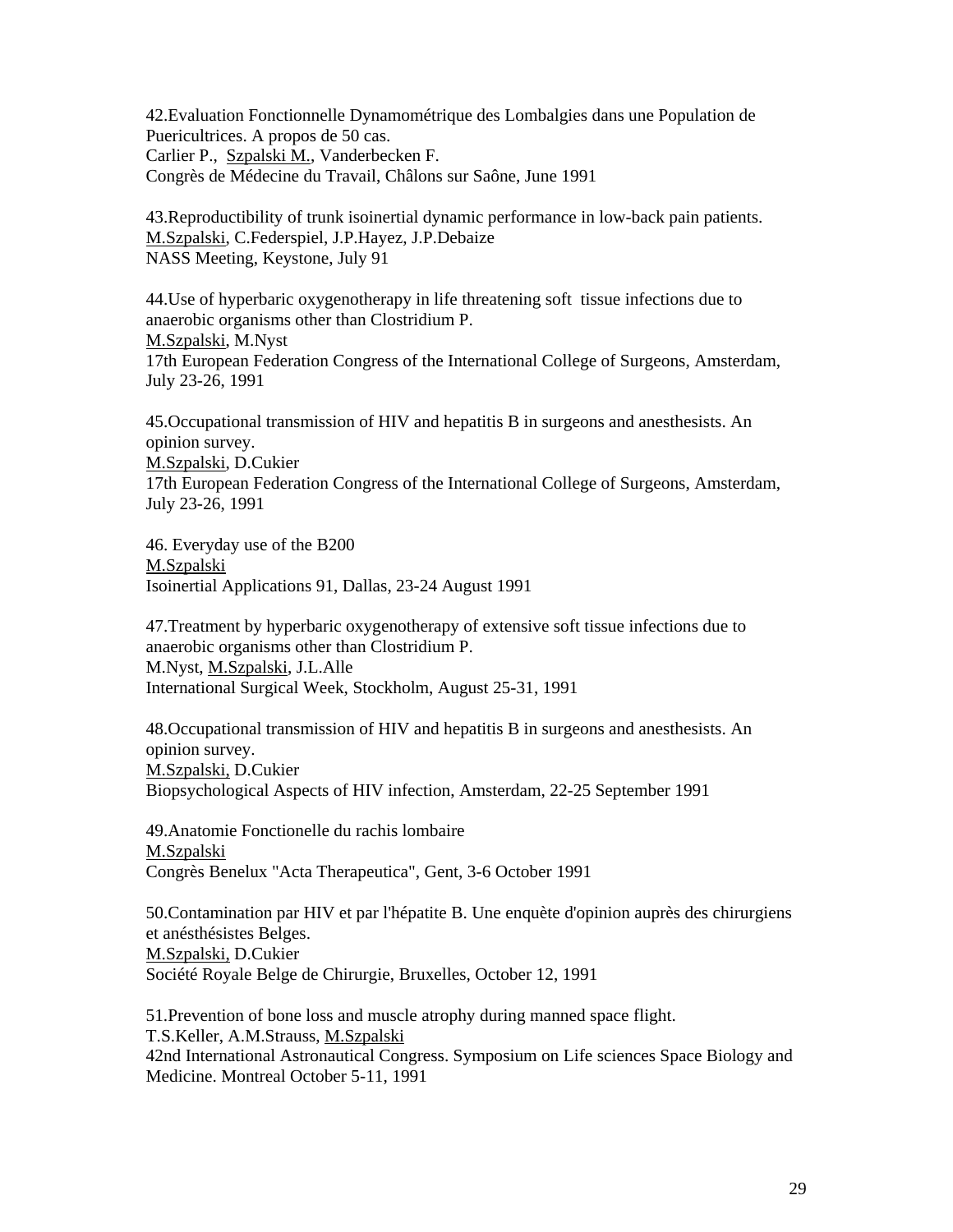52.Ensemble averaging of instantaneous velocity of trunk isoinertial sagittal movements. T.Keller, M.Szpalski, D.Spengler, J.P.Hayez European Spine Society Annual Meeting, Rome, October 17-19, 1991

53.Functional assessment of low back pain in pediatric nurses. Ergonomic and rehabilitation guidelines.

P.Carlier, M.Szpalski, F.Vanderbecken

European Spine Society Annual Meeting, Rome, October 17-19, 1991

54.Modification of trunk strength and velocity in asymptomatic subjects with abnormal XRay findings.

M.Szpalski, D.Spengler, T.Keller, C.Federspiel, J.Wisclo, K.Reagan, J.P.Hayez European Spine Society Annual Meeting, Rome, October 17-19, 1991

55.How many days of bed rest for low back pain? Objective assessment of trunk function. M.Szpalski, J.P.Hayez, S.Poty European Spine Society Annual Meeting, Rome, October 17-19, 1991

56.Assessment of maximal voluntary performance during isoinertial trunk testing in low back pain patients.

M.Szpalski, C.Federspiel, J.P.Hayez, J.P.Debaize European Spine Society Annual Meeting, Rome, October 17-19, 1991

57.Valoracion del paciente con dolor lumbar M.Szpalski

V Jornada de Formacion Continuada en Rehabilitacion "Isocinesia E Isostacion". Tarragona, November 7, 1991

58.Velocity of trunk movement : the best variable to monitor improvement of low back condition. A prospective study. M.Szpalski, J.P.Hayez

Society for Back Pain Research, General Annual Meeting, London, November 8, 1991

59. Duration of bed-rest for acute low-back pain ? Objective assessment of trunk function. M.Szpalski, J.P.Hayez Society for Back Pain Research, General Annual Meeting, London, November 8, 1991

60. Clinical use of the B200 M.Szpalski Orthopedic Industrial Occupational Center, Hospital for Joint Diseases, New-York University December 4, 1991

61. Evaluation of treatment modalities in acute low back pain and functional assessment of NSAIDs. M.Szpalski

Tilcotil Szimpoziuma, Budapest, Hungary, February 18, 1992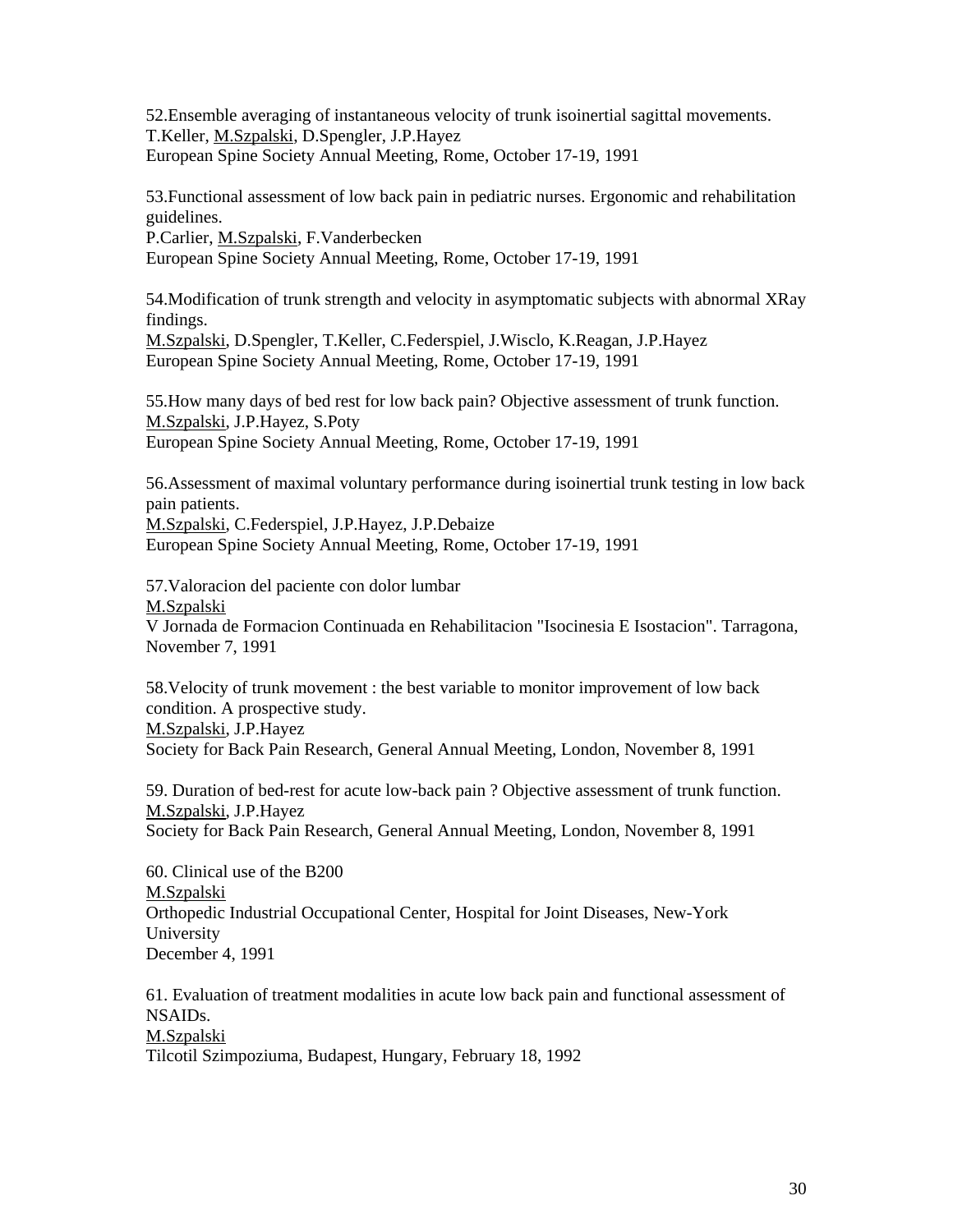62. Work satisfaction, fear avoidance anthropometry, body composition and their relation to low back pain in nursing personnel.

P.Van Roy, E.Zinzen, J.Cabri, J.P.Clarijs, K.Burton, M.Szpalski, M.L.Skovron Society For Back Pain Research Meeting, Bristol, March 13, 1992

63. Trunk function in asymptomatic subjects with normal and abnormal x-ray findings compared with low back pain patients.

M.Szpalski, D.Spengler, T.Keller, C.F.Federspiel, J.Wcislo, K.Regan, J.P.Hayez Society For Back Pain Research Meeting, Bristol, March 13, 1992

64. Analysis of trunk flexor and extensorfatigue during isoinertial sagittal movements. M.Szpalski, J.Ray, T.S.Keller, D.M.Spengler, J.P.Hayez, M.McNamara International Society for the Study of the Lumbar Spine Meeting, Chicago, May 1992

65. Functional assessment of the efficacy of a non steroidal anti-inflammatory drug in the treatment of acute low back pain. M.Szpalski, J.P.Hayez

International Society for the Study of the Lumbar Spine Meeting, Chicago, May 1992

66. Work satisfaction, fear avoidance and low back pain in nursing personnel. P.Van Roy, E.Zinzen, J.Cabri, J.P.Clarijs, K.Burton, M.Szpalski, M.L.Skovron International Society for the Study of the Lumbar Spine Meeting, Chicago, May 1992

67. Differences in isometric torques and velocities in low back pain patients with different professions and working postures.

P.Carlier, M.Szpalski, F.Vanderbecken, J.P.Hayez

International Society for the Study of the Lumbar Spine Meeting, Chicago, May 1992

68. Interpretation and parametrization of dynamic trunk isoinertial movements. T.S.Keller, M.Szpalski, D.M.Spengler, J.P.hayez International Society for the Study of the Lumbar Spine Meeting, Chicago, May 1992

69.Use of hyperbaric oxygen in the treatment of extensive non clostridial soft tissue infections M.Szpalski, M.Nyst European Congress of Surgery, Brussels, June 1992

70.An independant medical view M.Szpalski Medico-Legal Diagnosis and Quantification of Back Injuries Seminar. Birmingham. 29/5/92

71. Objective functional assessment of the Tenoxicam (Tilcotil) in acute low back pain. A double blind placebo controlled study. M.Szpalski, J.P.Hayez

VII th European League Against Rheumatism Symposium, London, 22/24 July 1992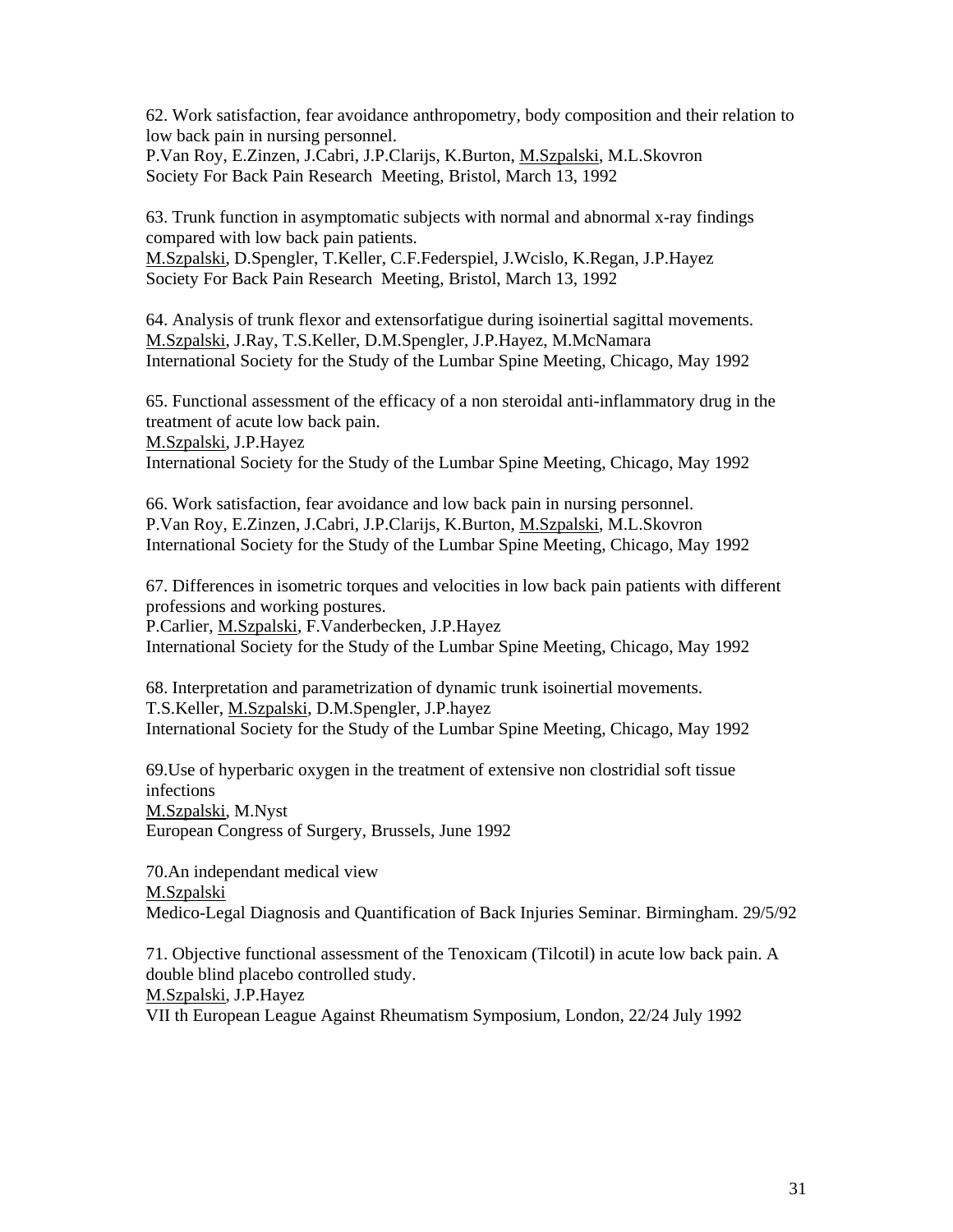72. Evolution of trunk flexors and extensors fatigue during high velocity sagittal movements. M.Szpalski, J.Ray, T. Keller, D.Spengler, J.P. Hayez, M. McNamara Society for Back Pain Research, 30 October 1992, London

73. Measure of trunk function in the investigation and treatment of low back pain M.Szpalski Eurokine, 6-7 November 1992, Brussels

74. Interet d'un AINS dans le traitement de la lombalgie aigue, une étude double aveugle de l'évluation fonctionnelle objective. M.Szpalski, J.P.Hayez Veme Congrès Francais de Rhumatologie, 27 November 1992, Paris

75. Evaluation fonctionnelle du rachis lombaire dégeneratif. M.Szpalski 12eme Journée Orthopédique de L'Hôpital Universitaire Brugman

76. Condition of trunk muscles. Predictive value of findings. M.Szpalski Münsteraner Frühjars-Symposium, Symptom-Orientiertes Vorhegen beim Kreuz/Beimschmerz, Münster, 11-13 March 1993

77.Fixation externe à peu de frais. Réalisation locale dans les pays du tiers monde M.Szpalski European Congress of Orthopaedics, Paris, April 18-20,1993

78.Ostéotomie en queue d'aronde dans le traitement des syndromes d'hyperpression externe de la rotule. Technique et résultats sur 65 genoux. J.P.Hayez, M.Szpalski European Congress of Orthopaedics, Paris, April 18-20,1993

79.Musculature of the vertebral column. Isoinertial research. M.Szpalski Capita Selecta in Manuele Therapie en Orthopedische Geneeskunde, Brussels, 27/4/93

80.Evaluation fonctionnelle instrumentale des hernies discales M.Szpalski 3eme Journée d'Evaluation du Dommage Corporel de Bruxelles, Brussels, 8/5/93

81. Assessment of trunk function in the investigation and treatment of low back pain M.Szpalski

Curso de Avances en Rehabilitacion Isocineticos, Sevilla 27-29 May 1993

82. Isometric and isoinertial lifting performances in nursing personnel. Comparison of subjects with and without history of low back pain.

M.Szpalski, E. Zinzen, D. Caboor, J.P. Clarijs, P. Van Roy

International Society for the Study of the Lumbar Spine Meeting, Marseille June 1993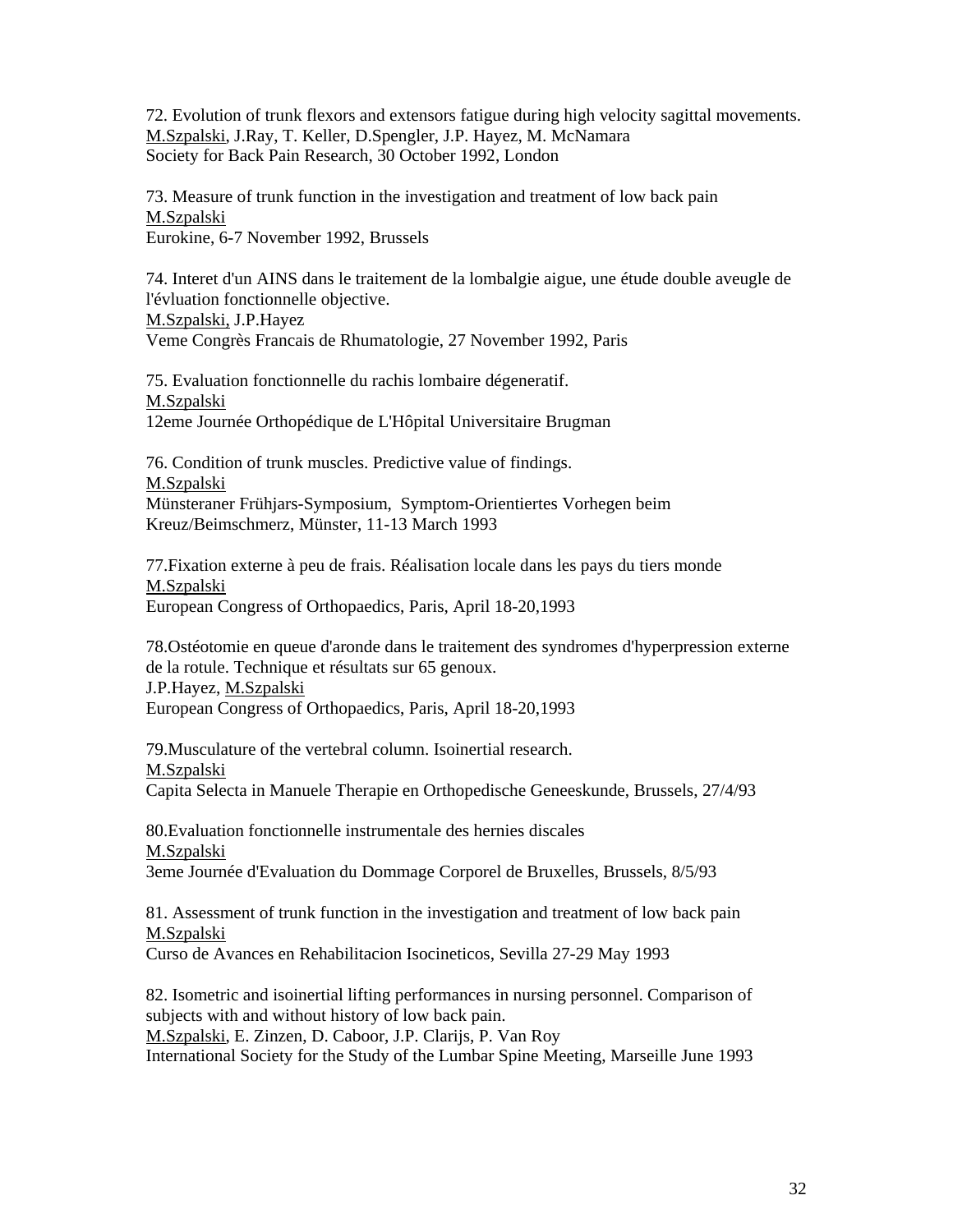83. Patterns of isoinertial sagittal movements associated with specific pathologies. M.Szpalski, F. MIchel, J.P. Hayez International Society for the Study of the Lumbar Spine Meeting, Marseille June 1993

84. NSAID's In acute low back pain ? Objective assessment of function. M.Szpalski XVIII ILAR Congress of Rheumatology, Barcelona 4-10 th July 1993

85. Is tennis service dangerous for the lumbar spine. A triaxial motion analysis. M.Szpalski, F.Michel, J.P.Hayez European Spine Society Annual Meeting, Bochum, September 16-18, 1993

86. Work satisfaction, sociocultural factors and back pain, a population based study in Belgian adults. M.L.Skovron, M.Szpalski, M.Nordin, C.Melot, D.Cukier European Spine Society Meeting, Bochum, September 16-18, 1993

87. Current research on the B200 M.Szpalski Isoinertial Applications 93, Hiltonhead (SC), 30/9-2/10 1993

88. Dynamic lifting assessments M.Szpalski Isoinertial Applications 93, Hiltonhead (SC), 30/9-2/10 1993

89. L'évaluation de la fonction du tronc chez les sportifs M.Szpalski 13eme Journées Internationales de Médecine du Sport, Charleroi, 8-9/10/93

90. Is tennis service dangerous for the lumbar spine. A triaxial motion analysis. M.Szpalski, F.Michel, J.P.Hayez Society for Back Pain Research Annual Meeting, London, October 15, 1993

91. Relation of spinal pathologies with sagittal movement patterns M.Szpalski, F.Michel, J.P.Hayez Society for Back Pain Research Annual Meeting, London, October 15, 1993

92.Migraine without aura: demographic and sociocultural factors. A population study in Belgian adults. G.Bauherz, M.Szpalski, C.Mélot Headache Epidemiology Seminar, Copenhagen November 19-20 1993

93.Etude des schemas de mouvement associés à la protrusion discale et au canal étroit. M.Szpalski, F.Michel, J.P.Hayez Congrès Francais de Rhumatologie, November 23-26, Paris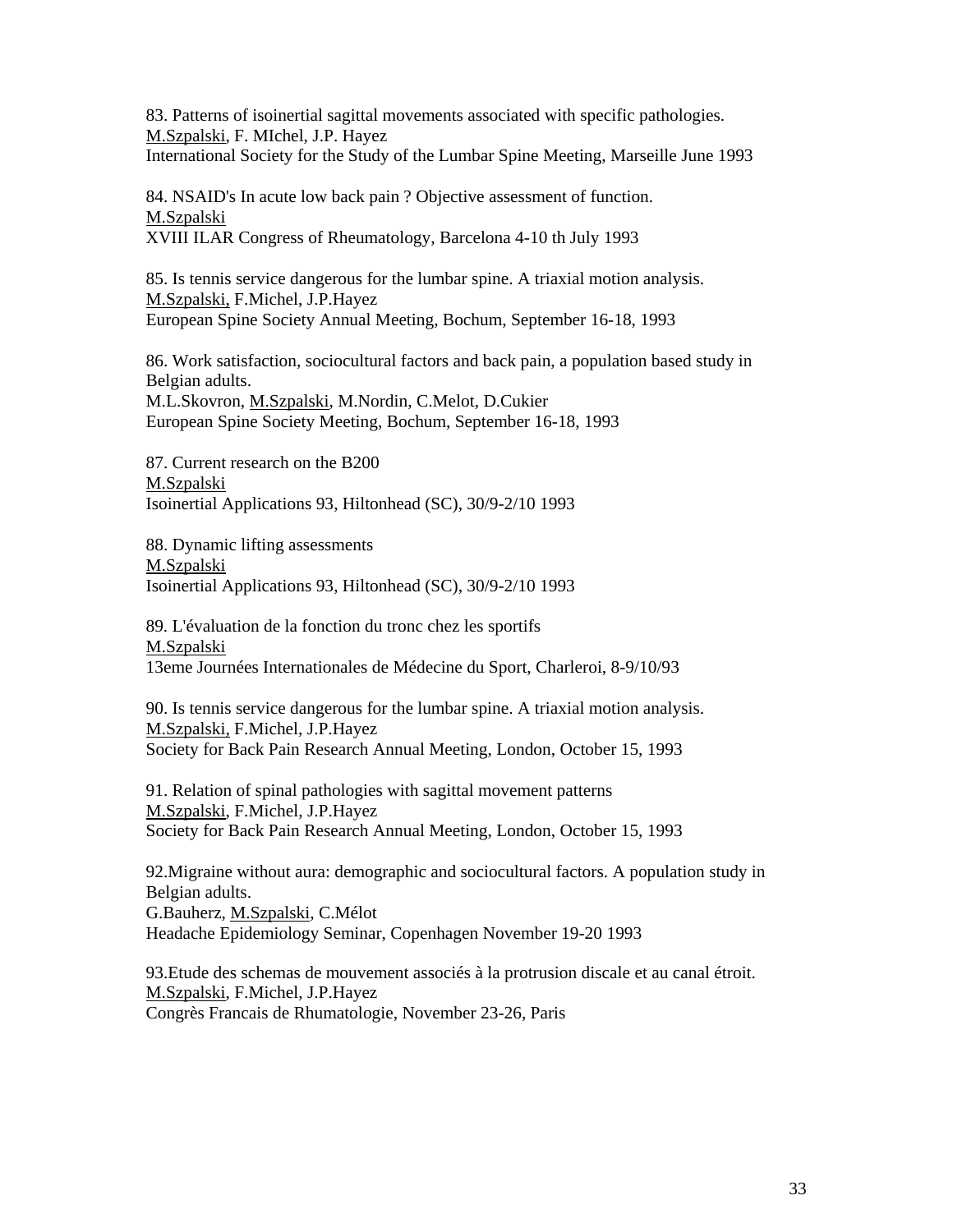94. Human trunk muscle performance: correlation to muscle geometry and vertebral density T.S.Keller, D.D.Guzik, M.Szpalski, J.Park, D..M.Spengler Orthopaedic Research Society Annual Meeting, February 21-24 1994, New Orleans

95. Applications of isoinertial trunk testing M. Szpalski First Seminar on Functional Assessment of Human Motor Performance, Brussels, April 30, 1994

96. L'exploration isoinertielle de la fonction lombaire M.Szpalski Colloque Chirurgicaux de l'AMUB, May 5, 1994, Montigny

97. Isoinertiele evaluatie van lage rug pijn M.Szpalski Technishe Evaluatie bil Rugklachten, May 31, 1994, Gent University, Gent

98. Combien de jours de repos pour une lombalgie aigue. Etude fonctionnelle sur deux groupes de patients M.Szpalski, JP Hayez Actualités Médicales du Rachis, June 4 1994, Paris

99. Relation of low back pain and depression, A population study in Belgian adults. M. Szpalski, G. Bauherz, C. Mélot International Society for the Study of the Lumbar Spine Meeting, Seattle June 21-24, 1994

100. A biomechanical model of the lumbar spine during upright isometric flexion, extension and lateral bending.

DC. Guzik, TS. Keller, M. Szpalski, J.Parks, DM. Spengler The Lumbar Spine A basic Science Approach International Symposium, Brussels Aug 26-27, 1994

101. Evolution of trunk flexors and extensors fatigue during maximum velocity sagittal movements.

M.Szpalski, J.Ray, T.S.Keller, D.M.Spengler, J.P.Hayez , M.McNamara The Lumbar Spine A basic Science Approach International Symposium, Brussels Aug 26-27, 1994

102. Health care utilisation in chronic vs. non chronic low back sufferers in the Belgian population.

M.Nordin, M.Szpalski, M.L. Skovron, C. Mélot, D. Cukier European Spine Society Meeting, Madrid September 8-10, 1994

103. Objective assessment of the efficacy of Tenoxicam in acute low back pain using a novel graphical analysis of multivariate data.

C. Mélot, M.Szpalski, J.P.Hayez

European Spine Society Meeting, Madrid September 8-10, 1994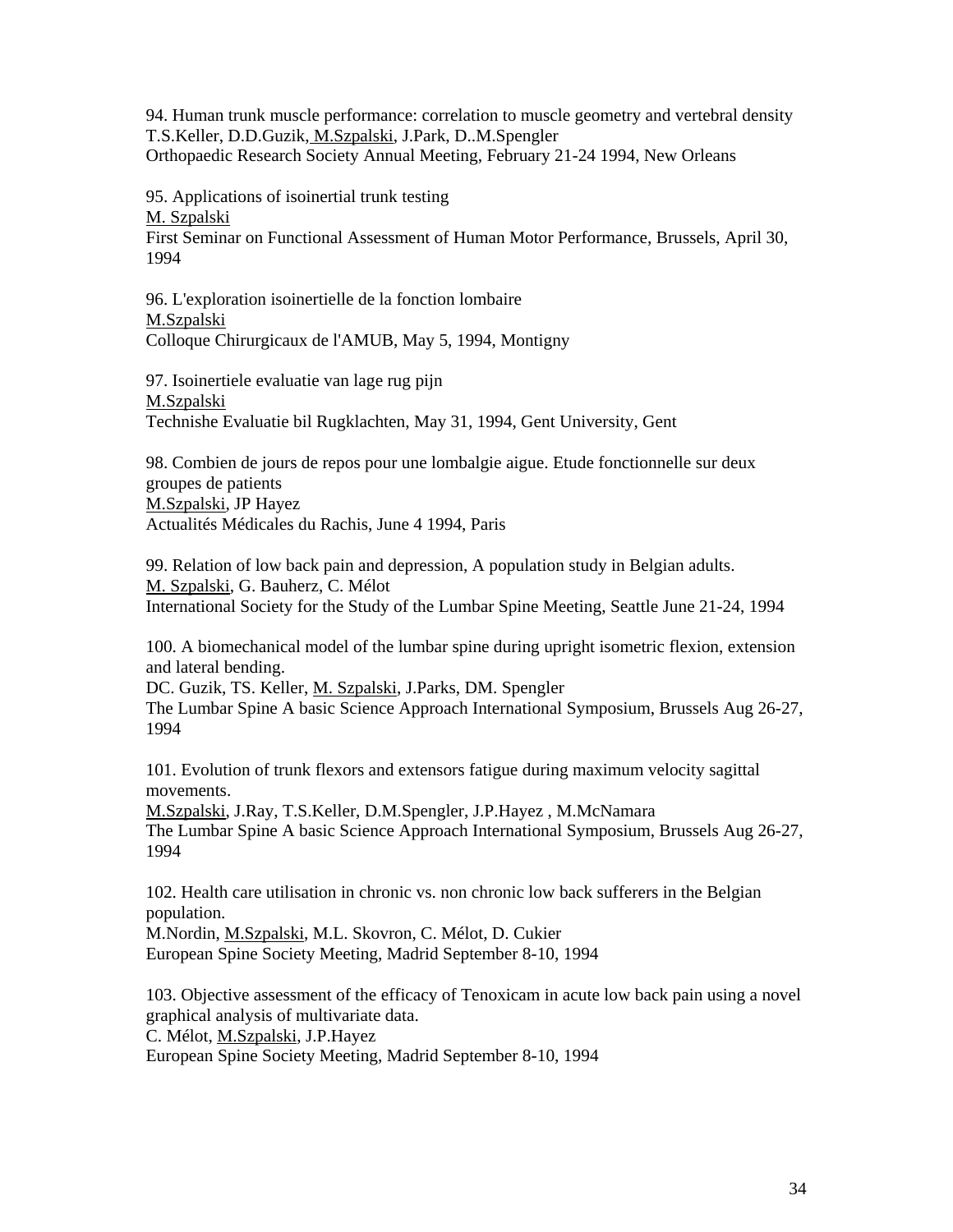104. Relation of spinal pathologies with sagittal movement patterns M.Szpalski, F. Michel, J.P. Hayez European Spine Society Meeting, Madrid September 8-10, 1994

105. Influence of sport activity on trunk function. Comparison of basket-ball and volley-ball players M.Szpalski, F. Michel, J.P. Hayez, F.Greandjean

European Spine Society Meeting, Madrid September 8-10

106. Isoinertial evaluation of low back fatigue in Belgian nursing personnel with and without a history of low back problems.

D. Caboor, E.Zinzen, M.Szpalski, M.Wynsberghe, P.VanRoy, J.P.Clarijs

107. Trunk muscle force potential: relationship to static and dynamic flexion/extension movements.

DC. Guzik, TS. Keller, M. Szpalski, J.Parks, DM. Spengler 2nd World Congress of Biomechanics/European Society of Biomechanics, Amsterdam

108. Nouvelles données sur les dorso-lombalgies du golfeur M.Szpalski Association Belge des Kinésitherapeutes du Sport, Brussels, October 6, 1994

109. Funktionele ruganalyse bij lage rugklachten M. Szpalski Recente Medische Inovaties , A.Z. St Elizabeth, Zottegem, October 8, 1994

110. Trunk musle performance and low back pain M.Szpalski First Instructional Course of the European Spine Sociey, Brussels, November 18-19, 1994

111. Functional analysis of the lumbar spine M.Szpalski First Instructional Course of the European Spine Sociey, Brussels, November 18-19, 1994

112. Clinical use of B200 in medico-legal practice M.Szpalski University of Madrid, Legal Medicine School, Madrid, March 23, 1995

113. Evaluation and monotoring of the spine M.Szpalski XVII Curso Internacional de Medicina Ortopedica, Madrid, March 24, 1995

114. L'évaluation isoinertielle M.Szpalski Séminaire de Pathologie Ostéoarticulaire, Brussels, April 10, 1995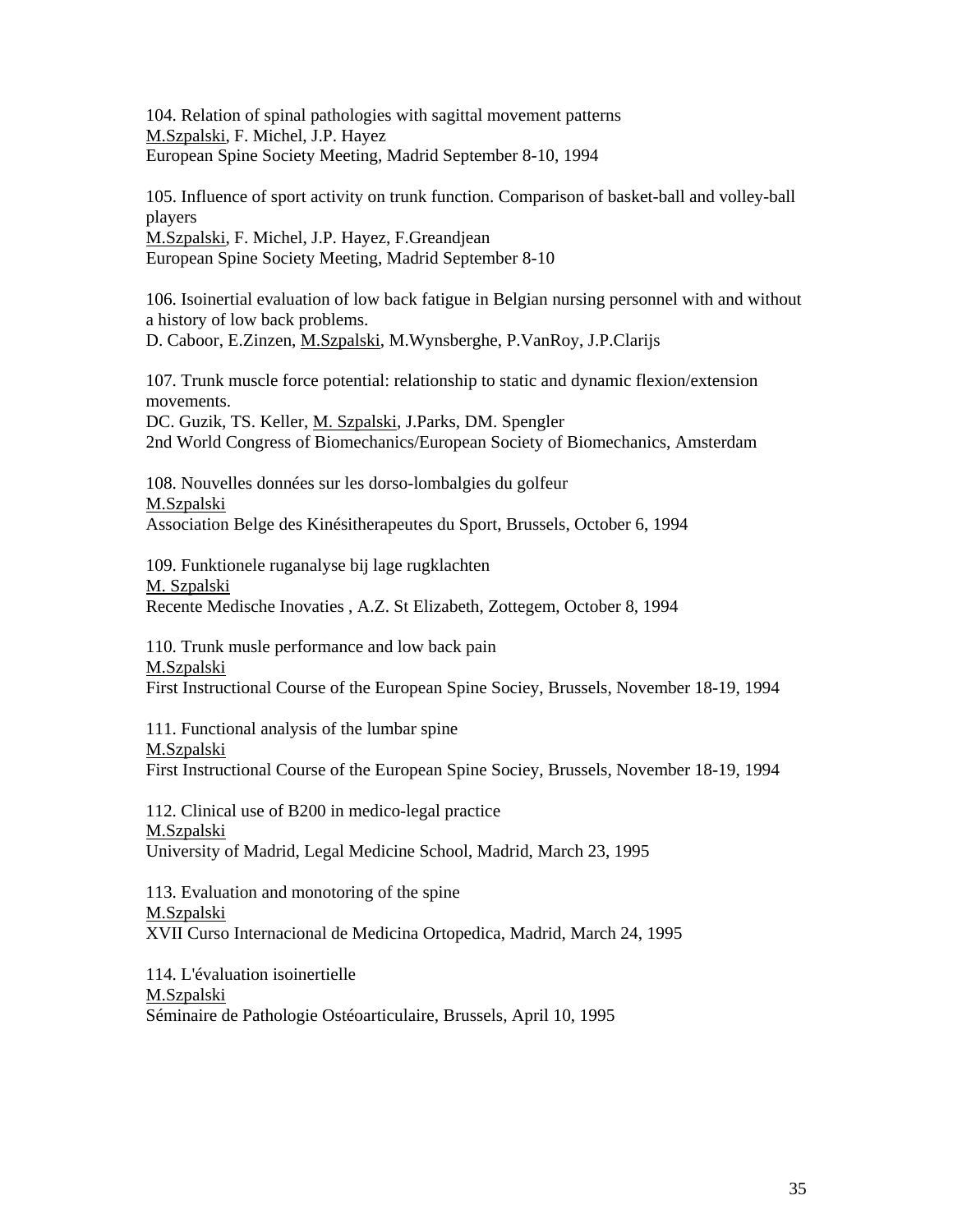115. Epidemiologie des traitements médicaux et chirirgicaux de la lombalgie en Belgique M.Szpalski

Séance Inter-hospitalière de l'AMUB, La Louvière, May 11, 1995

116. A three dimensional anatomic model of the lumbar spine to predict loads during isometric and isoinertial flexion/extension movements M.Szpalski, TS Keller, D.Guzik, E.Compo, DM. Spengler International Society for the Study of the Lumbar Spine Meeting, Helsinki, June 18-22, 1995

117. Isoinertial evaluation of low back fatigue in belgian nursing personnel with and without a history of low back pain

D.Caboor, E.Zinzen, M.Szpalski, P.Van Roy, J.P.Clarijs

Third International Conference on Sports, Leisure and Ergonomics, Burton Manor (UK), July 12-14 1995

118. Functional evaluation of the back M. Szpalski Second Seminar on Functional Assessment of Human Motor Performance, October 28, 1995, Brussels

119. Evaluation de la force musculaire du tronc au moyen d'appareils isocinétiques ou isoinertiaux.

M. Szpalski

Colloque de l'Hôpital Cantonal de Fribourg, Fribourg, December 14, 1995

120.Musculature of the vertebral column. Isoinertial research.

M.Szpalski

Capita Selecta in Manuele Therapie en Orthopedische Geneeskunde, Brussels, January 23, 1996

121. Gebruik van het Isostation B200 bij evaluatie van de lumbale wervelkolom op klinish en medico-legaal niveau

M. Szpalski

Functionele Evaluatie van de Lumbale Wervelkolom Seminarie, March 14, 1996, Oostende

122. La transposition d'antéro-medialisation en queue d'aronde de la tuberosité tibiale antérieure M. Szpalski, J.P. Hayez

Colloque AMUB, Brussels, April 25, 1996

123.Evaluacion isodinamicas funcional de la columna lumbar. Principios. M. Szpalski XVII Congreso de la Sociedad Espaniola de Rehabilitacion y Medicina Fisica, Bilbao June 11 1996

124. Facet joints injections R. Gunzburg, M. Szpalski Recent Advances in the Treatment of Low Back Pain, New-York, June 22-23, 1996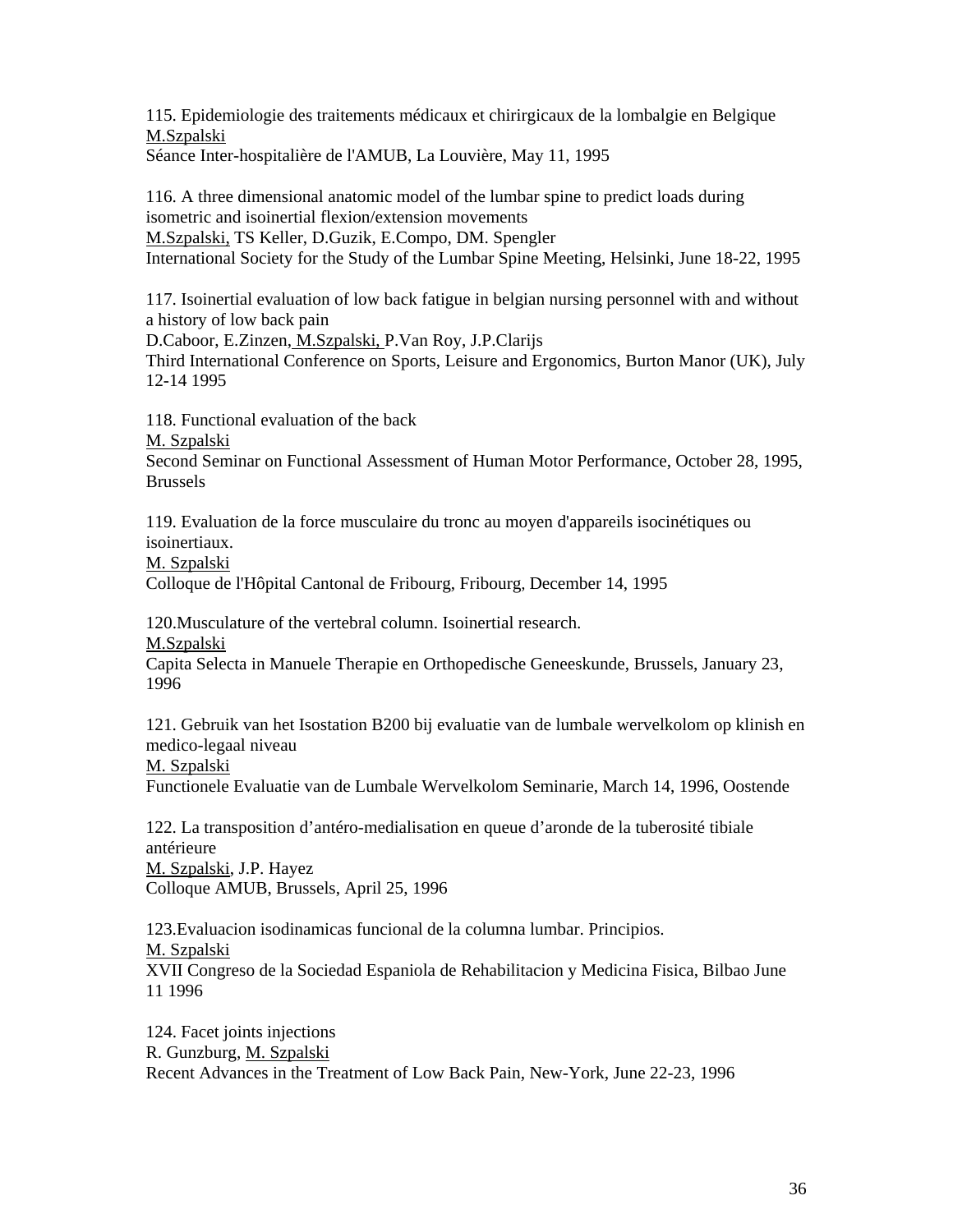126. Characterization of back motion in chronic low back pain M.H. Pope, J.B. Bishop, K.F. Spratt, M. Szpalski International Conference on Biomedical Engineering (BME '96), Hong-Kong May 1996

127. What is spinal stenosis and why does it cause clinical problems M. Szpalski

10 th Liverpool Spine Course, Liverpool October 30-November 1, 1996

128. What are the indications of surgery in spondylolisthesis M. Szpalski 10 th Liverpool Spine Course, Liverpool October 30-November 1, 1996

129. Classification of movement patterns in patients with low back pain using an artificial neural network.

J. Bishop, M.H. Pope, S. Anathraman, M. Szpalski Artificial Neural Networks in Engineering, St. Louis, November 11-13, 1996

130. Méthodes d'évaluation de la mobilité et de la force musculaire M. Szpalski Colloquium Lage Rug Pijn, Brussels, December 7, 1996

131. Analysis of dynamic motion of the lumbar spine in chronic low back pain J. Bishop, M.H. Pope, K. Spratt, M. Szpalski, D. Mc Intyre Orthopaedic Research Society, San Francisco, February 10-15, 1997

132. Analyse fonctionnelle lombaire et cervicale

M. Szpalski

XII eme Session de l'E.I.B.A.L. Du fondamental à la chirurgie: La colonne vertebrale, Brussels, March 10-14, 1997

133. Les aspects epidemiologiques de la lombalgie

M. Szpalski

La Remise au Travail du Lombalgique, Journée d'Etude du CRESEPT, Brussels, April 25 1997

134. Le bilan médical et la détermination de l'aptitude physique pour la reprise du travail M. Szpalski

La Remise au Travail du Lombalgique, Journée d'Etude du CRESEPT, Brussels, April 25 1997

135. Influence of lumbar braces on sometric and dynamic characteristics of trunk function. M.Szpalski, R. Gunzburg, F.Michel, J.P.Hayez

International Society for the Study of the Lumbar Spine Meeting, Singapore, June 1996

136. Revision for failed lumbar and lumbosacral surgery using laparoscopically inserted cages.

R. Gunzburg, P. Willockx, M. Szpalski

International Society for the Study of the Lumbar Spine Meeting, Singapore, June 1997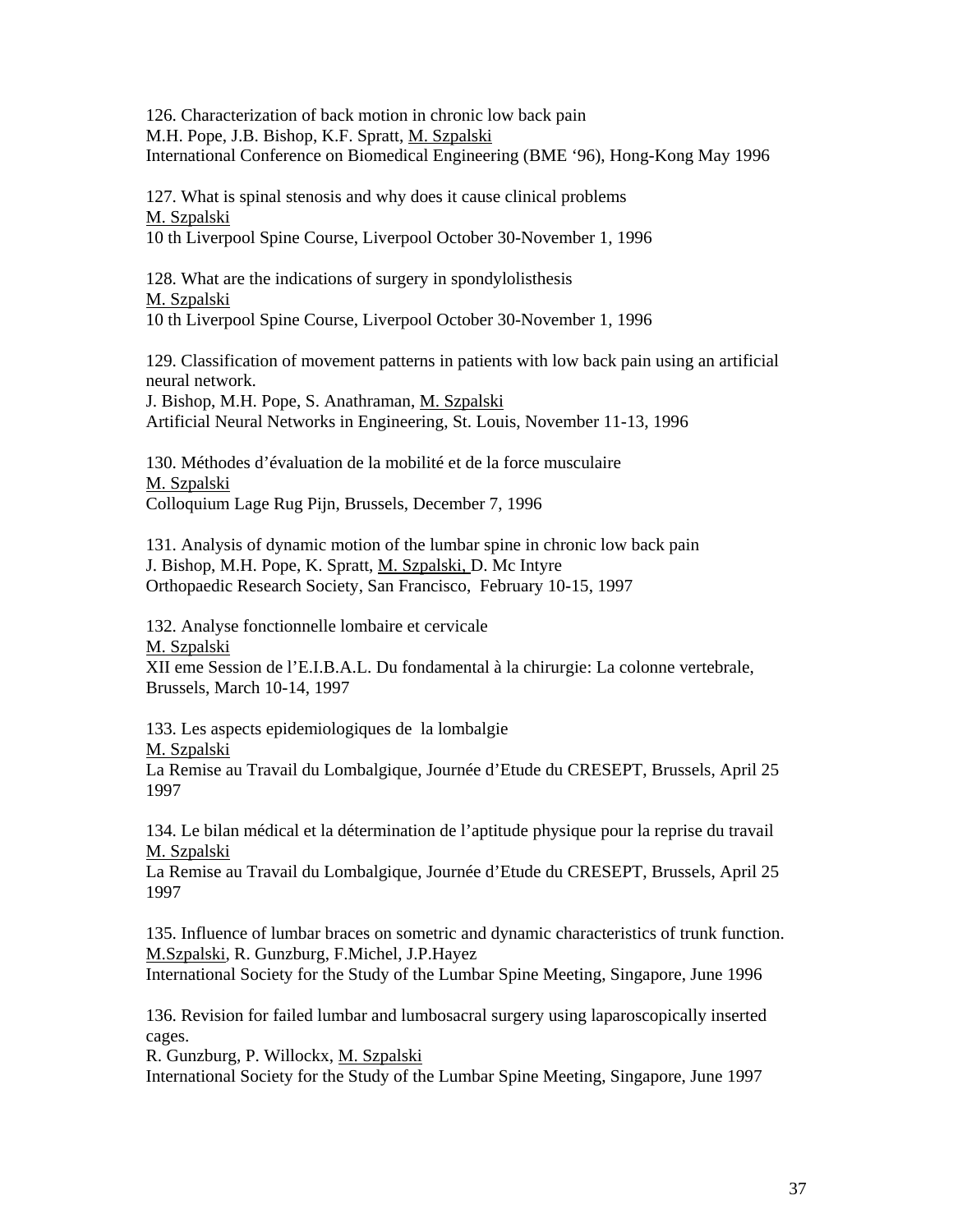137. Classification of low-back pain based on motion characteristics using an artificial neural network.

J.B. Bishop, M. Szpalski, S.K. Anathraman, M.L. Magnusson, M.H. Pope International Society for the Study of the Lumbar Spine Meeting, Singapore, June 1997

138.Intelligent diagnostic system for LBP using dynamid motion characteristics J.B. Bishop, M. Szpalski, S.K. Anathraman, D.Mc. Intyre, M.H. Pope 32nd Annual Meeting of the American Academy of Orthopaedic Surgeons, Washington, June 1997

139. Novas perspectivas epidemiologicas das lombalgias. M. Szpalski Lombalgias Prevençao e Terapia, 1° Senimario de Fisioterapia, Lisbon, June 28 1997

140. Influencia das actividedes dinamicas nas lombalgias M. Szpalski Lombalgias Prevençao e Terapia, 1° Senimario de Fisioterapia, Lisbon, June 28 1997

141.Prospective, randomized, double blind functional study of the efficacy of a NSAID in whiplash injuries.

M. Szpalski, R. Gunzburg, M. Soeur, G. Bauherz, J.P. Hayez, F. Michel European Spine Society Annual Meeting, Kos, September 10-13, 1997

142. Are lumbar braces of any use in restricting trunk function ? M.Szpalski, R. Gunzburg, F.Michel, J.P.Hayez European Spine Society Annual Meeting, Kos, September 10-13, 1997

143. Use of BAK anterior cages for failed fusion revisions R. Gunzburg, P. Willockx, M. Szpaski European Spine Society Annual Meeting, Kos, September 10-13, 1997

144.Utilisation des cages BAK par voie laparoscopique pour reprise d'échec d'arthrodèse R. Gunzburg, K. Van de Putte, B. Willockx, M. Szpalski Réunion commune Sociéte Suisse d'Orthopédie et Société Belge de Chirurgie Orthopédique et Traumatologique Montreux , September 17-20, 1997

145. Etude de l'influence d'un corset lombaire sur la fonction du tronc R. Gunzburg, K. Van de Putte, J.P. Hayez, M. Szpalski Réunion commune Sociéte Suisse d'Orthopédie et Société Belge de Chirurgie Orthopédique et Traumatologique Montreux , September 17-20, 1997

146. Application of functional assessment to the cervical spine M. Szpalski Functional Assessment of the Spine, Madrid October 17, 1997

147. Clinical manifestations of low back pain M. Szpalski Middlesborough Spine Symposium, Middlesborough, March 5 & 6, 1998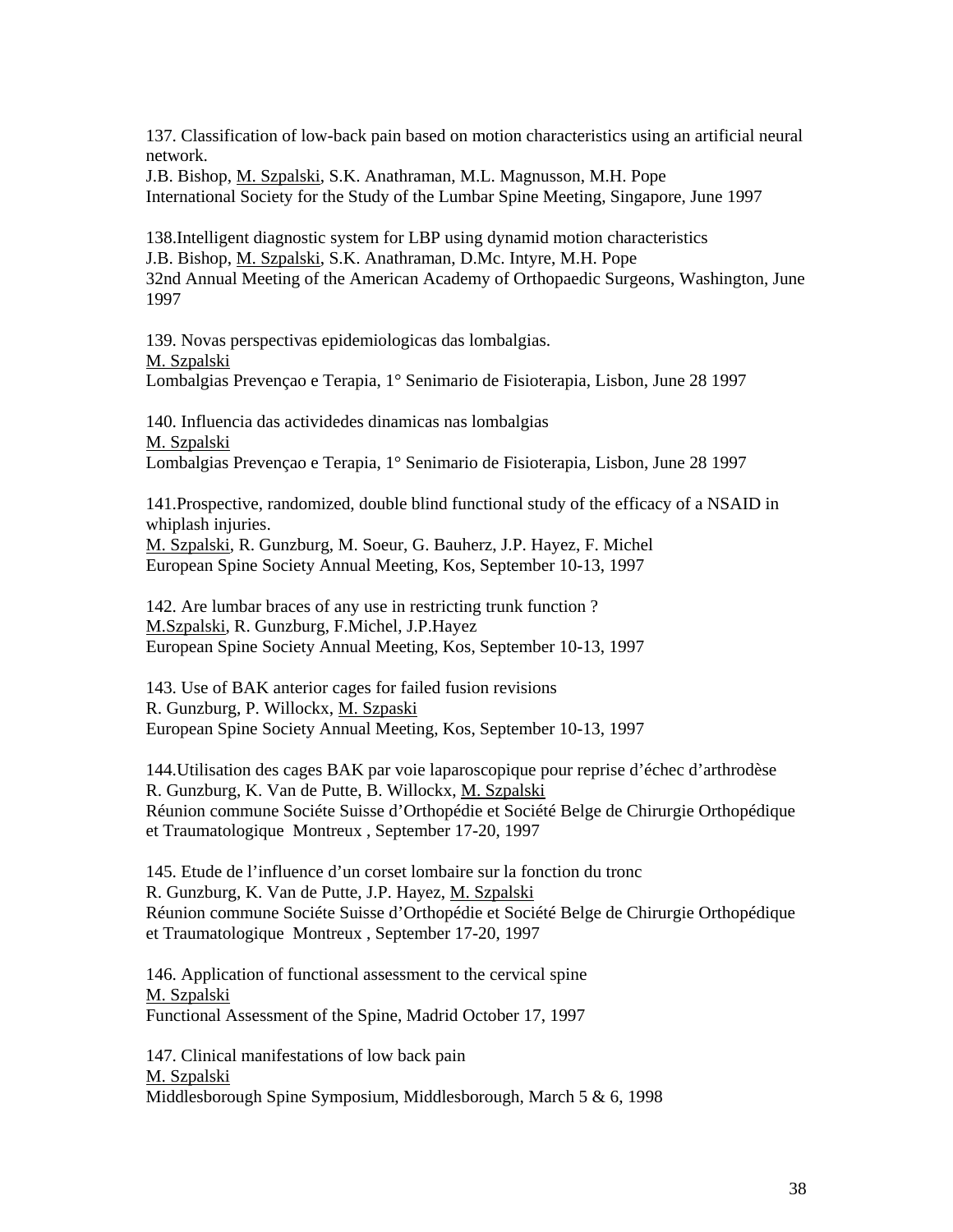148.Valoracion isodinamica de la columna lumbar M. Szpalski Jornadas Nacionales Sobre Valoracion Instrumental , Zaragoza, April 16-18, 1998

149. Valoracion de la columna cervical M. Szpalski Jornadas Nacionales Sobre Valoracion Instrumental , Zaragoza, April 16-18, 1998

150. Revision for failed lumbar and lumbosacral surgery using laparoscopically inserted cages R. Gunzburg, P. Willockx, M.Szpalski

2d International Roy-Camille Meeting on Spine, Paris, 1998

151. Les modalités techniques de l'arthrodèse R. Gunzburg, M. Szpalski Xie Journée du Rachis de l'Hôpital Beaujon, Paris, June 6, 1998

152. Is there a rationale for post-surgical lifting restrictions M. Magnusson, MH Pope, VK. Goel, M. Szpalski, DG. Wilder, K. Spratt 25th International Society for the Study of the Lumbar Spine Meeting, Brussels, June 9-13, 1998

153.Is there a rationale for post-surgical lifting restrictions M. Magnusson, MH Pope, VK. Goel, M. Szpalski, DG. Wilder, K. Spratt 13th North American Spine Society Meeting, San Francisco, October 28-31, 1998

154. Motion analysis in spinal stenosis T. Keller, M. Szpalski, R. Gunzburg, F. Michel 5th Brussels International Spine Symposium, Nov. 20 & 21, 1998

155. Pharmacological intervention in whiplash injuries M. Szpalski, R. Gunzburg World Congress on Whiplash Associated Disorders, Vancouver, February 7-11, 1999

156. Low back pain classification from motion analysis using an artificial neural network. JB Bishop, ML Magnusson, M. Szpalski, SK Ananthramam, VK Goel, MH Pope Ergonomics Society Annual Conference, Leicester, April 7-9, 1999

157. Role of trunk motion analysis in single and multilevel stenosis T. Keller, M. Szpalski, R. Gunzburg 26 th International Society for the Study of the Lumbar Spine Meeting, Hawaï, June 21-25, 1999

158. A prospective longitudinal study on low back pain in schoolchildren R. Gunzburg, M. Szpalski, D. Duyck, M. Nordin, F. Balagé, C. Mélot 26 th International Society for the Study of the Lumbar Spine Meeting, Hawaï, June 21-25, 1999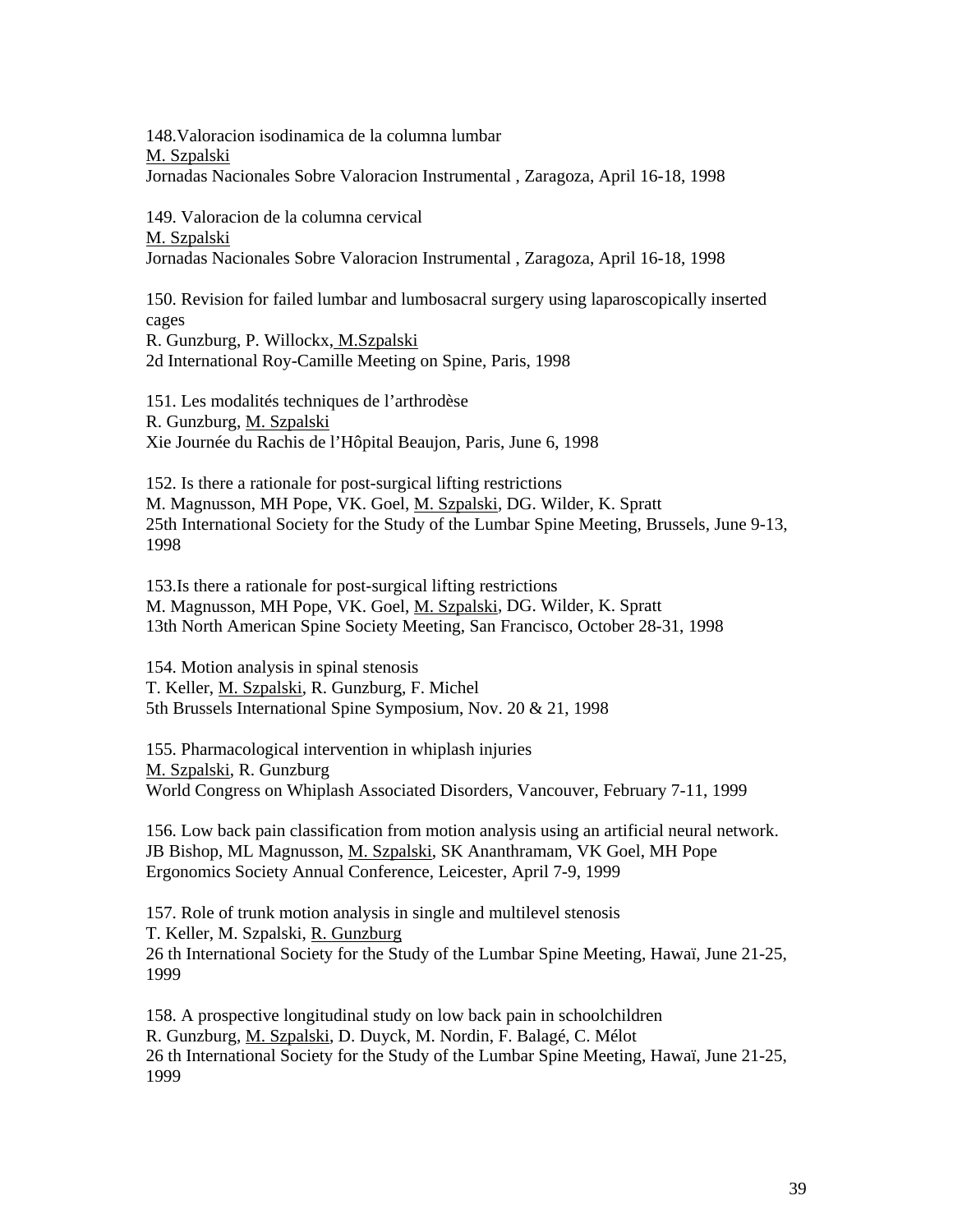159. Isometric and isoinertial trunk musvle strength in LPGA golfers M. Szpalski, T. Keller 26th International Society for the Study of the Lumbar Spine Meeting, Hawaï, June 21-25, 1999

160. NSAIDs in the treatment of whiplash injuries M. Szpalski Whiplash Associated Disorders, Tel Aviv, October 5-6, 1999

161. Low back pain in schoolchildren: a prospective longitudinal study R. Gunzburg, C. Melot, F. Balagué, M. Nordin, M. Szpalski Grenoble, 1999

162. Hernie particulière après prélevement d'un greffon iliaque M. Szpalski, S. Debaize Réunion Interhospitalière de l'AMUB, Mons, November 25, 1999

163. The influence of professional, social and cultural factors on low back pain. M. Szpalski Back to Backs Workcover Symposium, Adelaide, April 13, 2000

164. Observations on outcome of spinal surgery M. Szpalski Royal College of Surgeons, Spinal Surgery 2000, London, May 12, 2000

165. Function testing in medical reporting M. Szpalski 6th Teeside Spine Symposium, Leeds, June 7 & 8, 2000

166. Back function testing and medical reporting: the myth of the lie detector M. Szpalski Annual Meeting of the Society for Back Pain Research, Manchester, November 23-24, 2000

167. Lumbar spinal stenosis: etiology, etiopathogenesis, clinical presentation, diagnosis, medical and surgical treatment, R. Gunzburg, M. Szpalski

Annual meeting of the Chilean Orthopaedic and Trauma Society, November, 2000

168. Cost of failed back surgery and disability M. Szpalski Back Pain and Disability, New-York, November 30 - December 1, 2000

169.The use of graft materials in orthopedics. A clinical perspective M. Szpalski New Developments in Skeletal Reconstruction, Göteborg, February 8, 2001

170. Clinical use of biomaterials in trauma M. Szpalski New Developments in Skeletal Reconstruction, Göteborg, February 8, 2001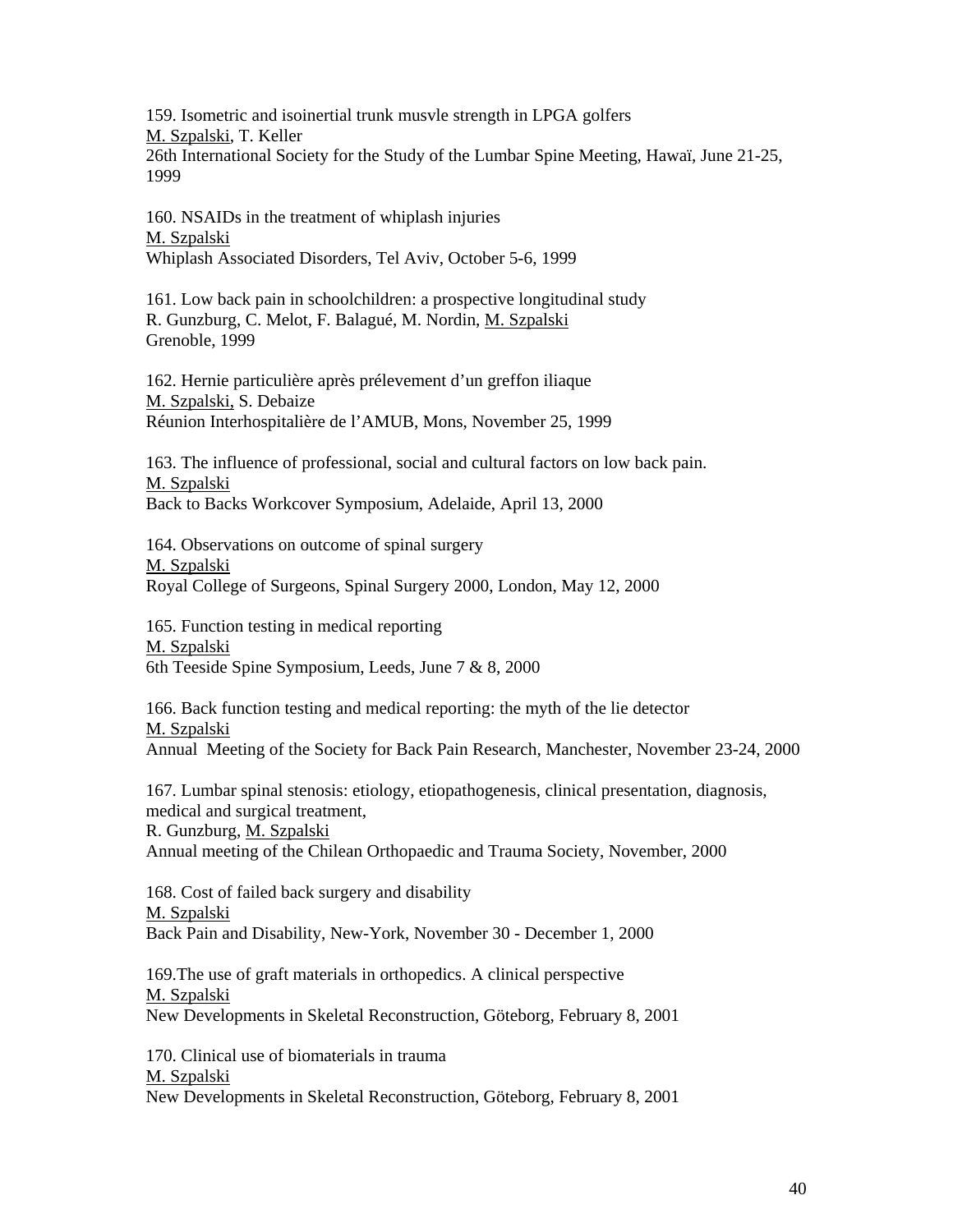171. Disc herniation in the third millennium R. Gunzburg, M. Szpalski Annual meeting of the Brazilian Spine Society, April, 2001

172. L'instabilité lombaire: mythe ou réalité R. Gunzburg, M. Szpalski Actualité Médicales du Rachis, Paris, June 15-16, 2001

173. Les prothèses discales M. Szpalski , R. Gunzburg Actualité Médicales du Rachis, Paris, June 15-16, 2001

174. Utilisation d'un ciment osteointégrable dans la stabilisation des vis à compression de hanche. M. Szpalski, P.Y. Descamps, J.P. Hayez, R. Gunzburg

Journée d'Etudes Biomatériaux, Valenciennes, June 26, 2001.

175. A 2 year prospective longitudinal study on low back pain in primary school children. M. Szpalski, R. Gunzburg, M. Nordin, F. Balagué Eurospine Annual Meeting of the Spine Society of Europe, Göteborg, September 4-7, 2001

176.A highly poprous beta-tricalcium phosphate/bone marrow graft promotes osteoinductivity in a rat subcutaneous model. R. Gunzburg, M. Szpalski Eurospine Annual Meeting of the Spine Society of Europe, Göteborg, September 4-7, 2001

177. Tests diagnosticos nas pathologias vertebralis M. Szpalski Conceitos Modernos e Avancos da Cirugia da Coluna Vertebral, Ribeirao Preto-Sao Paulo, October 18 & 19, 2001

178. Estenose lombar M. Szpalski Conceitos Modernos e Avancos da Cirugia da Coluna Vertebral, Ribeirao Preto-Sao Paulo, October 18 & 19, 2001

179. Estado actual das proteses de disco vertebral M. Szpalski Conceitos Modernos e Avancos da Cirugia da Coluna Vertebral, Ribeirao Preto-Sao Paulo, October 18 & 19, 2001

180. Vitoss combined with autologous bone marrow induces new bone formation. R. Gunzburg, M. Szpalski Britisch Orthopaedic Research Society Annual Meeting, Leeds, March, 2002

181.A new ultraporous Beta-TCP in spinal fusion in the human. A prospective randomised trial.

R. Gunzburg, M. Szpalski Biotechnologies for Spinal Surgery, Halle, Germany, April 11-13, 2002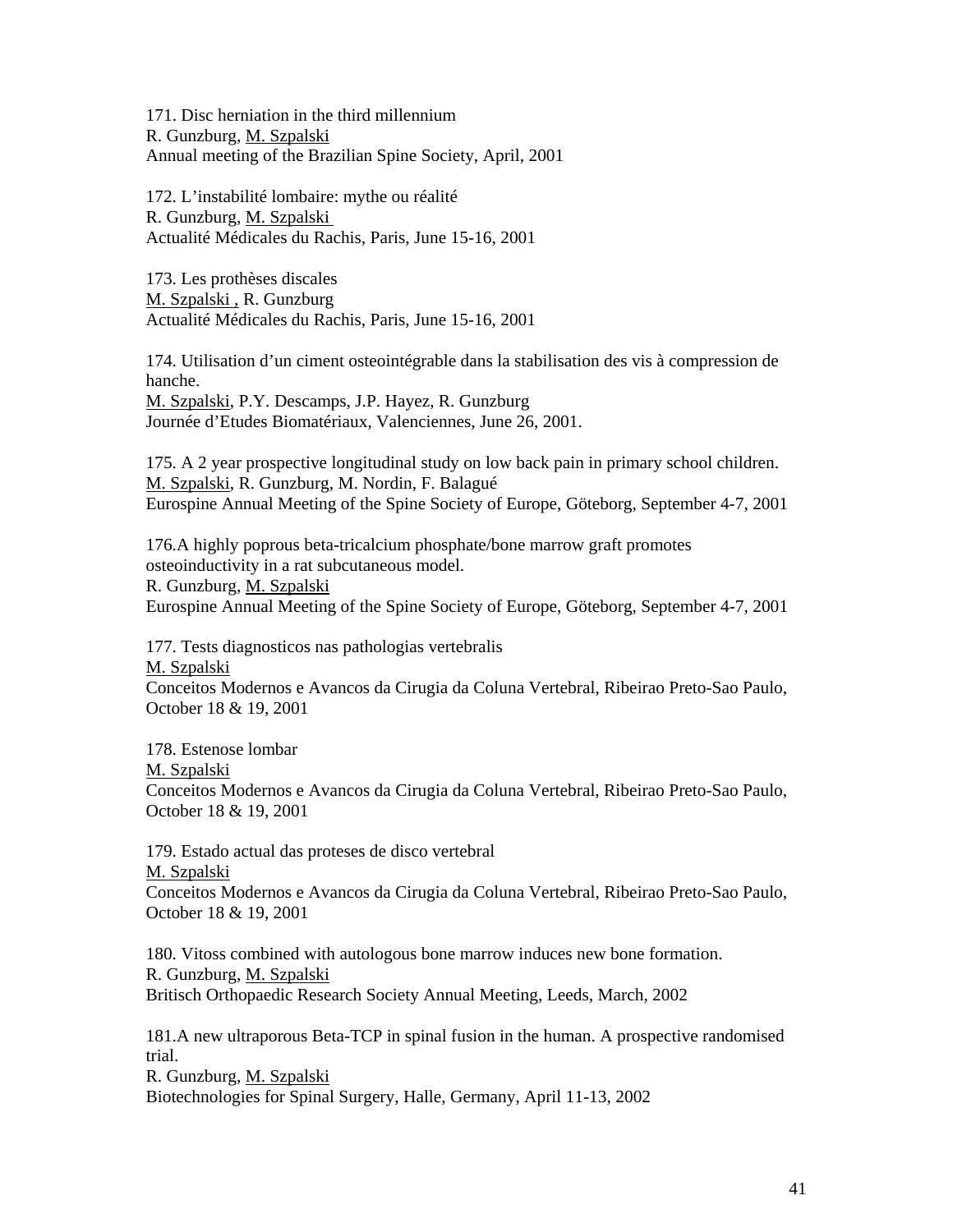182. Use of a new osteoactive composite for vertebroplasty. Experimental testing and early clinical experience.

M. Szpalski, R. Gunzburg, E. Erbe, A. Gangi

Biotechnologies for Spinal Surgery, Halle, Germany, April 11-13, 2002

183. Osteoinductivity of subcutaneous ultraporous beta-TCP with autologous bone marrow in rats.

R. Gunzburg, E. Erbe, M. Szpalski, T. Clineff, I. Bellicampi Biotechnologies for Spinal Surgery, Halle, Germany, April 11-13, 2002

184. Clinical and psychofunctional measures of conservative decompression for surgery of lumbar spinal stenosis: a prospective cohort study.

R. Gunzburg, T.S. Keller, M. Szpalski, K. Vandeputte, K.F. Spratt 29 th International Society for the Study of the Lumbar Spine Meeting, Cleveland, May 14- 18, 2002

185. A predictive model for surgical outcome after conservative decompression surgery for lumbar spinal stenosis.

R. Gunzburg, T.S. Keller, M. Szpalski, K. Vandeputte, K.F. Spratt 29 th International Society for the Study of the Lumbar Spine Meeting, Cleveland, May 14- 18, 2002

186. Vitoss has multiple applications in patients undegoing orthopedic surgery. M. Szpalski, R. Gunzburg SICOT Triennal Meeting, San Diego, August 23-30, 2002

187. Fixation of compression hip screws in oteoporotic bone after peritrochanteric fractures: a pilot study with a new synthetic cortical bone void filler. M. Szpalski, P.Y. Descamps, J.P. Hayez, R. Gunzburg SICOT Triennal Meeting, San Diego, August 23-30, 2002

188. Chronicité, coûts et absence au travail associés à la chirurgie du rachis. M. Szpalski XVIemes Journées Nationales de Médecine du Travail, Brussels, October 3-4, 2002

189. Role, limits and cost of surgery in the therapy of chronic back pain. M. Szpalski Société Suisse pour l'Etude de la Douleur, Fribourg, November 1-2, 2002

190. Utilisation d'un nouveau composé phosphocalcique synthètique macroporeux dans la réparation des défects osseux en orthopédie et traumatologie. M. Szpalski, R. Gunzburg, J.P. Hayez, N. Passuti 77 eme Réunion Annuelle de la SOFCOT, Paris, November 12-15, 2002

191. Renforcement de la fixation de vis à compression avec un nouveau matériau composite dans les fractures trochantériennes.

M. Szpalski, R. Gunzburg, J.P. Hayez, N. Passuti

77 eme Réunion Annuelle de la SOFCOT, Paris, November 12-15, 2002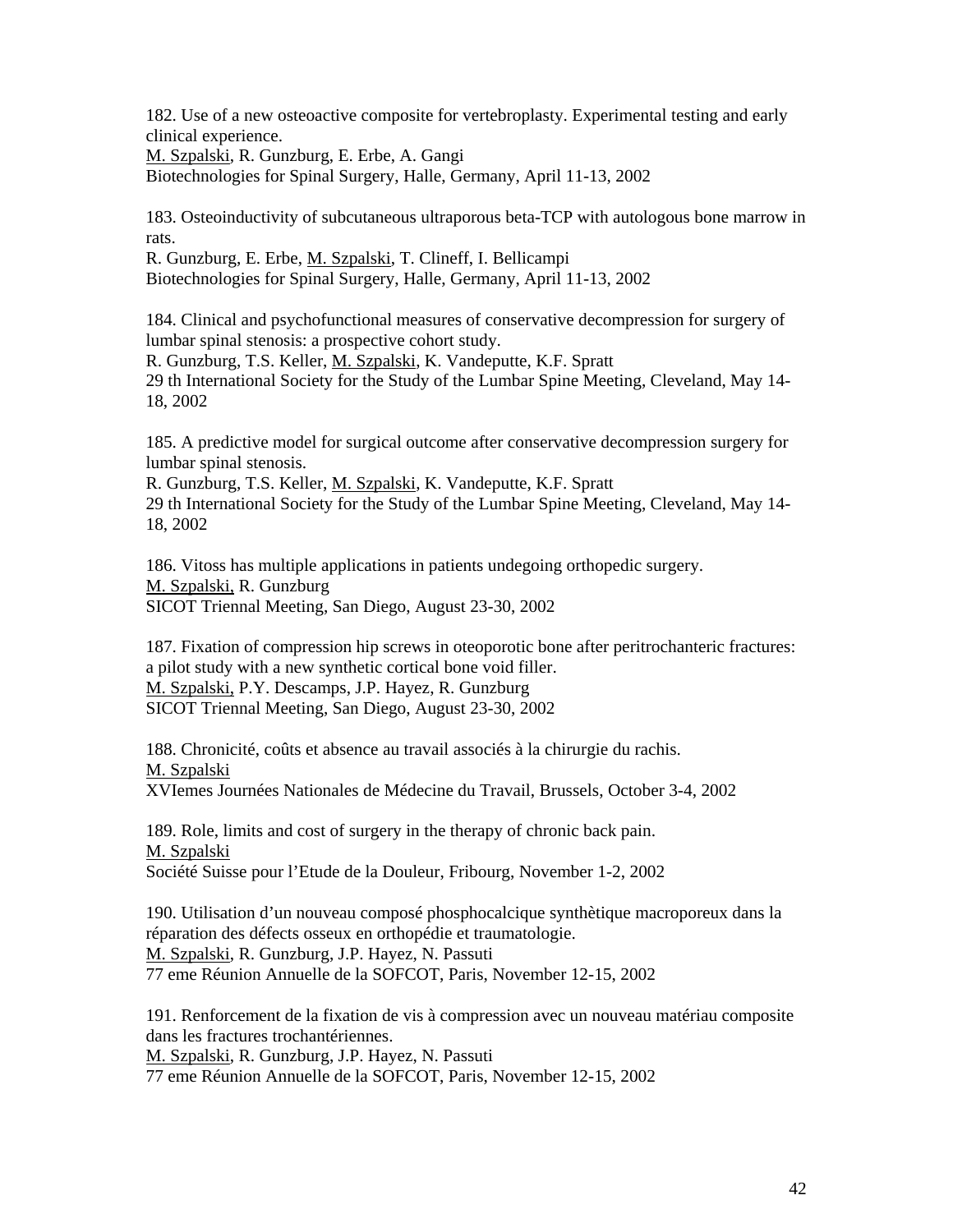192. Trauma application of Beta TCP M. Szpalski Building Better Bone, Barcelona, January 17-19, 2003

193. Application of bioactive cement (Cortoss) in hip fractures M. Szpalski Building Better Bone, Barcelona, January 17-19, 2003

194. Disc replacement: history, actual state of the art and clinical outcome. M. Szpalski 3d Live Spine Surgery Symposium, Bern, January 24-25, 2003

195. Overview of cervical disc prosthesis M. Szpalski Non Fusion Techniques in Spinal Surgery, Bordeaux, February 14-15, 2003

196. Minimally invasive interventions in the treatment of osteoporotic vertebral compression fractures M. Szpalski

1st Spinal Advanced Course*,* Budapest, May 29-31, 2003

197. Fixation of compression hip screws in osteoporotic bone: a pilot study with a new synthetic composite

M. Szpalski, R. Gunzburg, JP Hayez

6th Congress of the European Federation of National Associations of Orthopaedics and Traumatology (EFORT), June 4-10, 2003, Helsinki

198. Vitoss™ has multiple applications in orthopaedic surgery M. Szpalski, R. Gunzburg (accepted) 6th Congress of the European Federation of National Associations of Orthopaedics and Traumatology (EFORT), June 4-10, 2003, Helsinki

199. A new technique for the prevention of hip lag screw cut-out using a bioactive composite. Biomechanic cadaver study M. Szpalski, R. Gunzburg 6th Congress of the European Federation of National Associations of Orthopaedics and Traumatology (EFORT), June 4-10, 2003, Helsinki

200. The delivery and biocompatibility of Cortoss, a new synthetic injectable composite for screw augmentation.

F. Frihagen, J.E. Madsen, L. Nordsletten, M. Szpalski 6th Congress of the European Federation of National Associations of Orthopaedics and Traumatology (EFORT), June 4-10, 2003, Helsinki

201. Epidemiology of musculo-skeletal disorders M. Szpalski 8th Mc Kenzie Institute International Conference, Rome, September 12-14, 2003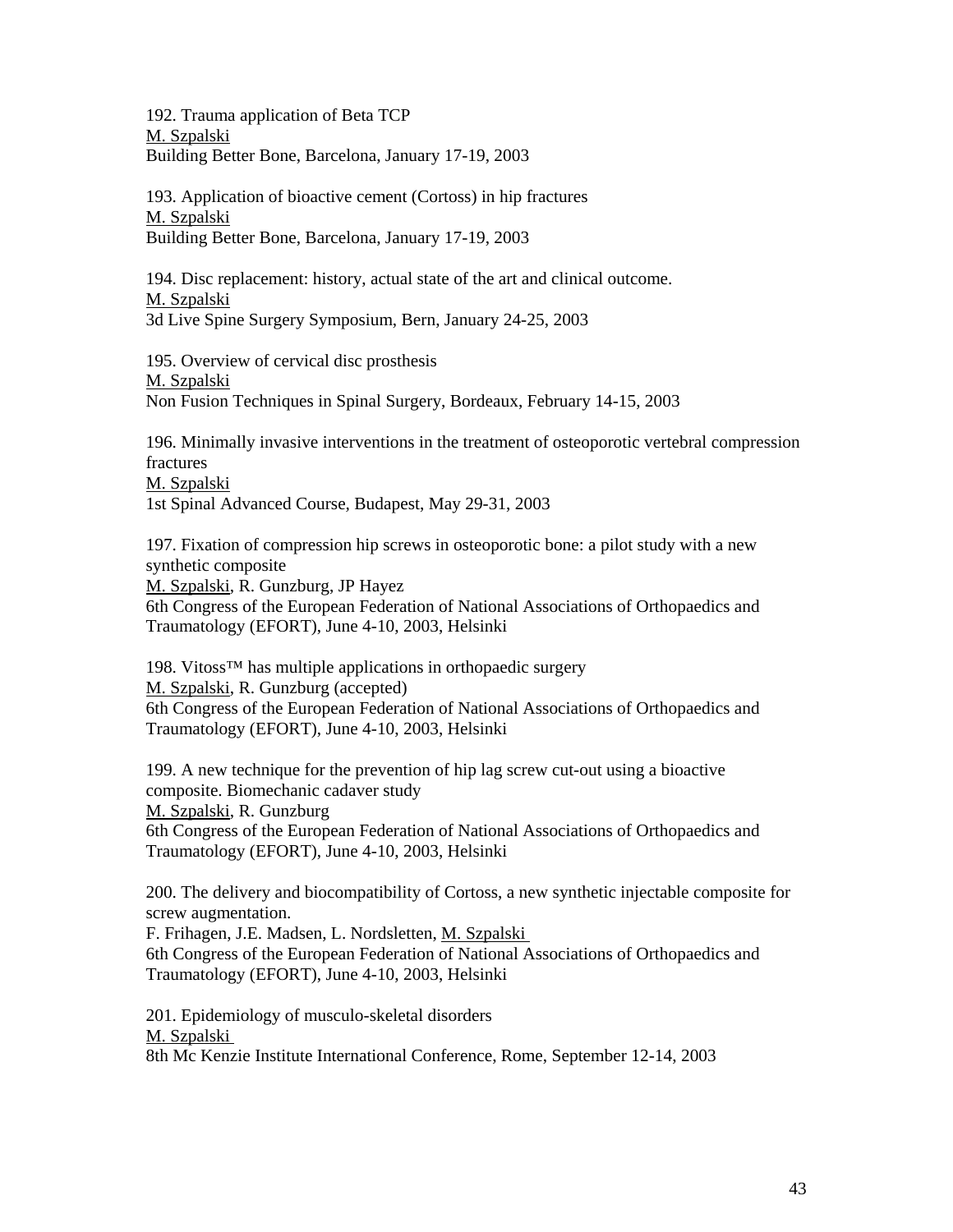202. The use of bone bone substitute in spine surgery and vertebral augmentation. M. Szpalski Bone 2003, Maastricht October, 9-11, 2003

203.A New ultraporous Beta-TCP in spinal fusion in the human. A randomized trial. R. Gunzburg, M. Szpalski, L. Haazen 7th SILACO Meeting, Margarita, Venezuela, October 9-11, 2003

204.Osteoinductivity of subcutaneous ultraporous beta-TCP with isologous bone marrow in rats.

M. Szpalski, R.Gunzburg, E. Erbe, T. Clineff, L. Bellicampi. 7th SILACO Meeting, Margarita, Venezuela, October 9-11, 2003

205. Ceramic bone substitute in spine fusion M. Szpalski 3d International Spine Research and Innovation Meeting, Nice, October 16-19, 2003

206. Chirurgie du Rachis: rêves d'Olympe ou boîte de Pandore M. Szpalski Journée des Ligues Romandes contre le Rhumatisme, Montreux, October 30, 2003

207 . Cortoss experience M. Szpalski Building Better Bones, Amsterdam, February 21-22, 2004

208. Predictive value of sagittal trunk function with regard to future LBP in adolescents, A study with 2 years follow-up. F. Balagé, E. Bibbo, C. Mélot, M. Szpalski, T. Keller, R. Gunzburg Spineweek 2004, Porto, Jun 30-July 5, 2004

209. Longitudinal evolution of sagittal trunk function in adolescents: a 2 year prospective study E. Bibbo, F. Balagé, C. Mélot, M. Szpalski, T. Keller, R. Gunzburg Spineweek 2004, Porto, Jun 30-July 5, 2004

210. A predictive model for surgical outcome after conservative decompression K. Spratt, T. Keller, M. Szpalski, K. Vandeputte, R. Gunzburg Spineweek 2004, Porto, Jun 30-July 5, 2004

211. Comparison of clinical measurements and B-200 evaluation of the sagittal lumbar spine range of motion in adolescents.

E. Bibbo, F. Balagé, C. Mélot, M. Szpalski, T. Keller, R. Gunzburg Spineweek 2004, Porto, Jun 30-July 5, 2004

212. Blindfolded ability to reproduce spatial neck position Szpalski M, Gunzburg R, Hondeghem, S, Delmotte S, Van Roy P, Colloca C. Spineweek 2004, Porto, Jun 30-July 5, 2004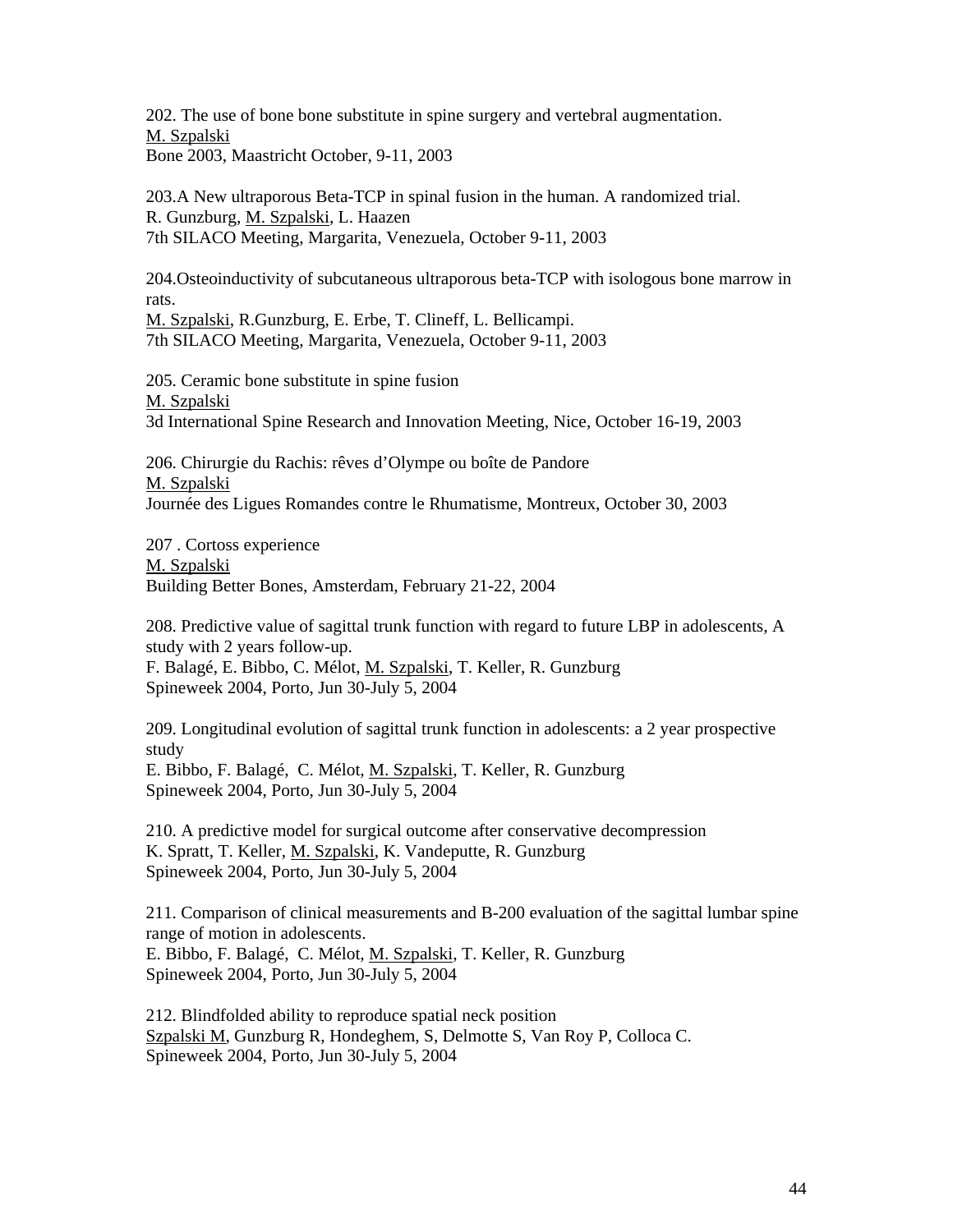213. Nueva tecnica de fijation paraevitar el aflojimento del tornillo cefalico en fracturas petrochanteras M. Szpalski Seminar Hospital General Yagüe, Burgos, June 11, 2004

214. Mechanical Testing of the spine M. Szpalski 10th Teesside Spine Symposium The Painful Spine , Leeds, June 24 & 25, 2004

215. Spondylolysis, Conservative and Surgical Management R. Gunzburg, M. Szpalski 10th Teesside Spine Symposium The Painful Spine , Leeds, June 24 & 25, 2004

216. History of disc replacement for degenerative disc disease M. Szpalski, R. Gunzburg Non Fusion Techniques in Spinal Surgery, Milano, September 10-11, 2004

217. Mechanical back testing in medico-legal context. M. Szpalski XIth Teesside Spine Symposium, Manchester, April 14 & 15, 2005

218. The cost of ALIF and PLIF operations: a population study M. Szpalski, R. Gunzburg, E. Munting, M. Dubois, P. Melot, P. Rojas, P. Kruse 32<sup>nd</sup> International Society for the Study of the Lumbar Spine Meeting, New York, May 10-14, 2005

219. Blood transfusion in ALIF and PLIF procedures R. Gunzburg, M. Szpalski, M. Dubois, P. Melot, P. Rojas, P. Kruse 32<sup>nd</sup> International Society for the Study of the Lumbar Spine Meeting, New York, May 10-14, 2005

220. Blood transfusion in extended laminectomy R. Gunzburg, M. Szpalski, M. Dubois, P. Melot, P. Rojas, P. Kruse 32<sup>nd</sup> International Society for the Study of the Lumbar Spine Meeting, New York, May 10-14, 2005

221. The cost of extended laminectomy : a population study M. Szpalski, R. Gunzburg, E. Munting, M. Dubois, P. Melot, P. Rojas, P. Kruse 32<sup>nd</sup> International Society for the Study of the Lumbar Spine Meeting, New York, May 10-14, 2005

222. History of ISSLS M. Szpalski 10<sup>th</sup> Spine Seminar and Training Course, Ho Chi Minh City, December 9-10, 2005

223. Hemostasis in spine surgery

M. Szpalski

10<sup>th</sup> Spine Seminar and Training Course, Ho Chi Minh City, December 9-10, 2005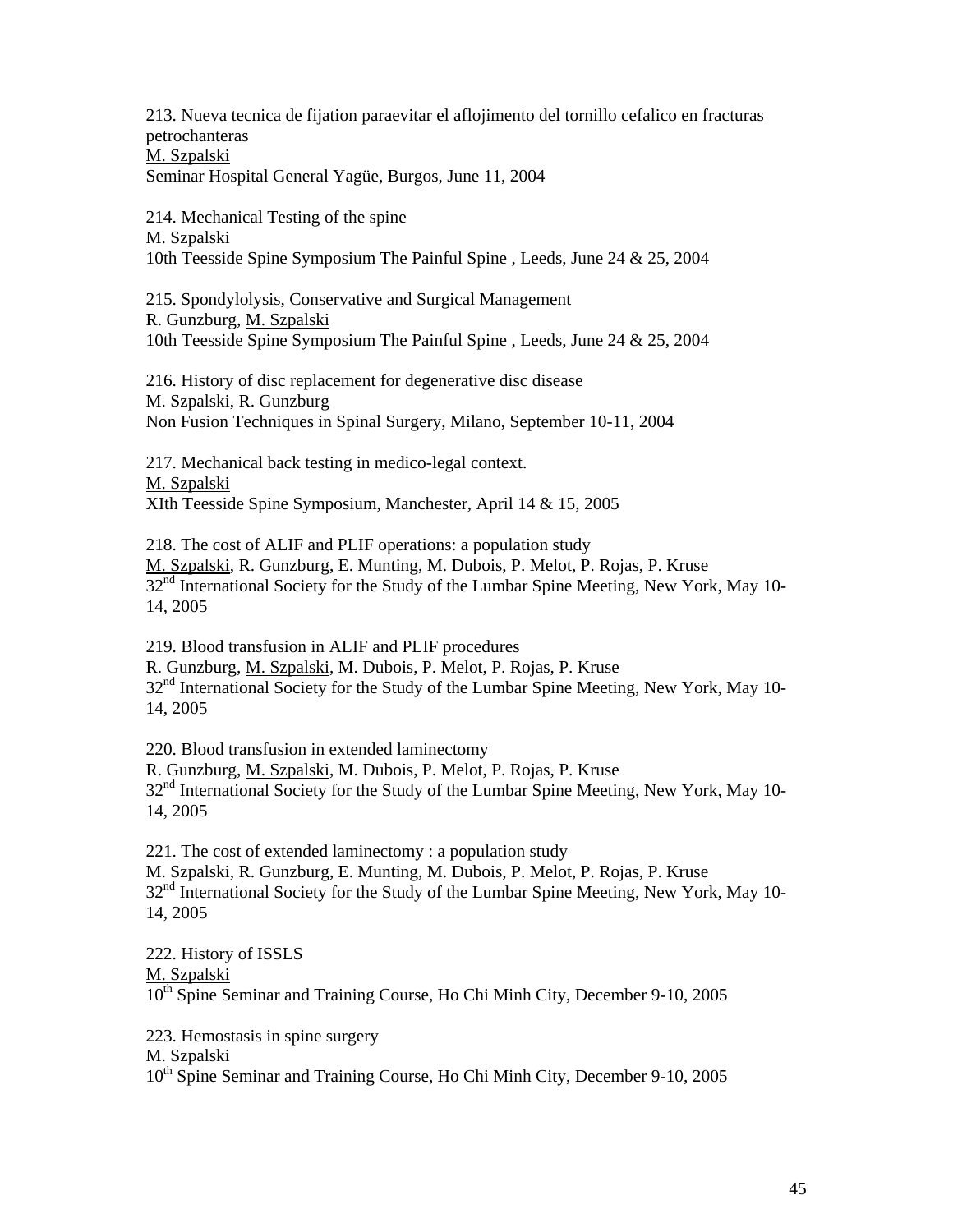224. Le saignement du rachis: voie postérieure M. Szpalski

La voie antérieure du rachis. Traiement des complications hémorragiques. DETERCA. Bordeaux, March 31 –April 1, 2006

225. Expérience du Flo-Seal, à propos de 30 cas M. Szpalski La voie antérieure du rachis. Traiement des complications hémorragiques. DETERCA. Bordeaux, March 31 –April 1, 2006

226. Prospective, international, multicenter, randomized Inter-S stabilizing study; assumptions

A. Dobkiewicz, J. Pienazek, M. Szpalski, L. Ciupik XIII Meeting of the Neurorthopedic Section of the Polish Society of Neurosurgery. Lodz, April 27-29, 2006

227. Inter-S: 500 percent surgical invasiveness reduction in lumbar interspinous stabilization L. Ciupik, J. Pienazek, M. Radek, M. Szpalski

XIII Meeting of the Neurorthopedic Section of the Polish Society of Neurosurgery. Lodz, April 27-29, 2006

228. Evaluation of implantation procedure and research of influence of Inter-S dynamic tensioning stabilization system on goats.

J. Sterna, J. Chlopek, L. Ciupik, A. Dobkiewicz, J. Pienazek, M. Radek, M. Szpalski XIII Meeting of the Neurorthopedic Section of the Polish Society of Neurosurgery. Lodz, April 27-29, 2006

229. Nueva tecnica de fijacion en fracturas pertrocantereas. M. Szpalski Seminar Hosp. General Yagüe, Burgos, June 2, 2006

230. Surgeon dependant cost of fusion and decompression: a population study R. Gunzburg, M. Szpalski, M. Dubois, C. Mélot 33<sup>d</sup> International Society for the Study of the Lumbar Spine Meeting, Bergen, June 13-17, 2006

231. Haemostasis in spine surgery M. Szpalski 17th Instructional Course of the International Society for the Study of the Lumbar Spine; Curitiba (Brazil), August 23-24, 2006

232. Spine arthroplasty: a historical review Marek Szpalski, Robert Gunzburg Controversies and Progress in Spine Surgery, Zakopane (Pol), October 13-14, 2006

233. Blood sparing techniques in spine surgery Marek Szpalski, Robert Gunzburg Controversies and Progress in Spine Surgery, Zakopane (Pol), October 13-14, 2006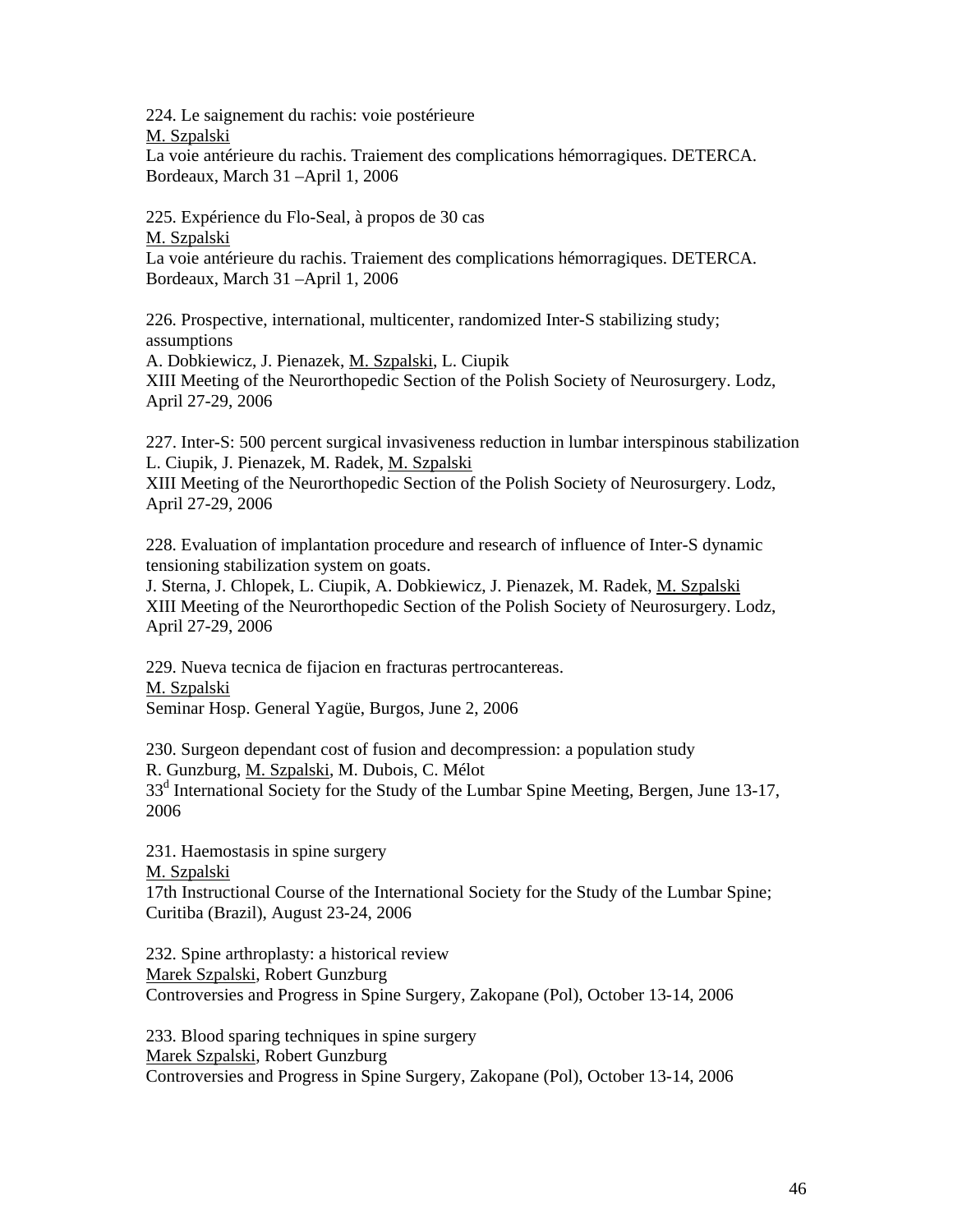234. Therapeutic outcomes and economy aspects of spine surgery Robert Gunzburg, Marek Szpalski

Controversies and Progress in Spine Surgery, Zakopane (Pol), October 13-14, 2006

235.Lumbar disc prosthesis, historical review, state of the art and limitations Marek Szpalski

XI Congress of the Brazilian Spine Society, Porto de Galinhas, March 14-17, 2007

236. Hemostasis and blood sparing in spine surgery Marek Szpalski XI Congress of the Brazilian Spine Society, Porto de Galinhas, March 14-17, 2007

237. Was the old so bad, is the new so perfect Marek Szpalski 10<sup>th</sup> International Symposium. New Horizons in Spine Surgery, Lisbon, April 19-21

238. Initial results of InterS low-invasive non-fusion dynamic stabilization method M. Szpalski , J. Pienazek , A. Dobkiewicz , J. Szcepanski , R. Gunzburg , T. Pienazek  $34<sup>th</sup>$  International Society for the Study of the Lumbar Spine Meeting, Hong Kong, June 10-13, 2007

238. ISSLS past and future

M. Szpalski

Instructional Course of the International Society for the Study of the Lumbar Spine Meeting, Johanesburg, Septelber 1 &2 , 2007

239. Lumbar disc arthroplasty, history and evidence

Marek Szpalski

Instructional Course of the International Society for the Study of the Lumbar Spine Meeting, Johanesburg, Septelber 1 &2 , 2007

240. Hemostasis in spine injuries

Marek Szpalski

Instructional Course of the International Society for the Study of the Lumbar Spine Meeting, Johanesburg, Septelber 1 &2 , 2007

241. Lumbar disc prosthesis, state of the art and evidence Marek Szpalski Panhellenic Spine Society Congress, Athens, September 20-23, 2007

242. Hemostasis and blood sparing in spinal procedures Marek Szpalski Panhellenic Spine Society Congress, Athens, September 20-23, 2007

243. Do scientific journals help us in clinical care R. Gunzburg, M. Szpalski 22nd Annual Meeting of the North American Spine Society, Austin, October 23-27,2007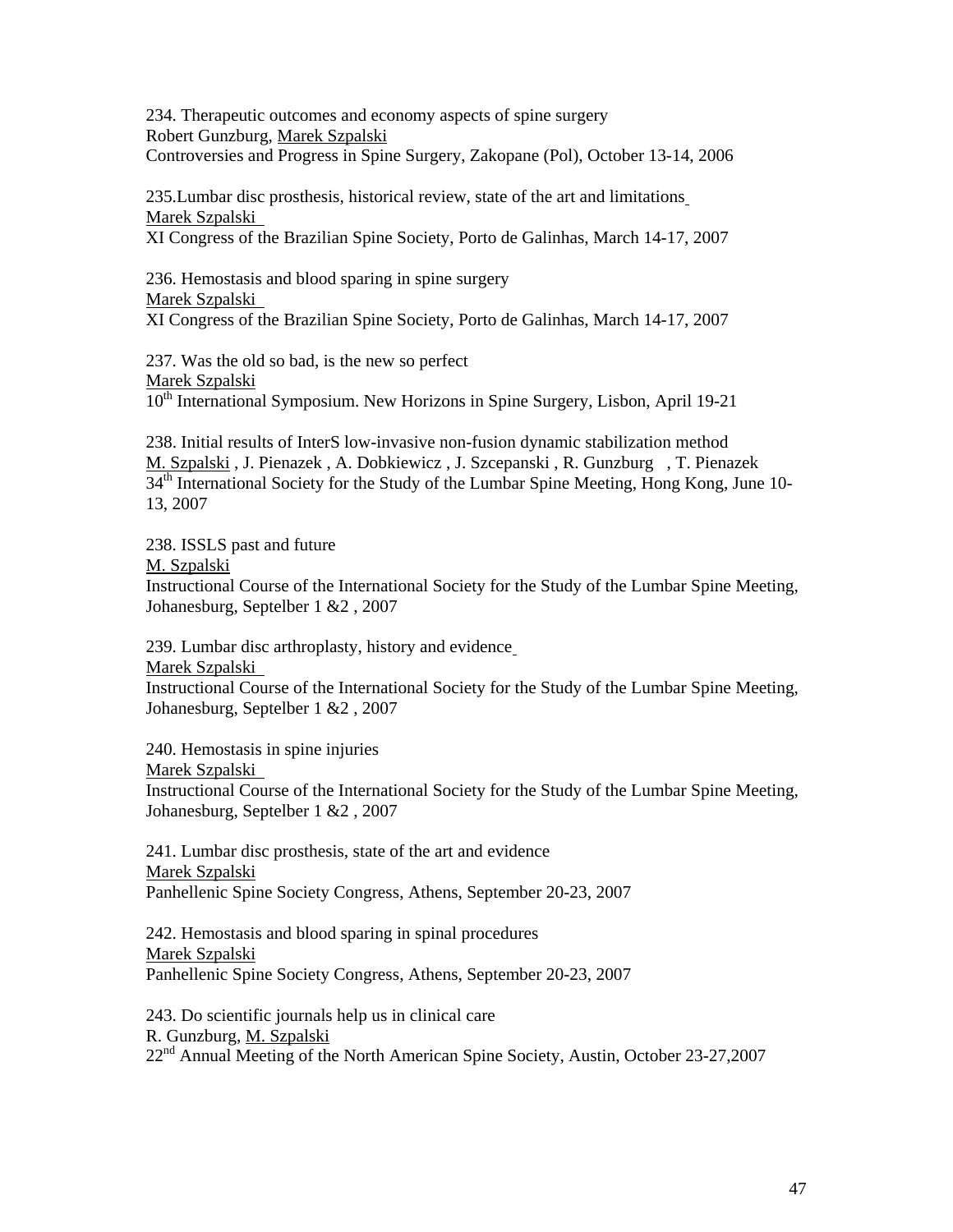244. Interspinous implants M. Szpalski, R. Gunzburg V Simposium Internacional La Luz, Madrid, November 23-24, 2007

245. Blood sparing in spine sugery M. Szpalski, R. Gunzburg V Simposium Internacional La Luz, Madrid, November 23-24, 2007

246. Total disc arthroplast, historic review, state of the art and evidence M. Szpalski V Simposium Internacional La Luz, Madrid, November 23-24, 2007

247. Interspinous implants today M. Szpalski Combined Instructional Course of the ISSLS and the Association of Spine Surgeons of India, Coimbatore, January 18 & 19, 2008

248. Evidence against disc lumbar disc replacement M. Szpalski Combined Instructional Course of the ISSLS and the Association of Spine Surgeons of India, Coimbatore, January 18 & 19, 2008

249. Hemostasis and blood sparing in spine surgery M. Szpalski Combined Instructional Course of the ISSLS and the Association of Spine Surgeons of India, Coimbatore, January 18 & 19, 2008

250. History and goals of the ISSLS

M. Szpalski

Combined Instructional Course of the ISSLS and the Association of Spine Surgeons of India, Coimbatore, January 18 & 19, 2008

251. Effect on intervertebral motion of a novel minimally invasive interspinous implant. Gunzburg R, Szpalski M, Moore RJ, Callary SA, Colloca CJ, Harrison DE, Kosmopoulos V. Annual Scientific Meeting of the Spine Society of Australia, Adelaide, April 18-20, 2008

252. One year follow up after insertion of a minimally invasive self-locking interspinous implant. Results at one year and CT measurements of foramen sizes. M.Szpalski, J. Pienazek, R. Gunzburg, L. Ciupik Spine Arthroplasty Society  $8<sup>th</sup>$  Annual Meeting, Miami, May 6-9, 2008

253. One year follow up after insertion of a minimally invasive self-locking interspinous implant. Results at one year and CT measurements of foramen sizes M.Szpalski, J. Pienazek, R. Gunzburg, L. Ciupik Spineweek 2008, Geneva, May 26-30, 2008

254. Controversies in non-rigid technologies and semi rigid-fixation M. Szpalski 1sts Neuromechanical Spine Symposium, Cambridge, September 6, 2008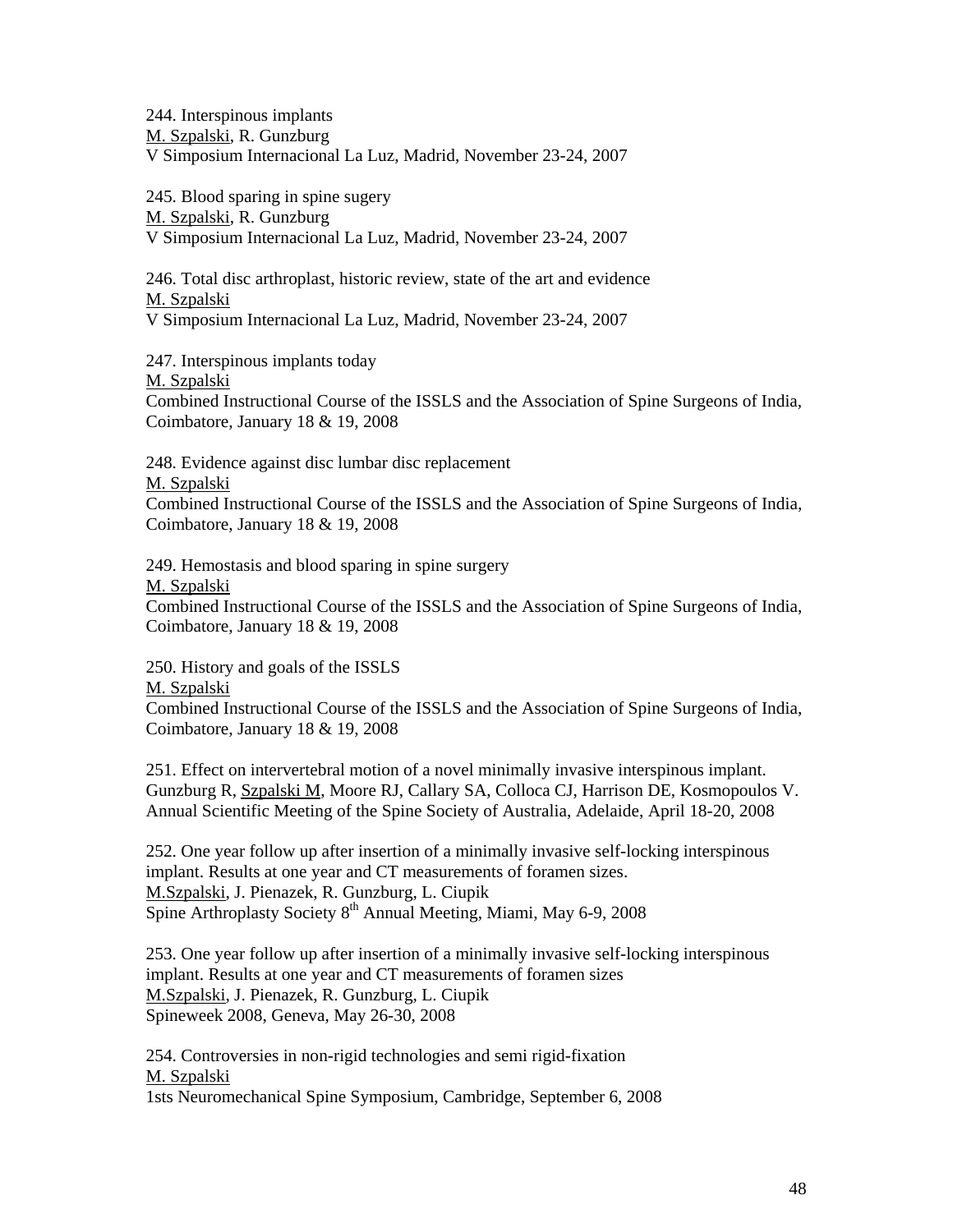255. Interspinous implants, state of the art, indications and limitations M. Szpalski

Capital Scientific Summit on Orthopedics, Capital Medical University, Beijing, Oct 24- 25,2008

256. Why, when and how should we remove implants R. Gunzburg, M. Szpalski 8<sup>th</sup> Inspiration Meeting, Rome, October 31-November 1

257. Interspinous implants, state of the art and indications M. Szpalski, R. Gunzburg VI Simposium Internacional La Luz, Madrid, November 14-15, 2008

258. Removal of spinal instrumentation, why and when M. Szpalski, R. Gunzburg VI Simposium Internacional La Luz, Madrid, November 14-15, 2008

259. Lumbar spinal instability : tha ABC approach R. Gunzburg, M. Szpalski VI Simposium Internacional La Luz, Madrid, November 14-15, 2008

260. Lumbar degenerative spondylolisthesis R. Gunzburg, M. Szpalski VI Simposium Internacional La Luz, Madrid, November 14-15, 2008

261. Prise en charge chirurgicale de la pathologie rachidienne en Belgique M. Szpalski 21 eme Réunion du GIEDA Inter-Rachis, Brussels, Decemnber 12 & 12, 2008

262 Clinical use and research on InSwing interspinous spacer. M Szpalski Atlas Forum. Posterior Approaches to the Spine. Miami, February 21-22, 2009

263. Effectiveness of an interspinous implant on restoring dorsoventral lumbar stiffness R. Gunzburg, V. Kosmopoulos, R. Moore, C. Coloca, S. Callary, M. Szpalski 36<sup>th</sup> International Society for the Study of the Lumbar Spine Meeting, Miami, May 3-7, 2009

264. Evidence for lumbar spine fusion M. Szpalski International Masters Spine Symposium and Cadaver Workshop, The Royal College of Surgeons of England, London,May 28-30, 2009

265. Evidence for interspinous spacers and dynamic fixation M. Szpalski International Masters Spine Symposium and Cadaver Workshop, The Royal College of Surgeons of England, London,May 28-30, 2009